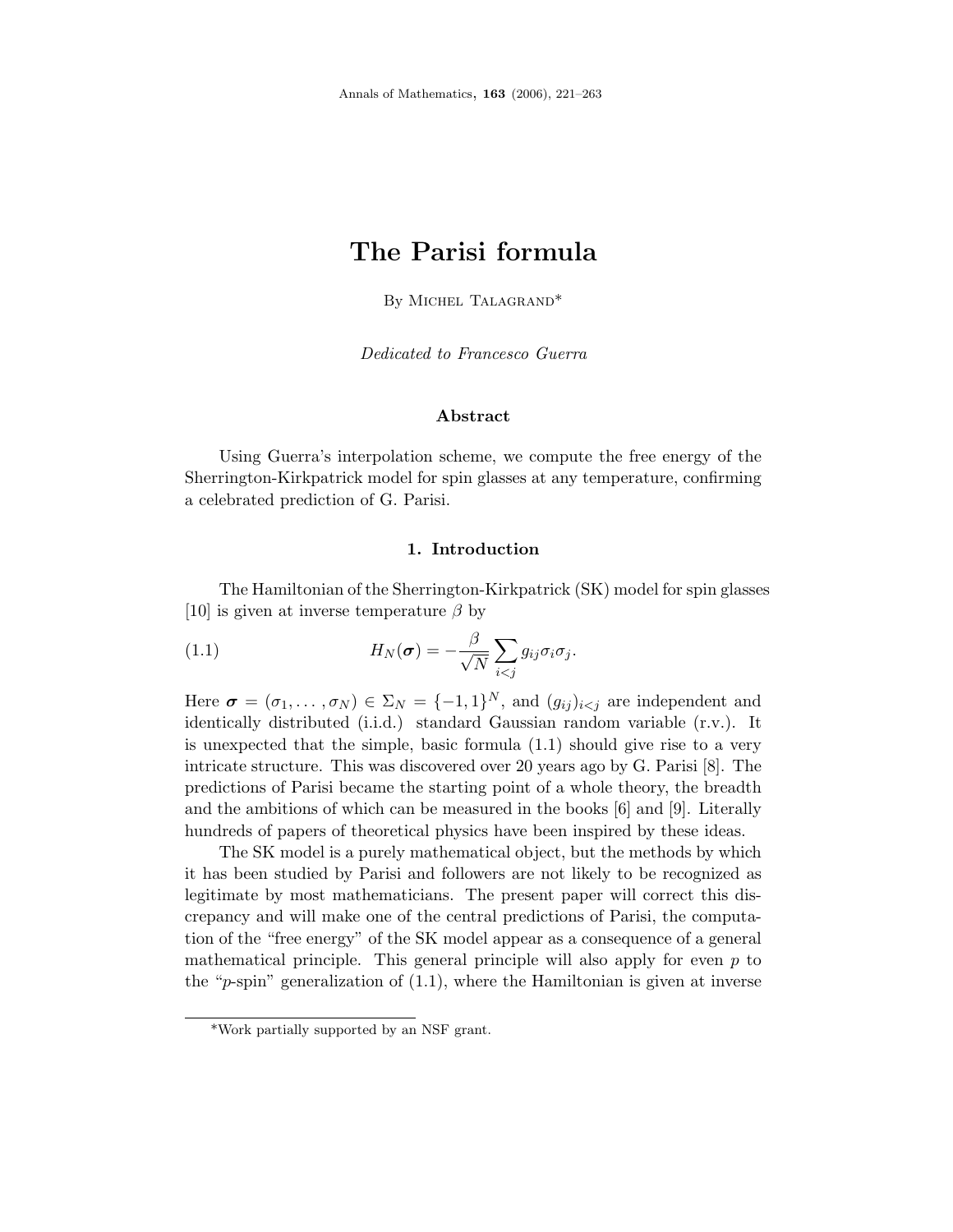temperature *β* by

(1.2) 
$$
H_N(\sigma) = -\beta \Big(\frac{p!}{2N^{p-1}}\Big)^{1/2} \sum_{i_1 < ... < i_p} g_{i_1, ..., i_p} \sigma_{i_1} \cdots \sigma_{i_p}.
$$

We consider for each *N* a Gaussian Hamiltonian  $H_N$  on  $\Sigma_N$ , that is a jointly Gaussian family of r.v. indexed by  $\Sigma_N$ . (Here, as everywhere in the paper, by Gaussian r.v., we mean that the variable is centered.) We assume that for a certain sequence  $c(N) \to 0$  and a certain function  $\xi : \mathbb{R} \to \mathbb{R}$ , we have

(1.3) 
$$
\forall \sigma^1, \sigma^2 \in \Sigma_N, \ \left| \frac{1}{N} \mathsf{E} H_N(\sigma^1) H_N(\sigma^2) - \xi(R_{1,2}) \right| \leq c(N),
$$

where

(1.4) 
$$
R_{1,2} = R_{1,2}(\sigma^1, \sigma^2) = \frac{1}{N} \sum_{i \leq N} \sigma_i^1 \sigma_i^2
$$

is called the overlap of the configurations  $\sigma^1$  and  $\sigma^2$ . A simple computation shows that for the Hamiltonian (1.2), we have (1.3) for  $\xi(x) = \beta^2 x^p/2$  and  $c(N) \leq K(p)/N$ , where  $K(p)$  depends on *p* only.

When  $\xi$  is three times continuously differentiable, and satisfies

(1.5) 
$$
\xi(0) = 0, \ \xi(x) = \xi(-x), \ \xi''(x) > 0 \ \text{ if } x > 0,
$$

we will compute the asymptotic free energy of Hamiltonians satisfying (1.3).

We fix once and for all a number *h* (that represents the strength of an "external field").

Consider an integer  $k \geq 1$  and numbers

$$
(1.6) \t 0 = m_0 \le m_1 \le \dots \le m_{k-1} \le m_k = 1
$$

and

$$
(1.7) \t\t 0 = q_0 \le q_1 \le \cdots \le q_{k+1} = 1.
$$

It helps to think of  $m_{\ell}$  as being a parameter attached to the interval  $[q_{\ell}, q_{\ell+1}]$ . To lighten notation, we write

(1.8) 
$$
\mathbf{m} = (m_0, \ldots, m_{k-1}, m_k) ; \mathbf{q} = (q_0, \ldots, q_k, q_{k+1}).
$$

Consider independent Gaussian r.v.  $(z_p)_{0 \leq p \leq k}$  with

(1.9) 
$$
\mathsf{E}z_p^2 = \xi'(q_{p+1}) - \xi'(q_p).
$$

We define the r.v.

$$
X_{k+1} = \log \text{ch}\left(h + \sum_{0 \le p \le k} z_p\right)
$$

and recursively, for  $\ell \geq 0$ 

(1.10) 
$$
X_{\ell} = \frac{1}{m_{\ell}} \log \mathsf{E}_{\ell} \exp m_{\ell} X_{\ell+1},
$$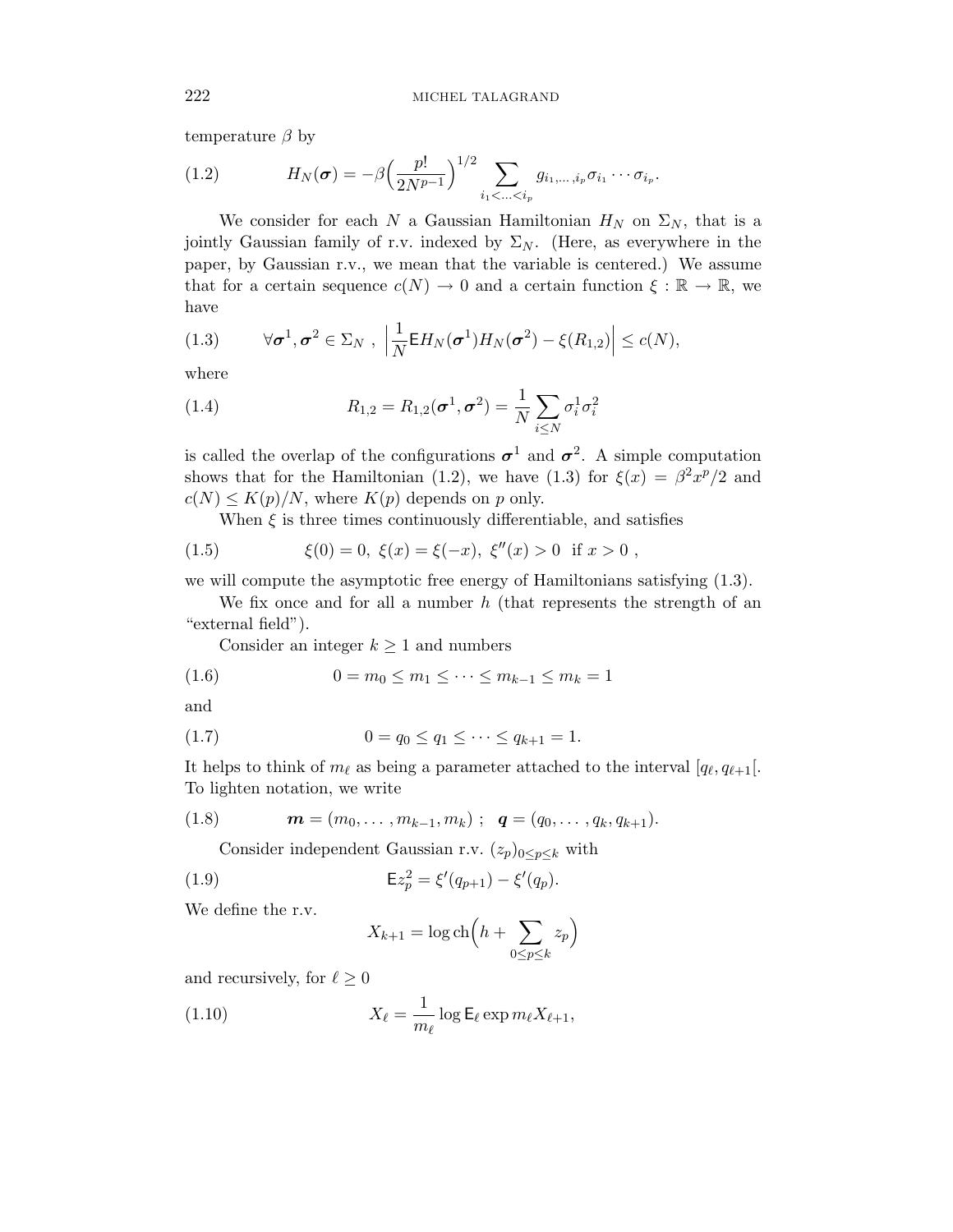where  $\mathsf{E}_{\ell}$  denotes expectation in the r.v.  $z_p, p \geq \ell$ . When  $m_{\ell} = 0$  this means  $X_{\ell} = \mathsf{E}_{\ell} X_{\ell+1}$ . Thus  $X_0 = \mathsf{E}_0 X_1$  is a number. We set

(1.11) 
$$
\mathcal{P}_k(m,q) = \log 2 + X_0 - \frac{1}{2} \sum_{1 \leq \ell \leq k} m_{\ell} \big( \theta(q_{\ell+1}) - \theta(q_{\ell}) \big)
$$

where

$$
\theta(q) = q\xi'(q) - \xi(q).
$$

We define

(1.13) 
$$
\mathcal{P}(\xi, h) = \inf \mathcal{P}_k(\mathbf{m}, \mathbf{q}),
$$

where the infimum is over all choices of *k* and all choices of the sequences *m* and *q* as above.

One might notice that giving sequences  $m$  and  $q$  as in (1.8) is the same as giving a probability measure  $\mu$  on [0, 1] that charges at most  $k$  points (the points  $q_{\ell}$  for  $1 \leq \ell \leq k$ , the mass of  $q_{\ell}$  being  $m_{\ell} - m_{\ell-1}$ ). One can then write  $\mathcal{P}(\mu)$  rather than  $\mathcal{P}_k(m, q)$ . Moreover Guerra [3] proves that this definition can be extended by a continuity argument to any probability measure  $\mu$  on [0*,* 1], and the distribution function of such a probability is the "functional order parameter" of the theoretical physicists. We do not adopt this point of view since an essential ingredient of our approach is that we need only consider discrete objects rather than continuous ones. We refer the reader to [18] for further results in this direction.

THEOREM 1.1 (The Parisi formula). We have

(1.14) 
$$
\lim_{N \to \infty} \frac{1}{N} \mathsf{E} \log \sum_{\sigma} \exp \Big( H_N(\sigma) + h \sum_{i \leq N} \sigma_i \Big) = \mathcal{P}(\xi, h).
$$

The summation is of course over all values of  $\sigma \in \Sigma_N$ . To lighten the exposition, we do not follow the convention of physics to put a minus sign in front of the Hamiltonian.

We learned the present formulation in Guerra's work [3], to which we refer for further discussion of its connections with Parisi's original formulation. In this truly remarkable paper Guerra proves that the left-hand side of (1.14) is bounded by the right-hand side, using an interpolation scheme that is the backbone of the present work. Guerra and Toninelli [5] had previously established the existence of the limit in (1.14).

Even in concrete cases, the computation of the quantity  $\mathcal{P}(\xi, h)$  is certainly a nontrivial issue. In fact, it is possibly a difficult problem. This problem however is of a different nature, and we will not investigate it. It should be pointed out that one of the reasons that make our proof of Theorem 1.1 possible is that we have succeeded in separating the proof of this theorem from the issue of computing  $\mathcal{P}(\xi, h)$ .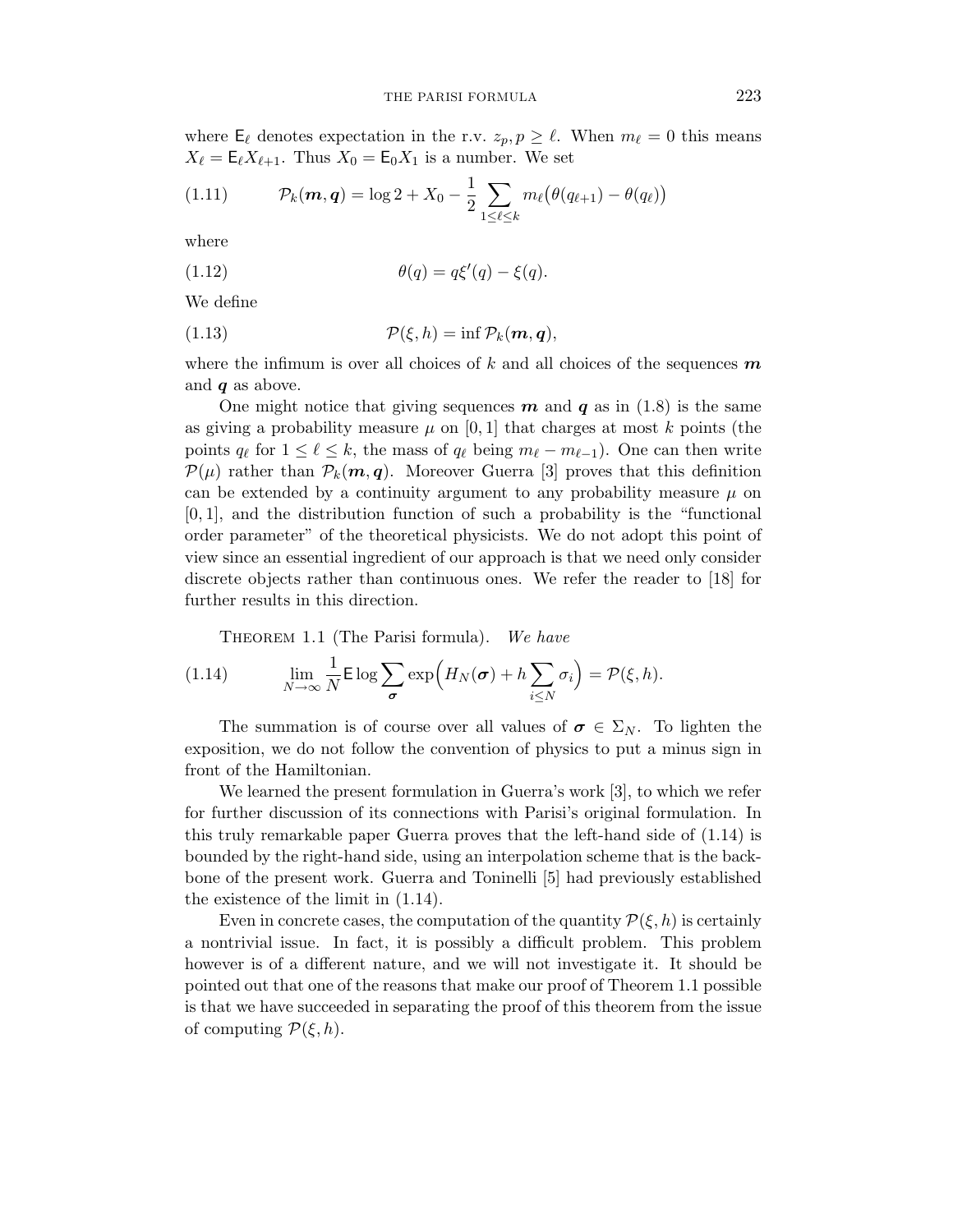When the infimum in (1.13) is a minimum, and if  $k \geq 1$  is the smallest integer for which  $P(\xi, h) = P_k(m, q)$  for a certain choice of m and q, one says in physics that the system exhibits "*k*−1 steps of replica symmetry breaking". Only the case  $k = 1$  ("high temperature behavior") and  $k = 2$  (as in the *p*-spin interaction model for  $p \geq 3$  at suitable temperatures) have been described in the physics literature but it is possible (elaborating on the ideas of [14]) to show that suitable choices of  $\xi$  can produce situations where  $k$  is any integer. The most interesting situation is however when the infimum is not attained in (1.13), which is expected to be the case for the SK model (where  $\xi(x) = \beta x^2/2$ ) when  $\beta$  is large enough.

The Parisi formula can be seen as a theorem of mathematical analysis. The proof we present is self-contained, and requires no knowledge whatsoever of physics. It could however be of some interest to briefly discuss some of the results and of the ideas that led to this proof. This discussion, that occupies the rest of the present paragraph, assumes that the reader is somewhat familiar with the area and its recent history, and understands it is in no way a prerequisite to read the rest of the paper. We will discuss only the history of the SK model (where  $\xi(x) = \beta x^2/2$ ). In that case, at given *h*, for *β* small enough, the infimum in (1.13) is obtained for  $k = 1$ , and the corresponding value is known as the "replica-symmetric solution". The region of parameters  $\beta$ , h where this occurs is known as the "high-temperature" region". For sufficiently small  $\beta$ , (say,  $\beta \leq 1/10$ ), and any value of *h*, the author [21] first proved in 1996 the validity of (1.14) using the so-called "cavity method" (which is developed at length in his book [16]). Soon after, and independently, M. Shcherbina [11] produced a proof using somewhat different ideas, valid in a larger region of parameters and, in particular, for all *h* and all  $\beta \leq 1$ . It became soon apparent however that the cavity method is powerless to obtain (1.14) in the entire high-temperature region.

One of the key ideas of our approach is the observation (to be detailed later) that, in order to prove lower bounds for the left-hand side of (1.14), it is sufficient to prove *upper* bounds on similar quantities that involve two copies of the system (what is called real replicas in physics). The author observed this in 1998 while writing the paper [13]. This observation was not very useful at that time, since there was no method to prove upper bounds. In 2000, F. Guerra [2] invented an interpolation method (which he later improved in his marvelous paper [3] that plays an essential role in our approach) to prove such upper bounds, and soon after the author [15] attempted to combine Guerra's method of proving upper bounds with his method to turn upper bounds into lower bounds to try to prove (1.14) in the entire high temperature region.

The main difficulty is that when one tries to use Guerra's method for two replicas, some terms due to the interaction between these replicas have the wrong sign. The device used by the author [15] in an attempt to overcome this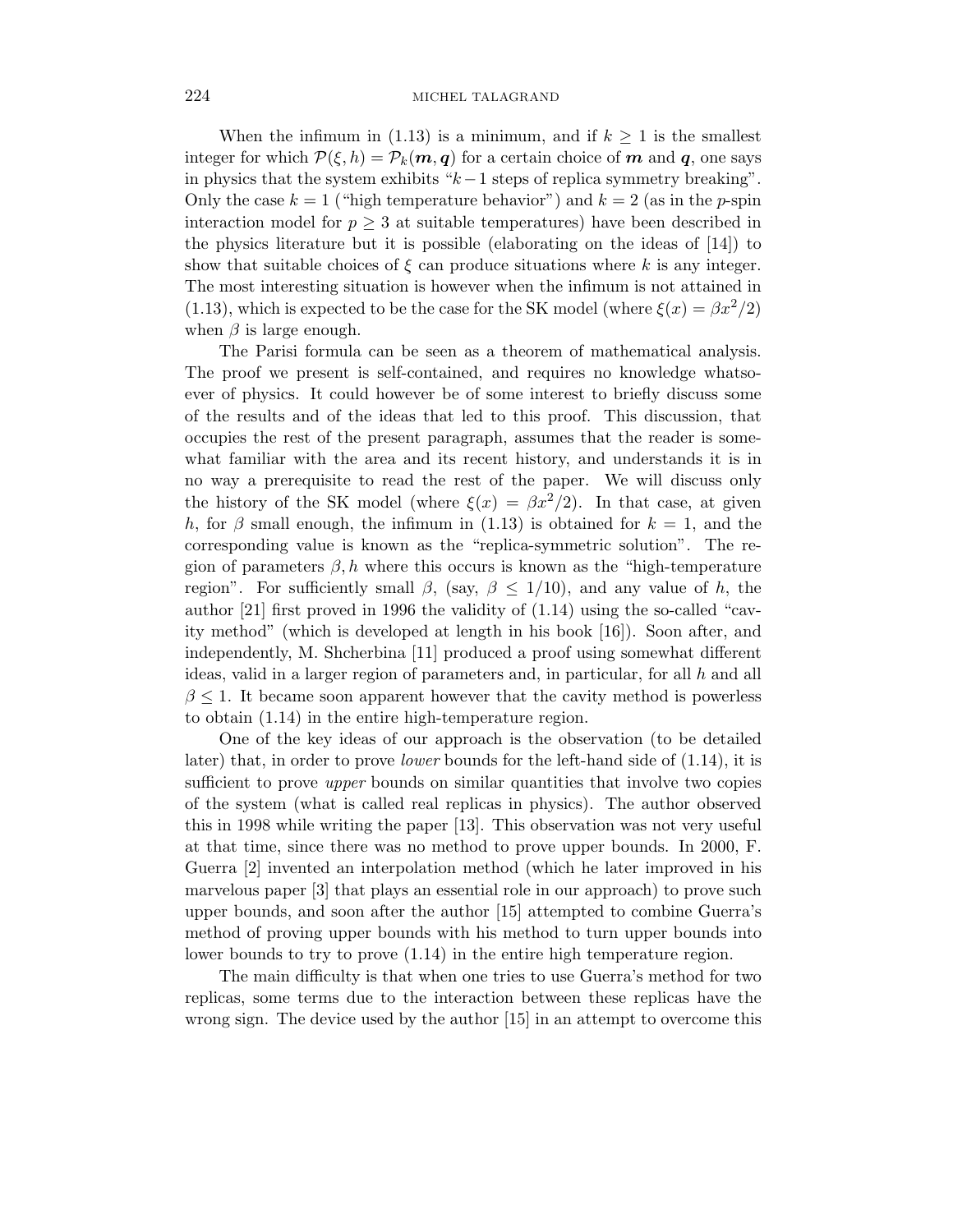difficulty unfortunately runs into intractable technical problems. The paper [15] inspired in turn a work by Guerra and Toninelli [4], with a more straightforward approach, but that also fails to reach the entire high-temperature region. The author then improved in [16, Th. 2.9.10], the result of Guerra and Toninelli [4], and it was at this time that he made the simple, yet critical, observation that the difficulties occurring when one attempts to use Guerra's scheme of [2] for two replicas largely disappear when, rather than considering the system consisting of two replicas, one considers instead the subsystem of the set of pairs of configurations with a given overlap. The region reached by this theorem still seems smaller than the high-temperature region. The author obtained somewhat later, in spring 2003, the proof of (1.14) in the entire high-temperature region, and presented it in [16, Th. 2.11.16]. Even though our proof of Theorem 1.1 is self-contained, to penetrate the underlying ideas, the reader might find it useful to look first at this simpler use of our main techniques.

The basic mechanism of the proof extracts crucial information from the fact that one cannot improve the bound obtained for  $k = 1$  when one uses instead  $k = 2$ . This mechanism is simpler to describe in the case of the control of the high-temperature region than in the general case, which involves more details. It should be stressed however that the conventional wisdom, that asserted that the proof of (1.14) would be much easier in the high-temperature region than in general, turned out to be completely wrong. Rather surprisingly, the main ideas of our proof of the Parisi formula seem already required to prove it in the entire high temperature region. A crucial difficulty in the control of this region is that in some sense low temperature behavior seems to occur earlier when one considers two replicas rather than one. Even to control the high temperature region, our proof uses one idea of the type "symmetry breaking" (as inspired by Guerra [3]). Thus, unexpectedly, while it took many years to prove the Parisi formula in the entire high-temperature region, it took only a few weeks more to prove it for all values of the parameters.

Interestingly, and despite Theorem 1.1, it is still not known exactly what is the high temperature region of the SK model. This is due to the difficulty of computing  $\mathcal{P}(\xi, h)$ . F. Guerra proved that for any values of  $\beta$  and  $h$ , if the r.v. *z* is standard Gaussian, the equation  $q = \text{Eth}^2(\beta z \sqrt{q} + h)$  has a unique solution, and F. Toninelli [22] deduced from Guerra's upper bound of [3] that, if *q* is this unique solution, in the high temperature region one has

(1.15) 
$$
\beta^2 \mathsf{E} \frac{1}{\mathsf{ch}^4(\beta z \sqrt{q} + h)} \le 1.
$$

It seems possible that the region where Condition (1.15) holds is exactly the high temperature region, but this has not been proved yet. (This question boils down to a nasty calculus problem, see [16, p. 154].)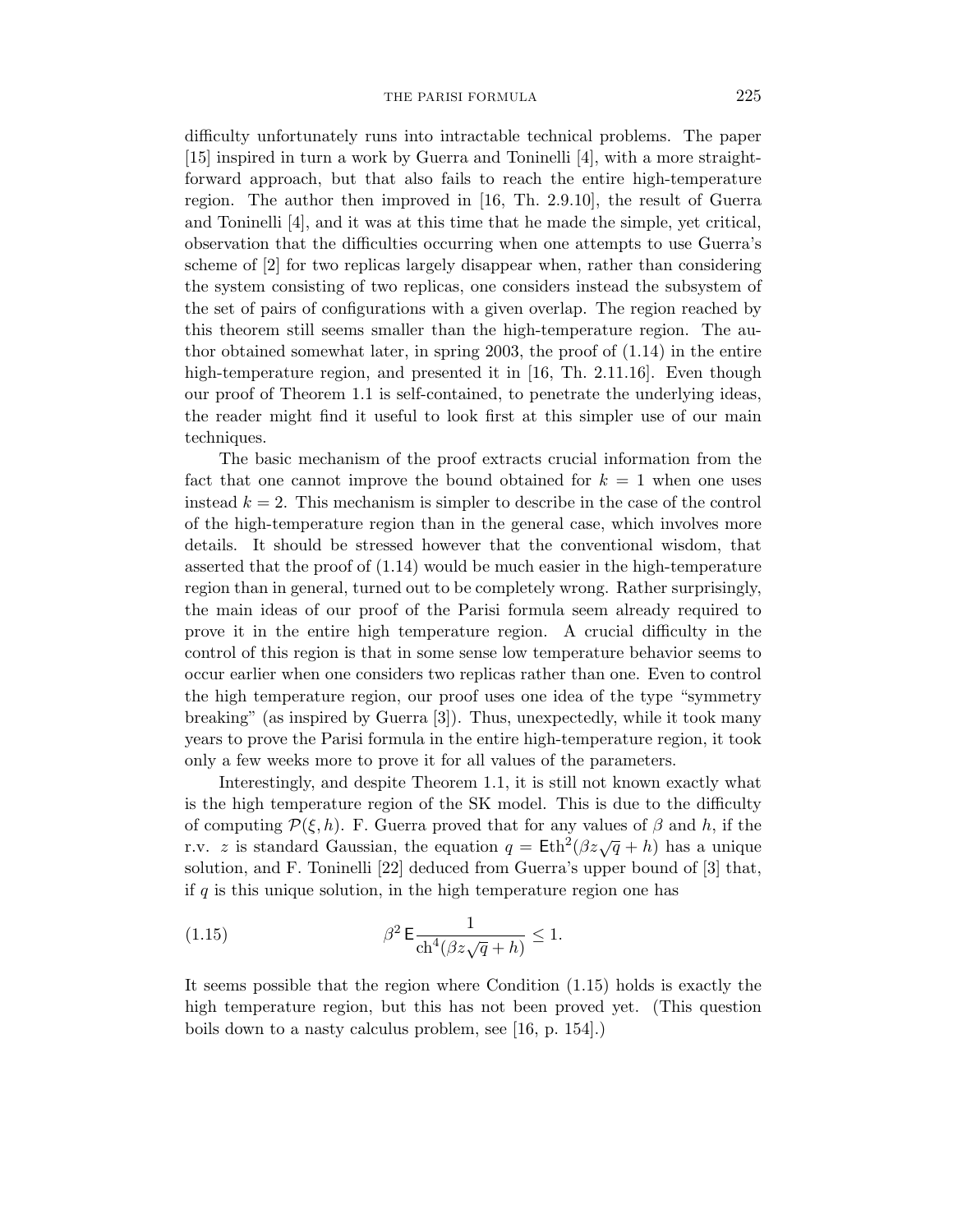It seems of interest to mention some of the developments that occurred during the rather lengthy interval that separated the submission of this work from its revision. The author [19] extended Theorem 1.1 to the case of the spherical model and obtained some information on the physical meaning of the parameters occurring in  $\mathcal{P}(\xi, h)$  [18], [21]. Moreover, D. Panchenko [7] extended Theorem 1.1 to the case where the spins can take more general values than  $-1$  and  $1$ .

The Parisi conjecture (1.14) was probably the most widely known open problem about "spin glasses", and it is certainly nice to have been able to prove it. The author would like however to stress that, when seen as part of the global area of spin glass models, this is a rather limited progress. It is not more than a very first step in a very rich area. Many of the most fundamental and fascinating predictions of the Parisi theory remain conjectures, even in the case of the SK model. This is in particular the case of ultrametricity and of the so-called chaos problem. These problems apparently cannot be solved using only the techniques of the present paper, or simple modifications of these. It is even conceivable that they will turn out to be very difficult. In fact, very little is presently known about the structure of the Gibbs measure. Moreover, the techniques of the present paper rely on rather specific arguments, namely using the convexity of  $\xi$ , to ensure that certain remainder terms are nonnegative. It is not known at this time how to use a similar approach for *any* of the important spin glass models other than the class described here (and variations of it). A detailed description in mathematical terms of some of the most blatant open problems on spin glasses can be found in [20].

Acknowledgment. I am grateful to WanSoo Rhee for having typed this manuscript and to Dmitry Panchenko for a careful reading.

#### **2. Methodology**

To lighten notation, we will not indicate the dependence in *N*, so that our basic Hamiltonian is denoted by *H*. Central to our approach is the interpolation scheme recently discovered by F. Guerra [3]. Consider an integer *k* and sequences  $m, q$  as above. Consider independent copies  $(z_{i,p})_{0 \leq p \leq k}$  of the sequence  $(z_p)_{0 \leq p \leq k}$  of (1.9), that are independent of the randomness of *H*. We denote by  $\mathsf{E}_{\ell}$  expectation in the r.v.  $(z_{i,p})_{i\leq N,p\geq \ell}$ . We consider the Hamiltonian

(2.1) 
$$
H_t(\boldsymbol{\sigma}) = \sqrt{t}H(\boldsymbol{\sigma}) + \sum_{i \leq N} \sigma_i \Big(h + \sqrt{1-t} \sum_{0 \leq p \leq k} z_{i,p}\Big).
$$

We define

(2.2) 
$$
F_{k+1,t} = \log \sum_{\sigma} \exp H_t(\sigma),
$$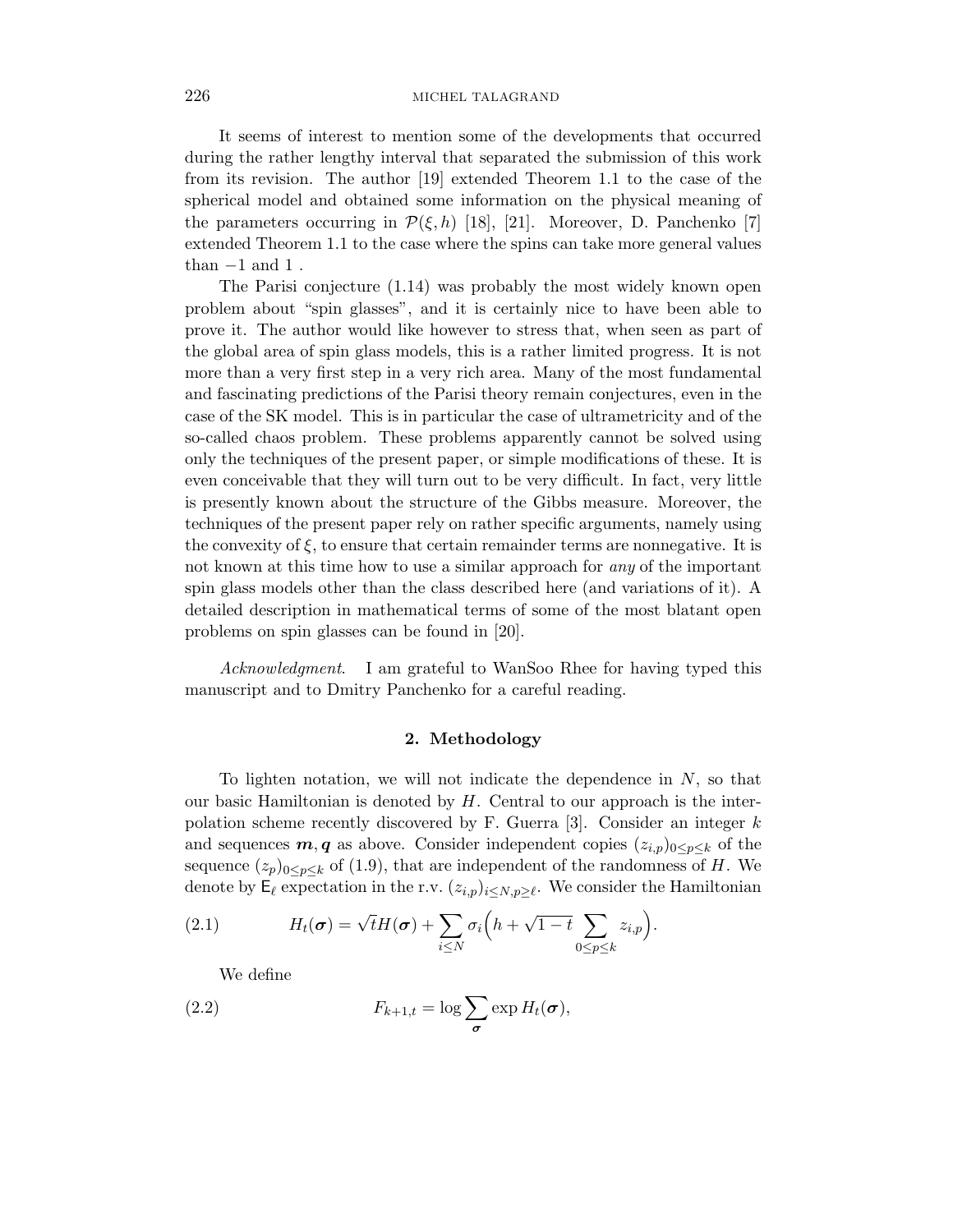and, for  $\ell \geq 1$ , we define recursively

(2.3) 
$$
F_{\ell,t} = \frac{1}{m_{\ell}} \log \mathsf{E}_{\ell} \exp m_{\ell} F_{\ell+1,t}.
$$

When  $m_{\ell} = 0$  this means that  $F_{\ell,t} = \mathsf{E}_{\ell} F_{\ell+1,t}$ . We set

(2.4) 
$$
\varphi(t) = \frac{1}{N} \mathsf{E} F_{1,t}.
$$

The expectation here is in both the randomness of *H* and the r.v.  $(z_{i,0})_{i\leq N}$ . We write, for  $1 \leq \ell \leq k$ ,

(2.5) 
$$
W_{\ell} = \exp m_{\ell} (F_{\ell+1,t} - F_{\ell,t}).
$$

(To lighten notation, the dependence in *t* is kept implicit.) We denote by  $\Xi_{\ell}$ the  $\sigma$ -algebra generated by *H* and the variables  $(z_{i,p})_{i\leq N,p<\ell}$  so that  $F_{\ell,t}$  is  $\Xi_{\ell}$ -measurable, and

(2.6) 
$$
W_{\ell}
$$
 is  $\Xi_{\ell+1}$ -measurable.

Since  $E_{\ell}(\cdot) = E(\cdot | \Xi_{\ell})$ , it follows from (2.3) that

$$
E_{\ell}(W_{\ell}) = 1.
$$

Using (2.6), and since  $\mathsf{E}_{\ell} = \mathsf{E}_{\ell} \mathsf{E}_{\ell+1}$ , we see inductively from (2.7) that

(2.8) 
$$
\mathsf{E}_{\ell}(W_{\ell}\cdots W_{k})=\mathsf{E}_{\ell}(W_{\ell})\mathsf{E}_{\ell+1}(W_{\ell+1}\cdots W_{k})=1.
$$

Let us denote by  $\langle f \rangle_t$  the average of a function  $f$  for the Gibbs measure with Hamiltonian  $H_t$ , i.e.

$$
\langle f \rangle_t \exp F_{k+1,t} = \sum_{\boldsymbol{\sigma}} f(\boldsymbol{\sigma}) \exp H_t(\boldsymbol{\sigma}).
$$

We then see from (2.8) that the functional

$$
f \mapsto \mathsf{E}_{\ell}(W_{\ell} \cdots W_{k} \langle f \rangle_{t})
$$

is a probability  $\gamma_{\ell}$  on  $\Sigma_N$ . We denote by  $\gamma_{\ell}^{\otimes 2}$  its product on  $\Sigma_N^2$ , and for a function  $f: \Sigma_N^2 \to \mathbb{R}$  we set

(2.9) 
$$
\mu_{\ell}(f) = \mathsf{E}\big(W_1 \cdots W_{\ell-1} \gamma_{\ell}^{\otimes 2}(f)\big).
$$

THEOREM 2.1 (Guerra's identity [3]). For  $0 < t < 1$  we have

$$
(2.10) \ \varphi'(t) = -\frac{1}{2} \sum_{1 \leq \ell \leq k} m_{\ell}(\theta(q_{\ell+1}) - \theta(q_{\ell}))
$$

$$
-\frac{1}{2} \sum_{1 \leq \ell \leq k} (m_{\ell} - m_{\ell-1}) \mu_{\ell}(\xi(R_{1,2}) - R_{1,2}\xi'(q_{\ell}) + \theta(q_{\ell})) + \mathcal{R}
$$

where  $|\mathcal{R}| \leq c(N)$ .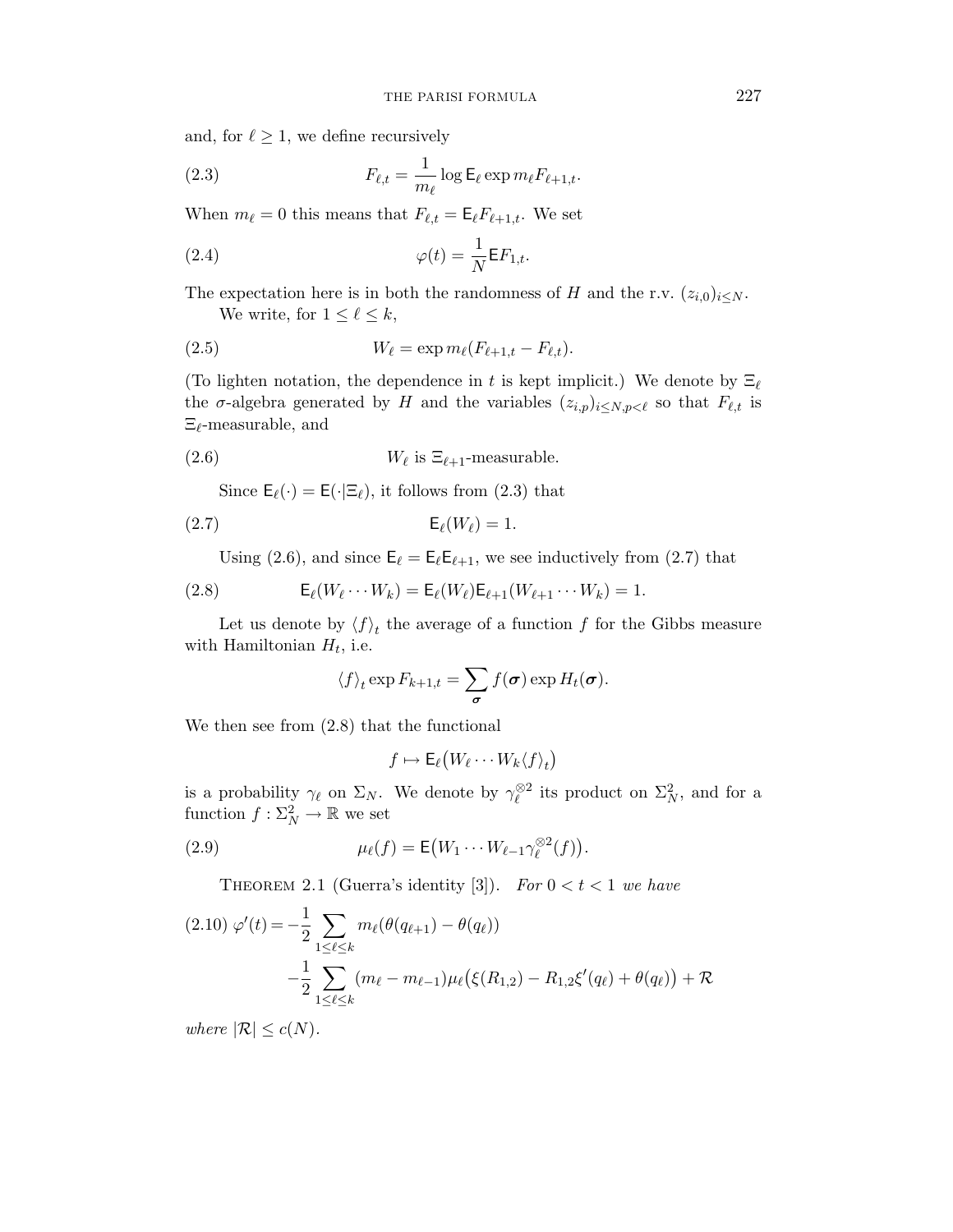The convexity of *ξ* implies that

(2.11) 
$$
\forall x, \xi(x) - x\xi'(q) + \theta(q) \ge 0
$$

so by (2.10) we have

(2.12) 
$$
\varphi(1) \leq \varphi(0) - \frac{1}{2} \sum_{1 \leq \ell \leq k} m_{\ell} (\theta(q_{\ell+1}) - \theta(q_{\ell})) + c(N).
$$

One basic idea of  $(2.1)$  is that for  $t = 0$ , there is no interaction between the sites, so that  $\varphi(0)$  is easy to compute. In fact, if we denote by  $X_{i,\ell}$  the r.v. defined as in (1.10) but starting with the sequence  $(z_{i,p})_{0 \leq p \leq k}$  rather than with the sequence  $(z_p)_{0\leq p\leq k}$ , we see immediately by decreasing induction over  $\ell$  that

(2.13) 
$$
F_{\ell,0} = N \log 2 + \sum_{i \le N} X_{i,\ell}
$$

so that

$$
\varphi(0) = \log 2 + X_0
$$

and (2.12) implies

(2.15) 
$$
\frac{1}{N} \mathsf{E} \log \sum_{\boldsymbol{\sigma}} \exp \Big(H_N(\boldsymbol{\sigma}) + h \sum_{i \leq N} \sigma_i \Big) \leq \mathcal{P}_k(\boldsymbol{m}, \boldsymbol{q}) + c(N),
$$

which proves "half" of Theorem 1.1, the main result of [3].

Soon after the present work was submitted for publication, Aizenman, Sims and Starr [1] produced a generalization of Guerra's interpolation scheme (nontrivial arguments are required to show that this scheme actually contains Guerra's scheme). The main purpose of this scheme seems to have been to try to improve on Guerra's bound (2.15). As Theorem 1.1 shows, this is not possible. However the scheme of [1] is still of interest, and is more transparent than Guerra's scheme. It was used in particular by the author [17] to prove that Guerra's bound (2.15) still holds if one relaxes condition (1.5) into assuming that  $\xi$  is convex on  $\mathbb{R}^+$  rather than on  $\mathbb R$  as is assumed in [3]. It would be nice to be able to prove Theorem 1.1 under these weaker conditions on  $\xi$ . This would in particular cover the case of the *p*-spin interaction model for odd *p*.

We will deduce the other half of Theorem 1.1 from the following, where we recall that  $\varphi$  depends implicitly on  $k, m$  and  $q$ .

THEOREM 2.2. Given  $t_0 < 1$ , there exists a number  $\varepsilon > 0$ , depending only on *t*0*, ξ* and *h*, with the following property. Assume that for some number *k* and for some sequences *m* and *q* as in (1.8), we have

$$
(2.16) \t\t\t \mathcal{P}_k(m,q) \leq \mathcal{P}(\xi,h) + \varepsilon,
$$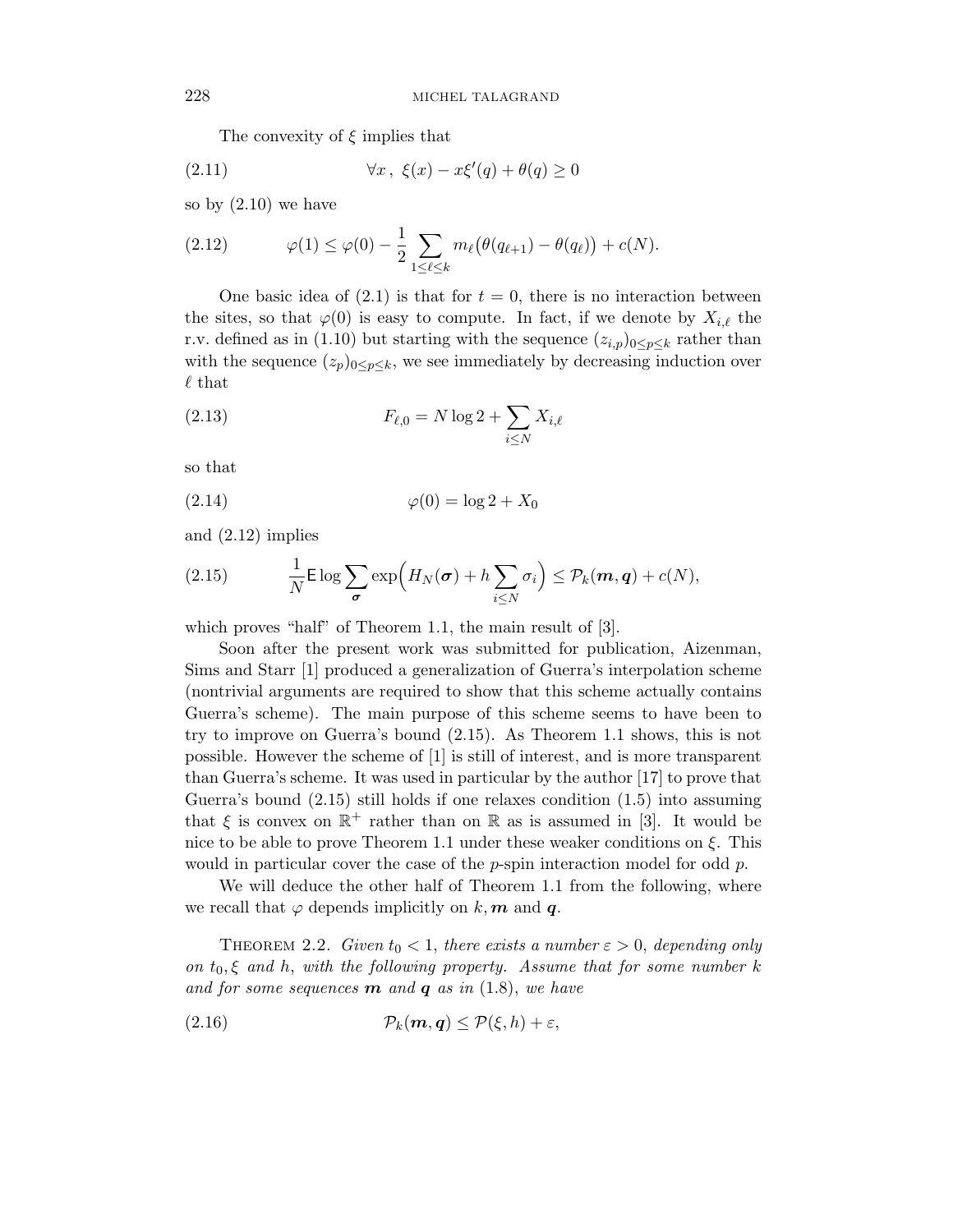$P_k(m,q)$  realizes the minimum over all choices of **m** and **q**.

Then, for  $t \le t_0$ , we have

(2.18) 
$$
\lim_{N \to \infty} \varphi(t) = \psi(t) := \varphi(0) - \frac{t}{2} \sum_{1 \leq \ell \leq k} m_{\ell} (\theta(q_{\ell+1}) - \theta(q_{\ell})).
$$

The existence of  $m$  and  $q$  satisfying  $(2.17)$  is obvious by a compactness argument. It is to permit this compactness argument that equality is allowed in  $(1.6)$  and  $(1.7)$ . However, when  $m$  and  $q$  are as in  $(2.17)$ , without loss of generality, we can assume (decreasing *k* if necessary) that

(2.19) 
$$
0 = q_0 < q_1 < \cdots < q_k < q_{k+1} = 1 \,, \ 0 = m_0 < m_1 < \cdots < m_{k-1} < m_k = 1.
$$

This is because if  $q_{\ell} = q_{\ell+1}$  then  $z_{\ell} = 0$ , so that we can remove  $q_{\ell+1}$  from the list *q* and  $m_{\ell}$  from the list *m* without changing anything. If  $m_{\ell} = m_{\ell+1}$  we can "merge the intervals  $[q_{\ell}, q_{\ell+1}]$  and  $[q_{\ell+1}, q_{\ell+2}]$ " and remove  $q_{\ell+1}$  from  $q$  and  $m_\ell$  from  $m$ .

The central point of Theorem 2.2 is the fact that  $t_0 < 1$  can be as close to 1 as one wishes. The expert about the cavity method should have already guessed that if instead of (2.17) we fix  $m$  and we assume that  $P_k(m, q)$  realizes the minimum over all choices of *q*, then the conclusion of Theorem 2.2 holds for some  $t_0 > 0$  (a result that is in the spirit of the fact that "the replicasymmetric solution is true at high enough temperature"). The key mechanism of the proof extracts information from the fact that  $P_k(m, q)$  is also minimal over all choices of  $m$  to reach any value  $t_0 < 1$  (a result that is in the spirit of "the control of the entire high-temperature region").

It might be useful to stress the considerable simplification that is brought by Theorem 2.2. One only has to consider structures with a "finite level on complexity" independent of *N*. It is of course much easier to bring out these structures in a large system than it would be to bring out the whole Parisi structure with "an infinite level of complexity". One can surely expect that this idea of reducing to a "finite level of complexity" through interpolation to be useful in the study of other spin glass systems.

When  $\xi''(0) > 0$ , one can actually take  $\varepsilon$  of order  $(1-t_0)^6$  in Theorem 2.2. We see no reason why this rate would be optimal.

To prove Theorem 1.1, we see from Guerra's identity that  $|\varphi'(t)| \leq L + \frac{1}{2}$ *c*(*N*), where, as everywhere in this paper, *L* denotes a number depending on *ξ* and *h* only, that need not be the same at each occurrence. Since  $\psi(1)$  =  $P_k(m,q)$ , we see from  $(2.18)$  that

$$
\limsup_{N\to\infty} |\varphi(1)-\mathcal{P}_k(\boldsymbol m, \boldsymbol q)|\leq L(1-t_0)
$$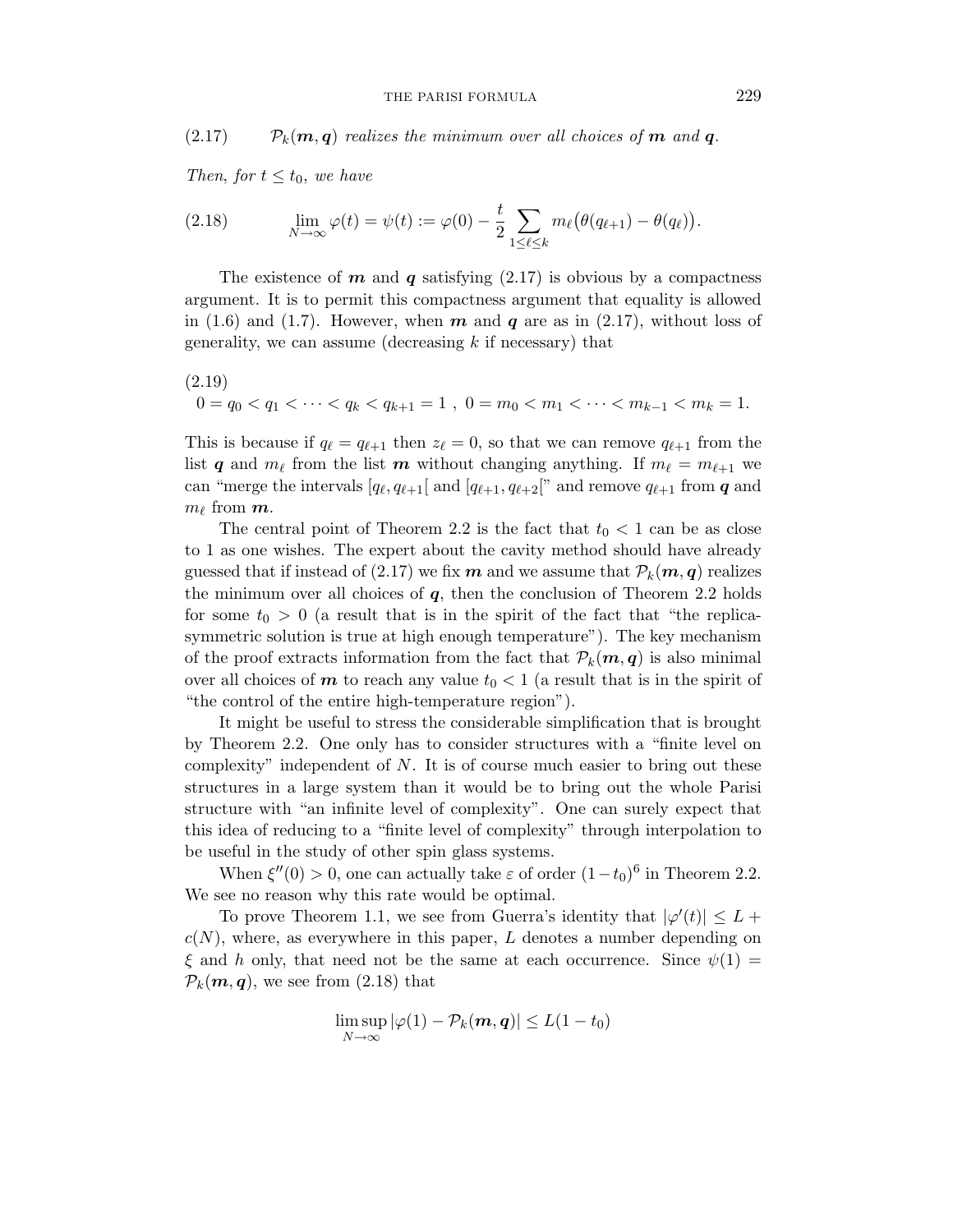so that

$$
\liminf_{N \to \infty} \varphi(1) \ge \mathcal{P}(\xi, h) - L(1 - t_0),
$$

and this implies Theorem 1.1 since  $t_0 < 1$  is arbitrary.

We will deduce Theorem 2.2 from the following, where, for simplicity, we write  $\mu_r(A)$  rather than  $\mu_r(\mathbf{1}_A)$  for a subset A of  $\Sigma_N^2$ .

PROPOSITION 2.3. Given  $t_0 < 1$ , there exists  $\varepsilon > 0$ , depending only on  $t_0, \xi$  and *h*, with the following properties. Assume that  $k, m, q$  are as in (2.16), (2.17) and (2.19). Then for any  $\varepsilon_1 > 0$ , and any  $1 \leq r \leq k$ , for *N* large enough, we have for all  $t \leq t_0$  that

$$
(2.20) \qquad \mu_r\big(\big\{(\boldsymbol{\sigma}^1,\boldsymbol{\sigma}^2);(R_{1,2}-q_r)^2\geq K(\psi(t)-\varphi(t))+\varepsilon_1\big\}\big)\leq \varepsilon_1.
$$

Here, as well as in the rest of the paper, *K* denotes a number depending on  $\xi, t_0, h, q$  and  $m$  only, and that need not be the same at each occurrence. (Thus here *K* does not depend on *N*, t or  $\varepsilon_1$ .)

*Proof of Theorem* 2.2. Since  $\xi$  is twice continuously differentiable, we have

(2.21) 
$$
|\xi(R_{1,2}) - R_{1,2}\xi'(q_r) + \theta(q_r)| \le L(R_{1,2} - q_r)^2
$$

and thus (2.20) implies (since  $|R_{1,2} - q_r| \leq 2$ ) that for  $t \leq t_0$ , we have

$$
\mu_r(\xi(R_{1,2}) - R_{1,2}\xi'(q_r) + \theta(q_r)) \le K(\psi(t) - \varphi(t)) + L\varepsilon_1
$$

and (2.10) implies that

(2.22) 
$$
\left(\psi(t) - \varphi(t)\right)' \le K\left(\psi(t) - \varphi(t)\right) + L\varepsilon_1 + c(N).
$$

Since  $\varphi(0) = \psi(0)$ , (2.18) follows by integration.

The essential ingredient in the proof of  $(2.20)$  is an a priori bound of the same nature as (2.15), but for two copies of the system coupled in a special way. This construction will make the functionals  $\mu_{\ell}$  of (2.9) appear as very natural objects. We fix  $1 \leq r \leq k$  and sequences **m** and **q** as in (2.16), (2.17), and  $(2.19)$  once and for all. (Thus  $m_1 > 0$ .) We consider a sequence of pairs of Gaussian r.v.  $(z_p^1, z_p^2)$ , for  $0 \le p \le k$ . Each pair is independent of the others. For  $j = 1$  or  $j = 2$  the sequence  $(z_p^j)$  is as in (1.9); but

(2.23) 
$$
z_p^1 = z_p^2
$$
 if  $p < r$ ;  $z_p^1$  and  $z_p^2$  are independent if  $p \ge r$ .

We consider the Hamiltonian

(2.24)

$$
H_t(\boldsymbol{\sigma}^1, \boldsymbol{\sigma}^2) = \sqrt{t}(H(\boldsymbol{\sigma}^1) + H(\boldsymbol{\sigma}^2)) + \sum_{j=1,2} \sum_{i \leq N} \sigma_i^j \left(h + \sqrt{1-t} \sum_{0 \leq p \leq k} z_{i,p}^j\right),
$$

$$
\Box
$$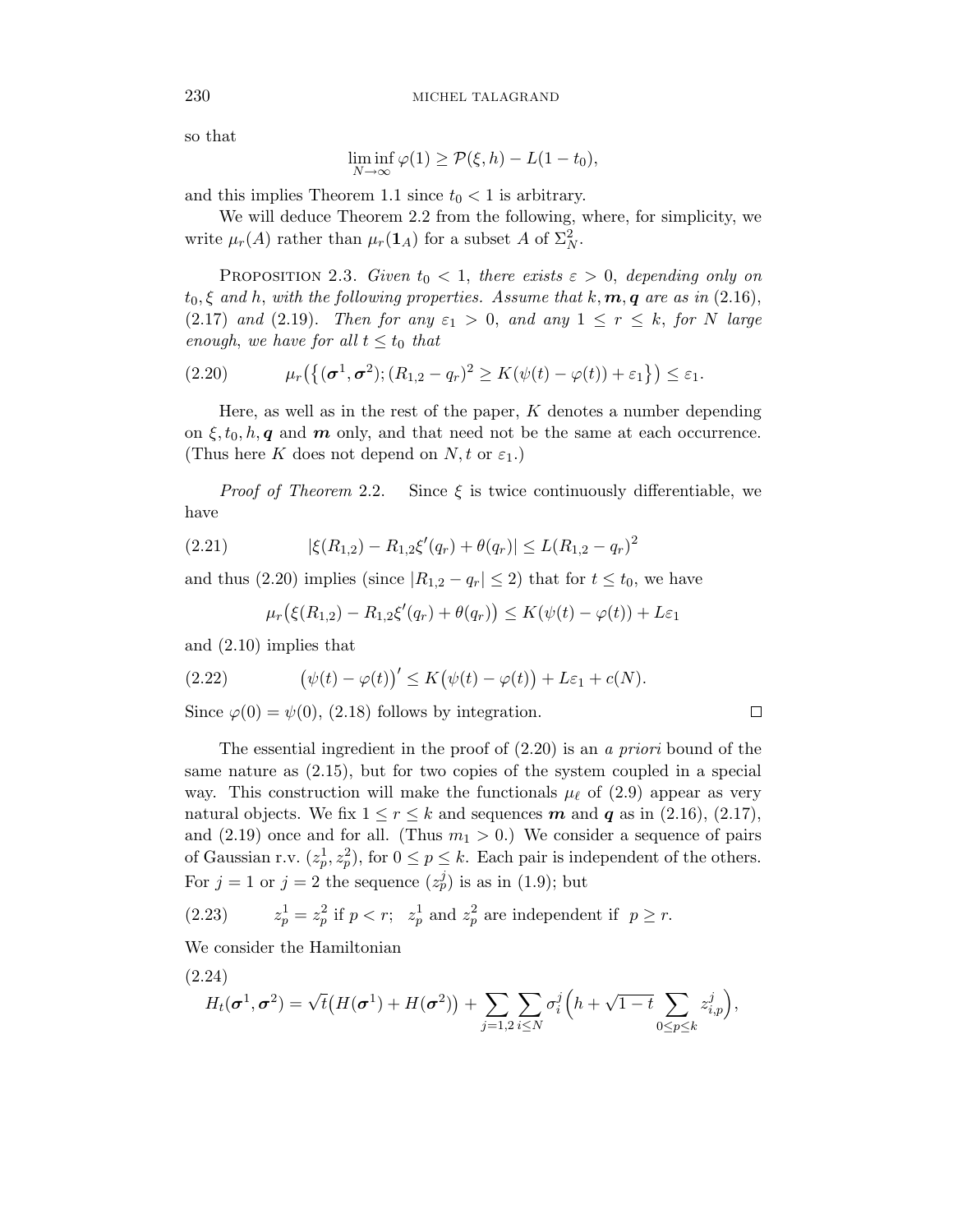where  $(z_{i,p}^1, z_{i,p}^2)_{0 \leq p \leq k}$  are independent copies of the sequence  $(z_p^1, z_p^2)_{0 \leq p \leq k}$ , that are also independent of the randomness in *H*. We define

(2.25) 
$$
n_{\ell} = \frac{m_{\ell}}{2} \text{ if } 0 \leq \ell < r; \quad n_{\ell} = m_{\ell} \text{ if } r \leq \ell \leq k,
$$

and

(2.26) 
$$
J_{k+1,t,u} = \log \sum_{R_{1,2}=u} \exp H_t(\sigma^1, \sigma^2).
$$

Thus, the sum is taken only over all pairs  $(\sigma^1, \sigma^2)$  for which  $R_{1,2} = u$ . (We always assume that *u* is taken such that such pairs exist.) For  $\ell \geq 0$ , we define recursively

(2.27) 
$$
J_{\ell,t,u} = \frac{1}{n_{\ell}} \log \mathsf{E}_{\ell} \exp n_{\ell} J_{\ell+1,t,u}
$$

where  $\mathsf{E}_{\ell}$  denotes expectation in the r.v.  $z_{i,p}^j$  for  $p \geq \ell$ , and we set

(2.28) 
$$
\Psi(t, u) = \frac{1}{N} \mathsf{E} J_{1, t, u},
$$

where the expectation is in the randomness of *H* and the r.v.  $z_{i,0}^j$ . The a priori estimate on which the paper relies is the following.

THEOREM 2.4. If  $t_0 < 1$ , there is a number  $\varepsilon > 0$ , depending only on  $t_0, \xi$ and *h* such that whenever (2.16), (2.17) and (2.19) hold, for all  $t \le t_0$  we have

(2.29) 
$$
\Psi(t, u) \leq 2\psi(t) - \frac{(u - q_r)^2}{K} + 2c(N),
$$

where *K* does not depend on *t* or *N*.

It is very likely that with a further effort, one could get an explicit dependence of *K* in  $t_0$ , probably  $K = L/(1-t_0)^2$ , thereby obtaining a rate of convergence in Theorem 1.1. This line of investigation is better left for further research.

To obtain Proposition 2.3, we will combine (2.29) with the following.

PROPOSITION 2.5. Assume that for some  $\varepsilon_2 > 0$  we have

(2.30) 
$$
\Psi(t, u) \leq 2\varphi(t) - \varepsilon_2.
$$

Then we have

(2.31) 
$$
\mu_r(\{R_{1,2} = u\}) \le K \exp\left(-\frac{N}{K}\right),
$$

where K does not depend on *N* or *t*.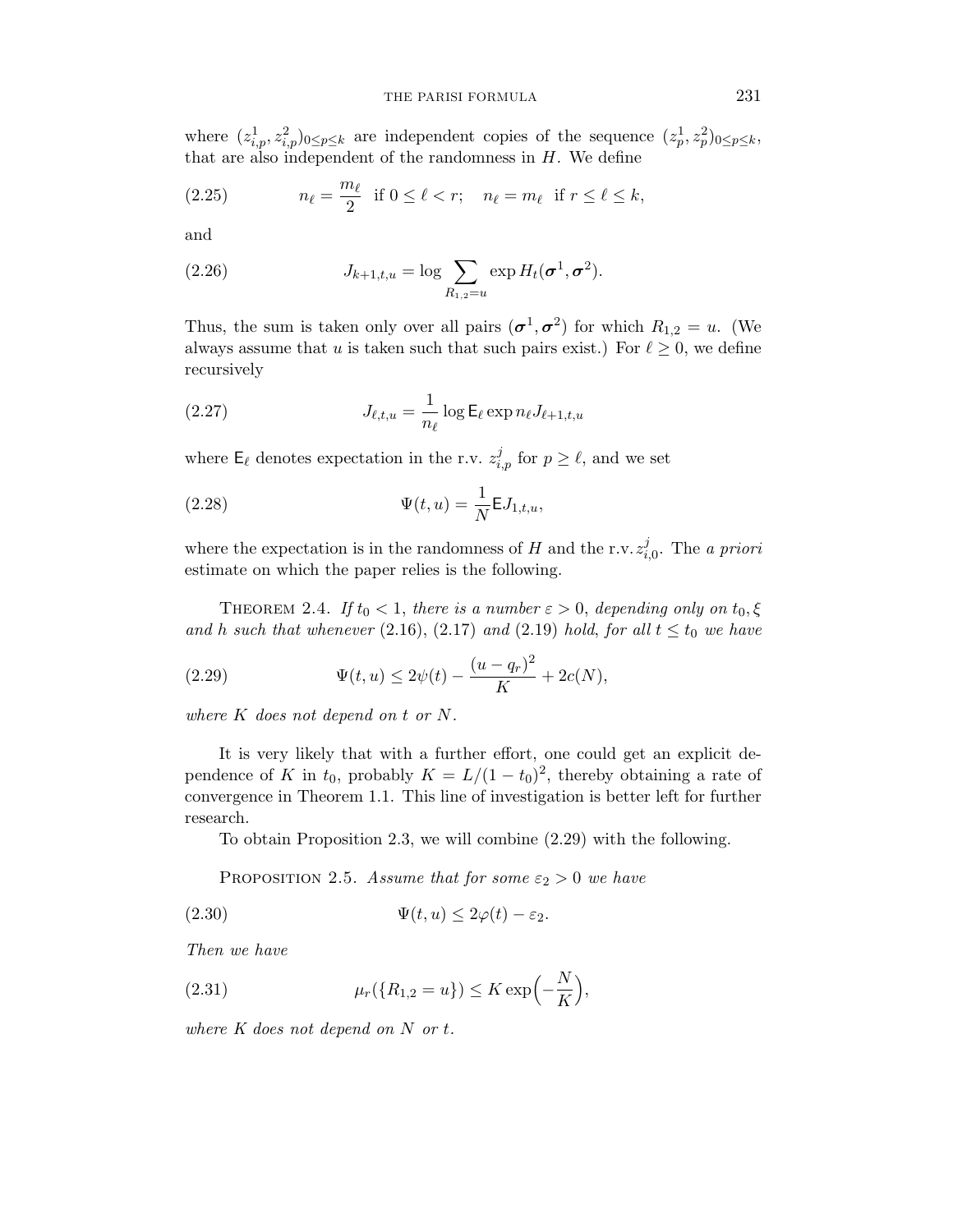*Proof of Proposition* 2.3. Consider  $t_0 < 1$  and let  $\varepsilon > 0$  be as in Theorem 2.4. Let  $K_0$  be the constant of (2.29). Consider  $\varepsilon_1 > 0$ . Then if

$$
(u-qr)2 \ge 2K0(\psi(t) - \varphi(t)) + \varepsilon_1,
$$

by (2.29) we have  $\Psi(t, u) \leq 2\varphi(t) - \varepsilon_1/K_0 + 2c(N)$ , so that (2.30) holds for *N* large with  $\varepsilon_2 = \varepsilon_1/2K_0$ . Since there are at most  $2N+1$  values of *u* to consider (because  $NR_{1,2} \in \mathbb{Z}$ ), it follows from (2.31) that

$$
\mu_r(\{(R_{1,2} - q_r)^2 \ge 2K_0(\psi(t) - \varphi(t)) + \varepsilon_1\}) \le (2N + 1)K \exp\left(-\frac{N}{K}\right),
$$

and for *N* large enough the right-hand side is  $\leq \varepsilon_1$  for all  $t \leq t_0$ .

$$
\Box
$$

The proof of Proposition 2.5 has two parts. The first part relies on a rather general principle, but the second will shed some light on the conditions (2.23) and (2.25).

Keeping the dependence in *t* implicit, we define

(2.32) 
$$
J_{k+1} = \log \sum_{\sigma^1, \sigma^2} \exp H_t(\sigma^1, \sigma^2),
$$

where the sum is now over all pairs of configurations, and we define recursively  $J_{\ell}$  as in  $(2.27)$ . We set

$$
(2.33) \t\t V_{\ell} = \exp n_{\ell}(J_{\ell+1} - J_{\ell})
$$

and denote by  $\langle \cdot \rangle$  an average for Gibbs' measure with Hamiltonian (2.24). To lighten notation we write  $J_{\ell,u}$  rather than  $J_{\ell,t,u}$ .

LEMMA 2.6. If we have  $E(J_{1,u}) \leq E(J_1) - \varepsilon_2 N$ , then for some number  $K'$ not depending on *N* or *t* we have

$$
\mathsf{E}\big(V_1\cdots V_k\langle \mathbf{1}_{\{R_{1,2}=u\}}\rangle\big)\leq K'\exp\bigl(-\frac{N}{K'}\bigr).
$$

*Proof.* Let  $U = \langle \mathbf{1}_{\{R_{1,2}=u\}} \rangle$ , so that  $U \leq 1$  and

$$
(2.34) \t\t J_{k+1,u} = J_{k+1} + \log U.
$$

Arguing as in (2.8), we see that

(2.35) 
$$
\forall \ell \geq 0 , E_{\ell}(V_{\ell} \cdots V_{k} U) \leq 1.
$$

We prove by decreasing induction over  $\ell$  that

(2.36) 
$$
J_{\ell+1,u} \geq J_{\ell+1} + \frac{1}{n_{\ell+1}} \log \mathsf{E}_{\ell+1} (V_{\ell+1} \cdots V_k U).
$$

For  $\ell = k$ , this is (2.34). For the induction from  $\ell + 1$  to  $\ell$ , using (2.35) for  $\ell + 1$  and that  $n_{\ell} \leq n_{\ell+1}$ , we see first that

(2.37) 
$$
J_{\ell+1,u} \geq J_{\ell+1} + \frac{1}{n_{\ell}} \log \mathsf{E}_{\ell+1} (V_{\ell+1} \cdots V_k U)
$$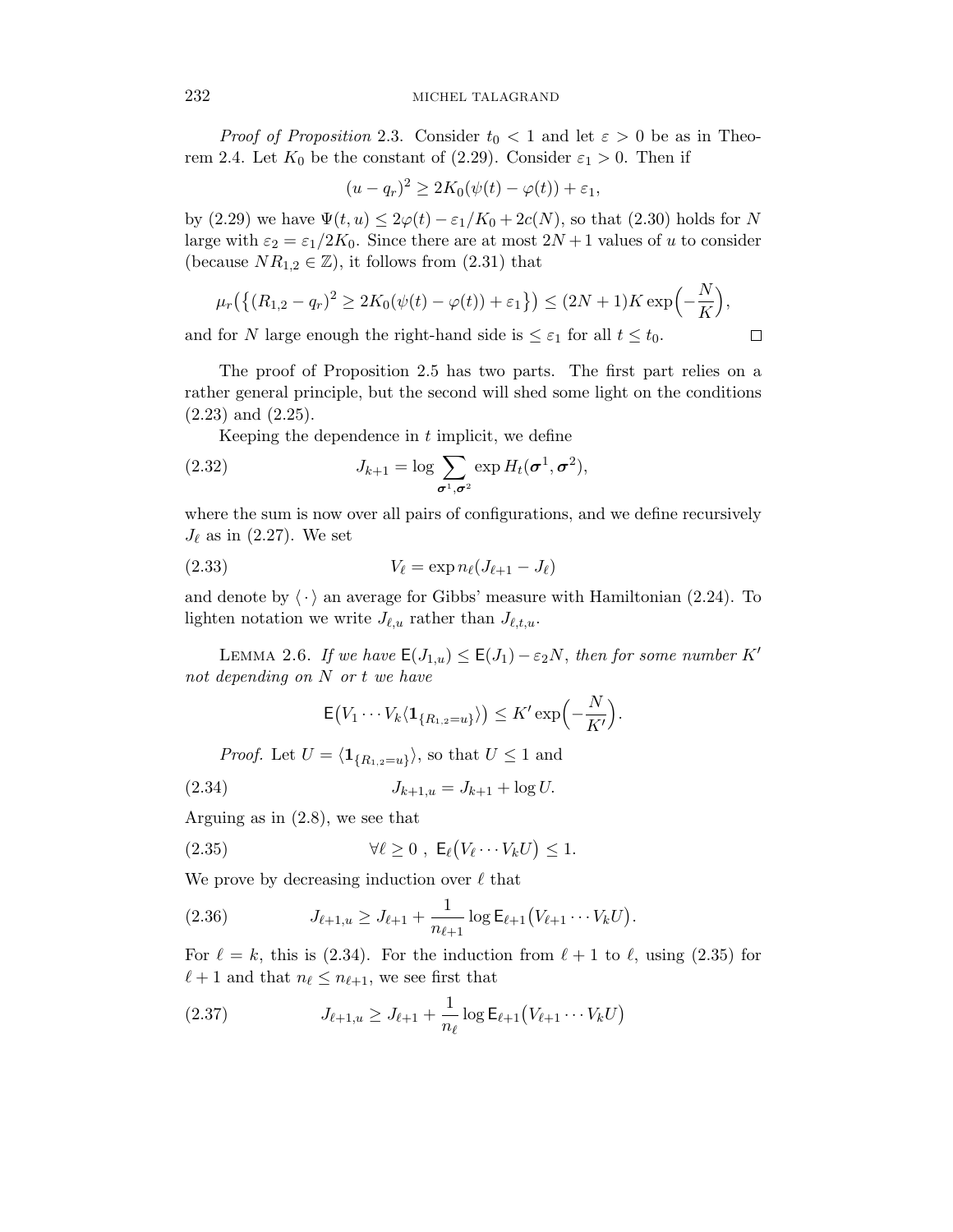and thus, using the definition of  $V_{\ell}$  in the second line,

$$
\exp n_{\ell}J_{\ell+1,u} \geq \mathsf{E}_{\ell+1}(V_{\ell+1}\cdots V_kU) \exp n_{\ell}J_{\ell+1}
$$
  
=  $V_{\ell}\mathsf{E}_{\ell+1}(V_{\ell+1}\cdots V_kU) \exp n_{\ell}J_{\ell}$   
=  $\mathsf{E}_{\ell+1}(V_{\ell}\cdots V_kU) \exp n_{\ell}J_{\ell}.$ 

Since  $J_{\ell}$  does not depend on the r.v.  $(z_{i,p}^j)$  for  $p \geq \ell$ , and since  $\mathsf{E}_{\ell} = \mathsf{E}_{\ell} \mathsf{E}_{\ell+1}$  we have

$$
\mathsf{E}_{\ell} \exp n_{\ell} J_{\ell+1,u} \geq \exp n_{\ell} J_{\ell} \mathsf{E}_{\ell} (V_{\ell} \cdots V_{k} U),
$$

and taking logarithms completes the induction. Thus, using (2.36) for  $\ell = 0$ we have

$$
\log \mathsf{E}_1(V_1 \cdots V_k U) \le n_1 (J_{1,u} - J_1)
$$

and hence, taking expectation,

$$
\mathsf{E}\log\mathsf{E}_1(V_1\cdots V_kU)\leq -\varepsilon_2n_1N.
$$

Moreover since  $m_1 > 0$  we have  $n_1 > 0$ . It then follows from concentration of measure (as detailed in this setting e.g. in [16, §2.2]) that  $\log \mathsf{E}_1(V_1 \cdots V_k U) \geq$  $-\varepsilon_2 n_1 N/2$  with a probability at most  $K_1 \exp(-N/K_1)$ , where  $K_1$  does not depend on *N* or *t*. Thus  $E_1(V_1 \cdots V_k U) \ge \exp(-\varepsilon_2 n_1 N/2)$  with the same probability and the conclusion using (2.35) for  $\ell = 1$ . □

LEMMA 2.7. We have

(2.38) 
$$
\frac{1}{N} \mathsf{E} J_1 = 2\varphi(t),
$$

and for any function f on  $\Sigma_N^{\otimes 2}$ , we have

(2.39) 
$$
\mathsf{E}(V_1 \cdots V_k \langle f \rangle) = \mu_r(f).
$$

Combining this with Lemma 2.6, we prove Proposition 2.5.

Proof. The ideas underlying this proof are very simple, but will play a fundamental role in the sequel. Therefore, we try choose clarity over formality. Writing  $z_p = (z_{i,p})_{i \leq N}$ , we see that the quantities  $F_\ell = F_{\ell,t}$  of (2.3) depend on the randomness of *H* and the r.v.  $(z_p)$  for  $p < l$ , so we can write them as  $F_{\ell}(z_1,\ldots,z_{\ell-1})$ . For  $j=1,2$ , we write, with obvious notation

$$
F^j_\ell=F_\ell({\boldsymbol z}^j_1,\ldots,{\boldsymbol z}^j_{\ell-1}).
$$

We claim that for  $\ell \geq 1$  we have

(2.40) 
$$
J_{\ell} = F_{\ell}^1 + F_{\ell}^2.
$$

This is obvious for  $\ell = k + 1$ . If  $\ell \geq r$ , since  $z_{\ell}^1$  and  $z_{\ell}^2$  are independent,

$$
\mathsf{E}_{\ell} \exp m_{\ell} (F_{\ell+1}^1 + F_{\ell+1}^2) = \mathsf{E}_{\ell} \exp m_{\ell} F_{\ell+1}^1 \mathsf{E}_{\ell} \exp m_{\ell} F_{\ell+1}^2 = \exp m_{\ell} (F_{\ell}^1 + F_{\ell}^2)
$$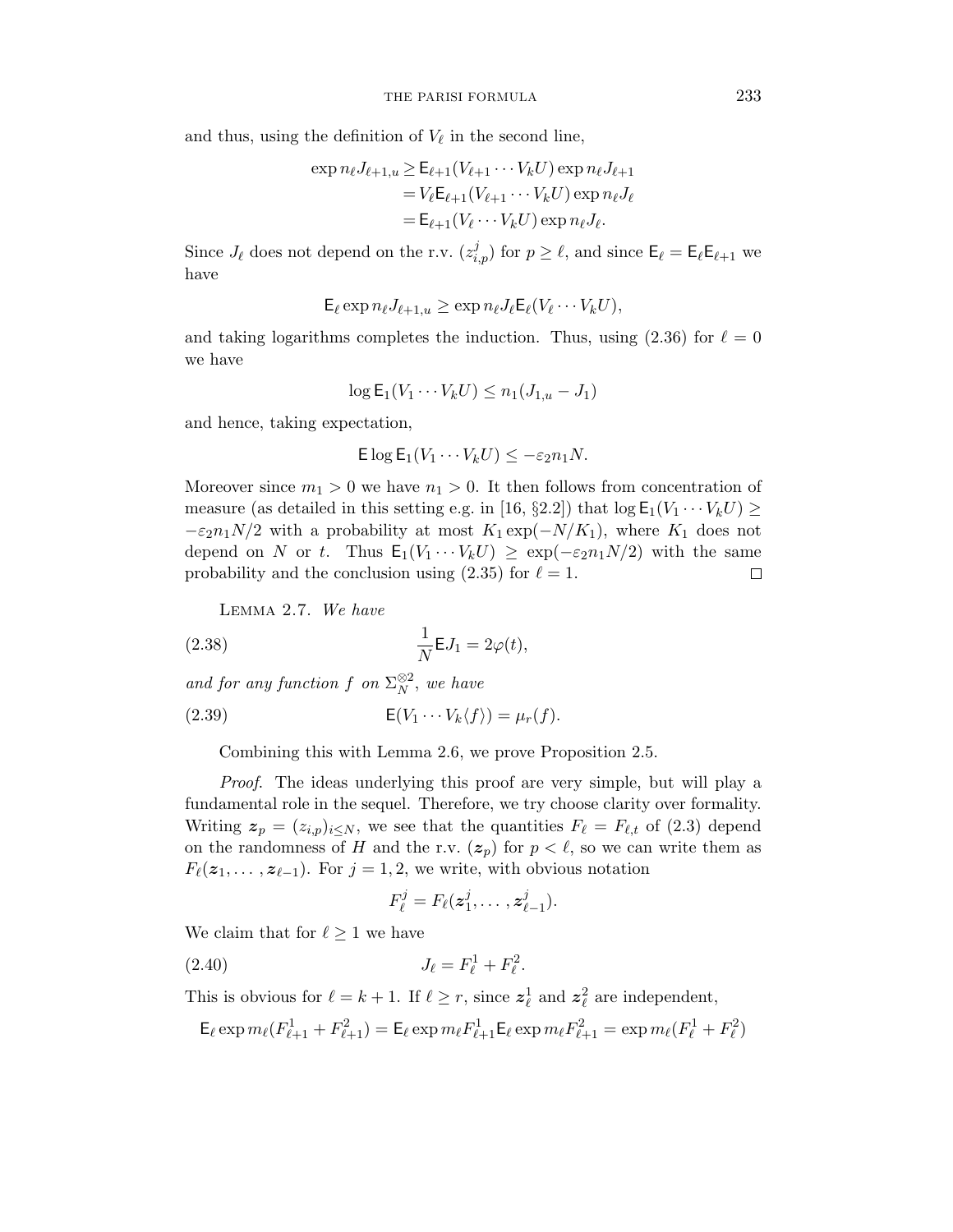and this performs the induction step from  $\ell + 1$  to  $\ell$  in (2.40). If  $\ell < r$ , since  $F_{\ell+1}^j$  depends only on  $(z_1^j, \ldots, z_{r-1}^j)$ , we have by (2.23) that  $F_{\ell+1}^1 = F_{\ell+1}^2$ , so, since  $n_\ell = m_\ell/2$ ,

$$
\mathsf{E}_{\ell} \exp n_{\ell} (F_{\ell+1}^1 + F_{\ell+1}^2) = \mathsf{E}_{\ell} \exp m_{\ell} F_{\ell+1}^1 = \mathsf{E}_{\ell} \exp m_{\ell} F_{\ell}^1 = \exp n_{\ell} (F_{\ell}^1 + F_{\ell}^2)
$$

and this completes the proof of (2.40). Taking  $\ell = 1$  and expectation implies  $(2.38).$ 

Since  $W_{\ell}$  depends only on  $z_1, \ldots, z_{\ell}$ , it follows with obvious notation that

$$
V_{\ell}=W_{\ell}^1=W_{\ell}^2 \text{ if } \ell < r; \quad V_{\ell}=W_{\ell}^1W_{\ell}^2 \text{ if } \ell \geq r,
$$

from which it is straightforward to check (2.39).

### **3. Guerra's bound and its extension**

We will first prove Theorem 2.1. Our approach to the computations is slightly simpler than Guerra's [3]. This simplification will be quite helpful when we will consider the more complicated situation of Theorem 3.1.

The main tool of the proof is integration by parts. Consider a jointly Gaussian family of r.v.  $\mathbf{h} = (h_j)_{j \in J}$ , *J* finite. Then for a function  $F : \mathbb{R}^J \to \mathbb{R}$ , of moderate growth, we have

(3.1) 
$$
\mathsf{E}h_i F(\mathbf{h}) = \sum_{j \in J} \mathsf{E}(h_i h_j) \mathsf{E} \frac{\partial F}{\partial x_j}(\mathbf{h}).
$$

Since  $\exp m_{\ell}F_{\ell,t} = \mathsf{E}_{\ell} \exp m_{\ell}F_{\ell+1,t}$ , by (2.3) we get

$$
\frac{\partial F_{\ell,t}}{\partial t} \exp m_{\ell} F_{\ell,t} = \mathsf{E}_{\ell} \frac{\partial F_{\ell+1,t}}{\partial t} \exp m_{\ell} F_{\ell+1,t},
$$

and since  $F_{\ell,t}$  is  $\Xi_{\ell}$ -measurable, we get

$$
\frac{\partial F_{\ell,t}}{\partial t} = \mathsf{E}_{\ell} W_{\ell} \frac{\partial F_{\ell+1,t}}{\partial t}
$$

where  $W_{\ell}$  is given by (2.5). By iteration (and arguing as in the proof of (2.8)), we get

(3.2) 
$$
\varphi'(t) = \mathsf{E}\Big(W_1 \cdots W_k \frac{\partial F_{k+1,t}}{\partial t}\Big).
$$

Since  $m_0 = 0$  and  $m_k = 1$ , for any numbers  $c_1, \ldots, c_{k+1}$ , we have

(3.3) 
$$
\sum_{1 \leq \ell \leq k} m_{\ell}(c_{\ell+1} - c_{\ell}) = c_{k+1} + \sum_{1 \leq \ell \leq k} c_{\ell}(m_{\ell-1} - m_{\ell}).
$$

Using this for  $c_{\ell} = F_{\ell,t}$ , we get

$$
(3.4) \t W_1 \cdots W_k = T \exp F_{k+1,t}
$$

$$
\Box
$$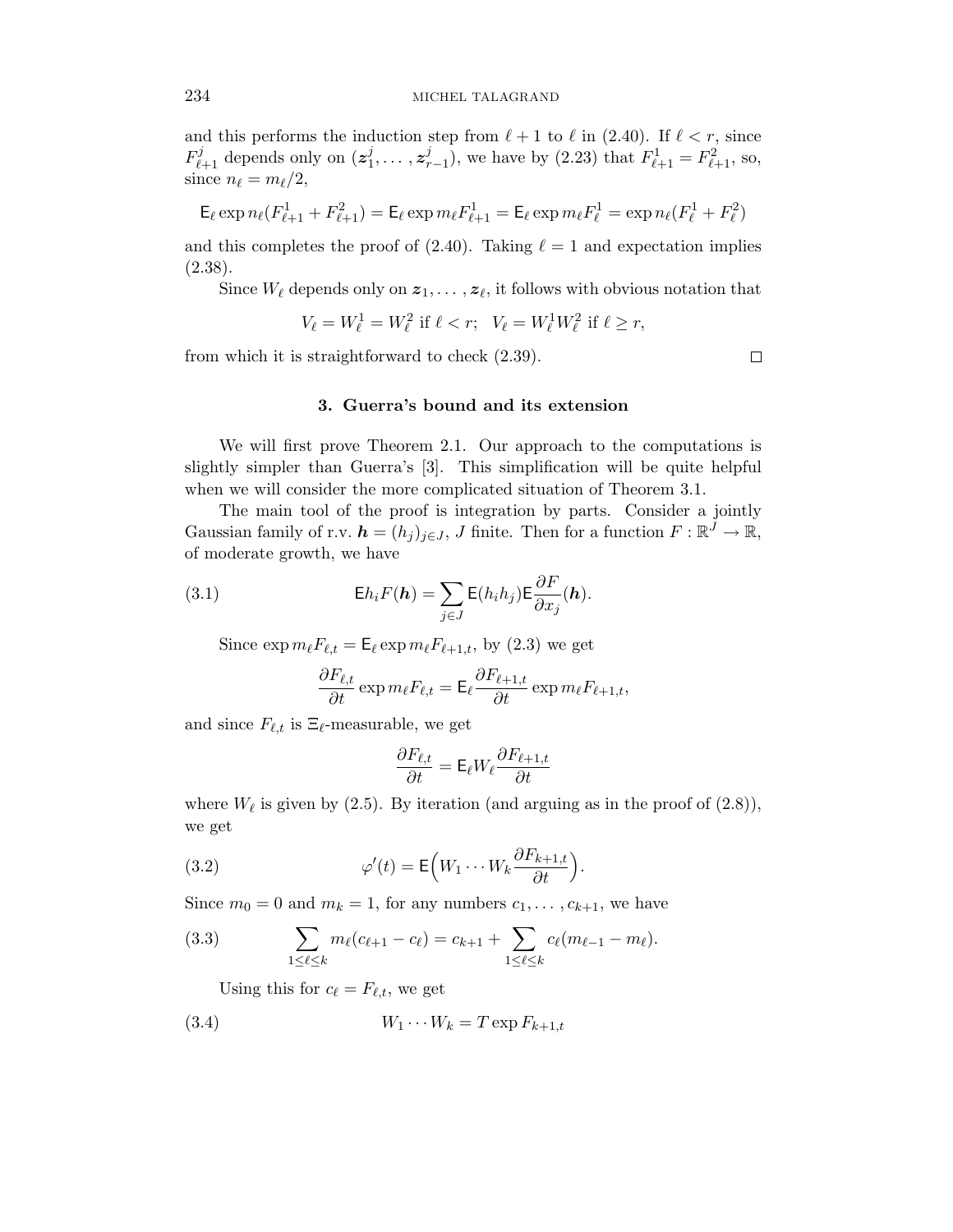where  $T = T_1 \cdots T_k$  and

$$
(3.5) \t\t T_{\ell} = \exp F_{\ell,t}(m_{\ell-1} - m_{\ell}),
$$

so that

(3.6) 
$$
\varphi'(t) = \frac{1}{N} \mathsf{E}\left(T\frac{\partial}{\partial t} \exp F_{k+1,t}\right) = \mathbf{I} + \sum_{0 \le p \le k} \mathbf{II}(p),
$$

where

(3.7) 
$$
I = \frac{1}{2N\sqrt{t}} E\left(T\sum_{\sigma} H(\sigma) \exp H_t(\sigma)\right),
$$

(3.8) 
$$
\Pi(p) = -\frac{1}{2N\sqrt{1-t}} \mathsf{E}\Big(T\sum_{\sigma,i} \sigma_i z_{i,p} \exp H_t(\sigma)\Big).
$$

To compute I, we use (3.1) for the family  $(H(\sigma))_{\sigma \in \Sigma_N}$ . We write

(3.9) 
$$
\zeta(\boldsymbol{\sigma}^1, \boldsymbol{\sigma}^2) = \frac{1}{N} \mathsf{E}\big(H(\boldsymbol{\sigma}^1)H(\boldsymbol{\sigma}^2)\big)
$$

so that by  $(1.3)$  we have

(3.10) 
$$
|\zeta(\sigma^1, \sigma^2) - \xi(R_{1,2})| \le c(N).
$$

We think of the quantities  $H(\sigma)$  as independent variables, and, with a slight abuse of notation, we have from (3.5) that

$$
\frac{\partial T_{\ell}}{\partial H(\boldsymbol{\rho})} = (m_{\ell-1} - m_{\ell}) \frac{\partial F_{\ell,t}}{\partial H(\boldsymbol{\rho})} T_{\ell}
$$

so that  $I = III + \sum_{1 \leq \ell \leq k} I(\ell)$  where

(3.11) 
$$
\text{III} = \frac{1}{2\sqrt{t}} \mathsf{E}\left(T\sum_{\boldsymbol{\sigma},\boldsymbol{\rho}} \zeta(\boldsymbol{\sigma},\boldsymbol{\rho}) \frac{\partial}{\partial H(\boldsymbol{\rho})} \exp H_t(\boldsymbol{\sigma})\right)
$$

(3.12) 
$$
I(\ell) = \frac{m_{\ell-1} - m_{\ell}}{2\sqrt{t}} E\Big(T \sum_{\sigma,\rho} \zeta(\sigma,\rho) \exp H_t(\sigma) \frac{\partial F_{\ell,t}}{\partial H(\rho)}\Big).
$$

Now

$$
\frac{\partial}{\partial H(\rho)} \exp H_t(\sigma) = \sqrt{t} \, \mathbf{1}_{\{\rho = \sigma\}} \exp H_t(\sigma)
$$
\n
$$
= \sqrt{t} \, \mathbf{1}_{\{\rho = \sigma\}} \langle \mathbf{1}_{\{\sigma\}} \rangle_t \exp F_{k+1,t}.
$$

Here  $1_{\{\rho=\sigma\}}$  is 1 if  $\rho=\sigma$  and is 0 otherwise. The function  $1_{\{\sigma\}}$  is such that  $1_{\{\sigma\}}(\tau) = 1_{\{\rho=\tau\}}$  so that  $\langle 1_{\{\sigma\}}\rangle_t$  is the mass at  $\sigma$  of the Gibbs measure. Thus,

$$
\sum_{\sigma,\rho} \zeta(\sigma,\rho) \frac{\partial}{\partial H(\rho)} \exp H_t(\sigma) = \sqrt{t} \sum_{\sigma} \zeta(\sigma,\sigma) \langle \mathbf{1}_{\{\sigma\}} \rangle_t \exp F_{k+1,t}
$$

$$
= \sqrt{t} \langle \zeta(\sigma,\sigma) \rangle_t \exp F_{k+1,t},
$$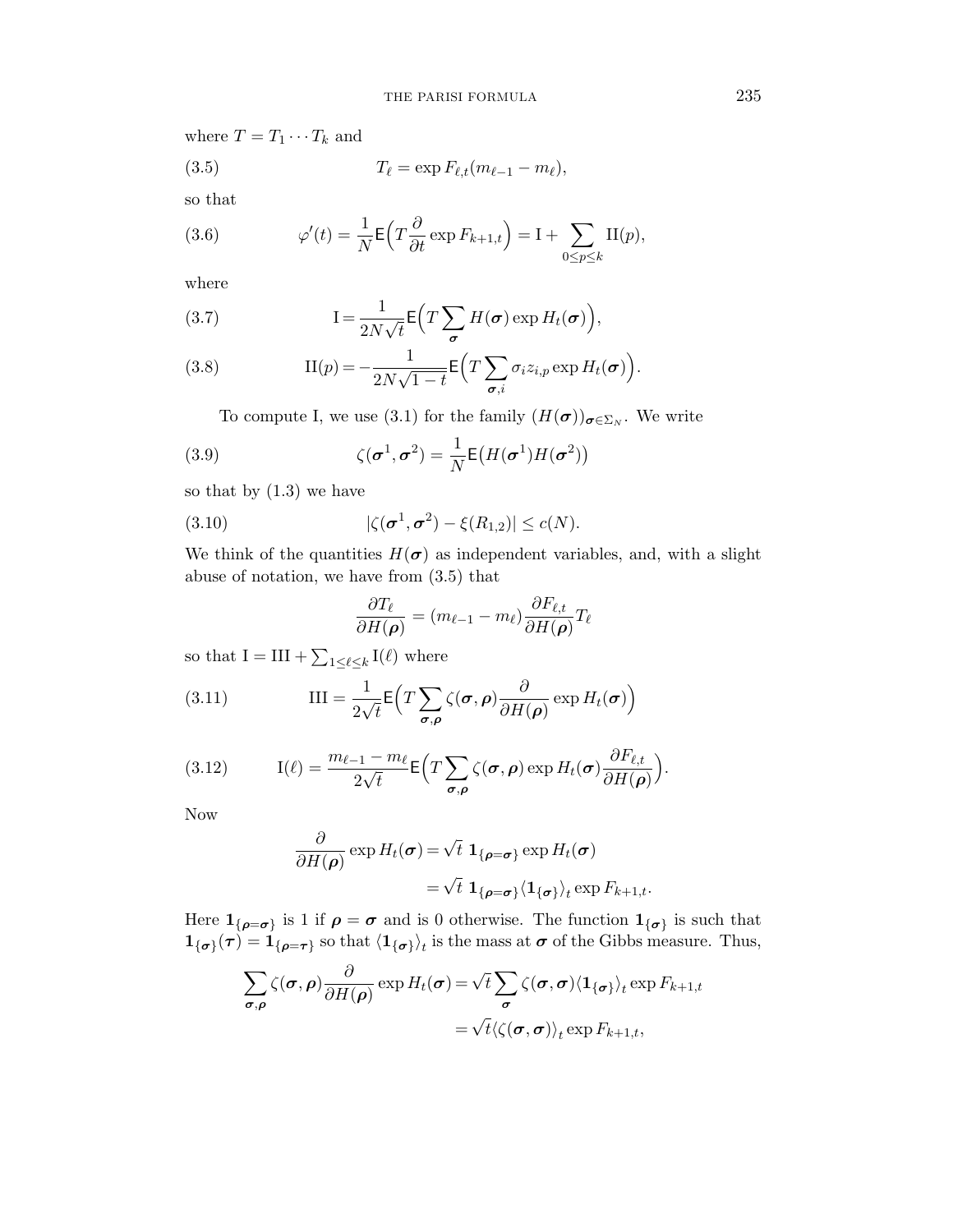and using  $(3.10)$ ,  $(3.4)$  and  $(2.8)$  for  $\ell = 1$ , we get

$$
III = \frac{1}{2}\xi(1) + \mathcal{R}
$$

where  $|\mathcal{R}| \leq c(N)/2$ . We have

$$
\frac{\partial}{\partial H(\boldsymbol{\rho})} F_{k+1,t} = \sqrt{t} \langle \mathbf{1}_{\{\boldsymbol{\rho}\}} \rangle_t
$$

so that, proceeding as in (3.2), we have

(3.13) 
$$
\frac{\partial}{\partial H(\rho)} F_{\ell,t} = \sqrt{t} \mathsf{E}_{\ell} (W_{\ell} \cdots W_{k} \langle \mathbf{1}_{\{\rho\}} \rangle_{t}) = \sqrt{t} \ \gamma_{\ell} (\mathbf{1}_{\{\rho\}}).
$$

Since  $\exp H_t(\sigma) = \langle \mathbf{1}_{\{\sigma\}} \rangle_t \exp F_{k+1,t}$  we get from (3.4) that

(3.14) 
$$
I(\ell) = \frac{m_{\ell-1} - m_{\ell}}{2} \sum_{\sigma,\rho} \zeta(\sigma,\rho) E(W_1 \cdots W_k \langle \mathbf{1}_{\{\sigma\}} \rangle_t \gamma_{\ell}(\mathbf{1}_{\{\rho\}})).
$$

Since  $\mathsf{E} = \mathsf{E}\mathsf{E}_{\ell}$  and  $W_1,\ldots,W_{\ell-1},\gamma_{\ell}$  are  $\Xi_{\ell}$ -measurable, we get that

$$
\begin{aligned} \mathsf{E}\big(W_1 \cdots W_k \langle \mathbf{1}_{\{\sigma\}} \rangle_t \gamma_\ell (\mathbf{1}_{\{\rho\}}) \big) &= \mathsf{E}\big(W_1 \cdots W_{\ell-1} \gamma_\ell (\mathbf{1}_{\{\rho\}}) \mathsf{E}_\ell (W_\ell \cdots W_k \langle \mathbf{1}_{\{\sigma\}} \rangle_t) \big) \\ &= \mathsf{E}\big(W_1 \cdots W_{\ell-1} \gamma_\ell (\mathbf{1}_{\{\rho\}}) \gamma_\ell (\mathbf{1}_{\{\sigma\}}) \big) \\ &= \mathsf{E}\big(W_1 \cdots W_{\ell-1} \gamma_\ell^{\otimes 2} (\mathbf{1}_{\{\{\sigma,\rho\}}\}) \big) \\ &= \mu_\ell (\mathbf{1}_{\{\{\sigma,\rho\}}\}) \end{aligned}
$$

and thus

$$
I(\ell) = \frac{m_{\ell-1}-m_{\ell}}{2} \mu_{\ell}(\zeta(\boldsymbol{\sigma},\boldsymbol{\rho})).
$$

Again using (3.10), we get

(3.15) 
$$
I = \frac{1}{2} \Big( \xi(1) + \sum_{1 \leq \ell \leq k} (m_{\ell-1} - m_{\ell}) \mu_{\ell}(\xi(R_{1,2})) \Big) + \mathcal{R}
$$

where  $|\mathcal{R}| \leq c(N)$ .

Since  $F_{\ell,t}$  does not depend on  $z_{i,p}$  for  $\ell \leq p$ , a similar (but easier) computation yields

(3.16) 
$$
\mathrm{II}(p) = -\frac{1}{2} \big( \xi'(q_{p+1}) - \xi'(q_p) \big) \Big( 1 + \sum_{p < \ell \leq k} (m_{\ell-1} - m_{\ell}) \mu_{\ell}(R_{1,2}) \Big).
$$

Since  $\xi'(q_0) = \xi'(0) = 0$ , summation of these formulas for  $0 \le p \le k$  yields

$$
\sum_{0 \le p \le k} \Pi(p) = -\frac{1}{2} \Big( \xi'(1) + \sum_{1 \le \ell \le k} (m_{\ell-1} - m_{\ell}) \xi'(q_{\ell}) \mu_{\ell}(R_{1,2}) \Big)
$$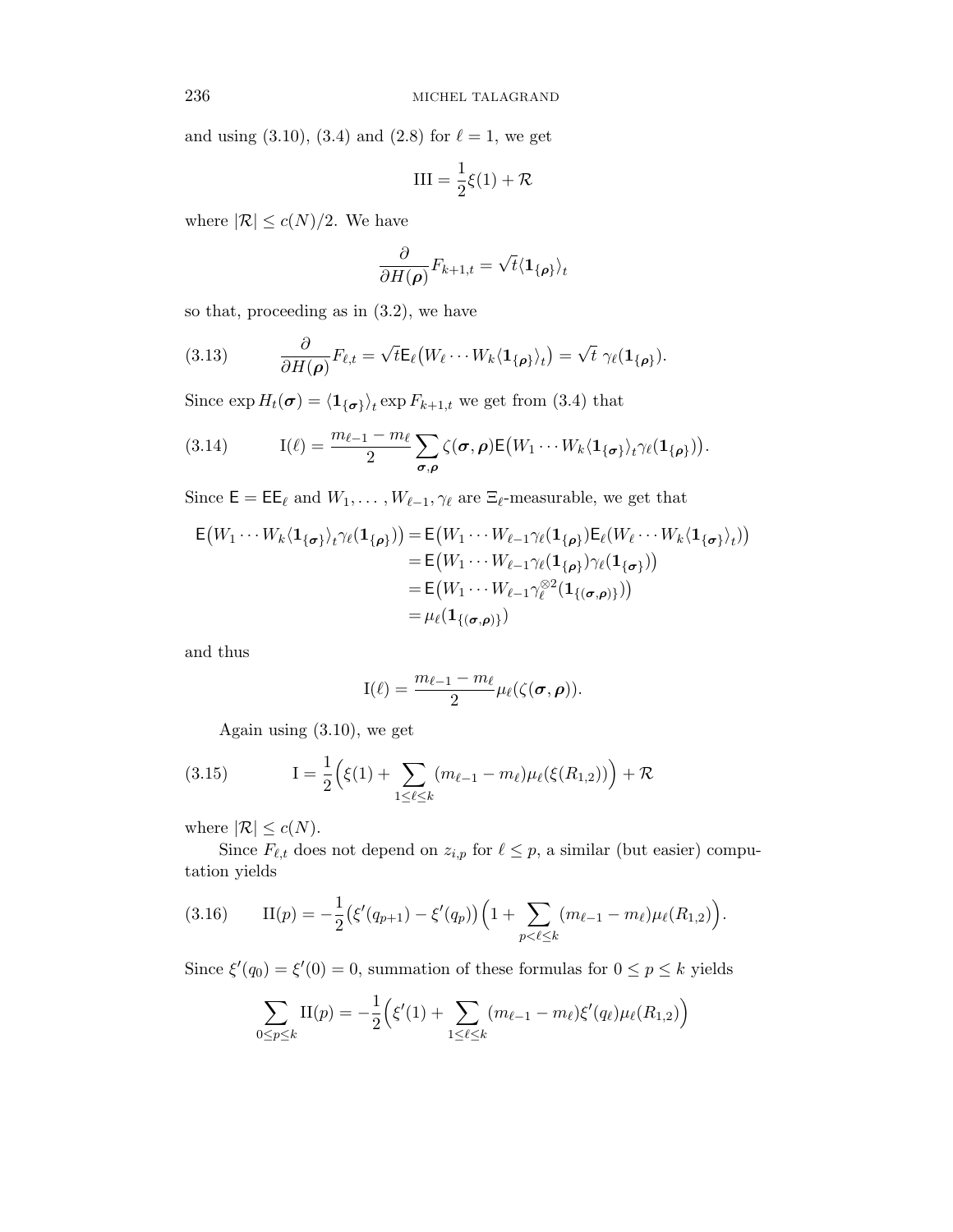so that

$$
(3.17)
$$
\n
$$
2\varphi'(t) = \xi(1) - \xi'(1) + \sum_{1 \leq \ell \leq k} (m_{\ell-1} - m_{\ell})\mu_{\ell}(\xi(R_{1,2}) - R_{1,2}\xi'(q_{\ell})) + 2\mathcal{R}
$$
\n
$$
= -\theta(1) - \sum_{1 \leq \ell \leq k} (m_{\ell-1} - m_{\ell})\theta(q_{\ell}) + \sum_{1 \leq \ell \leq k} (m_{\ell-1} - m_{\ell})\mu_{\ell}(\xi(R_{1,2}) - R_{1,2}\xi'(q_{\ell}) + \theta(q_{\ell})) + 2\mathcal{R}
$$

and the result follows using (3.3) for  $c_{\ell} = \theta(q_{\ell}).$ 

We now turn to the principle on which the paper relies. We consider integers  $\kappa, \tau$ , with  $\tau \leq \kappa$ , a number  $\eta = \pm 1$ , a sequence  $n_0 = 0 \leq n_1 \leq \cdots \leq n_{\kappa}$  $= 1$ , and a sequence  $\rho_0 = 0 \leq \rho_1 \leq \cdots \leq \rho_{\kappa+1} = 1$ . We consider independent pairs of random variables  $(Z_p^1, Z_p^2)_{0 \leq p \leq \kappa}$ . We construct independent pairs of Gaussian random variables  $(y_p^1, y_p^2)_{0 \le p \le \kappa}$  with the following properties:

(3.18) 
$$
y_p^1 = \eta y_p^2 \text{ if } p < \tau,
$$

(3.19) 
$$
y_p^1
$$
 and  $y_p^2$  are independent if  $p \ge \tau$ ,

(3.20) 
$$
E(y_p^j)^2 = t(\xi'(\rho_{p+1}) - \xi'(\rho_p)).
$$

We consider independent copies  $(Z_{i,p}^1, Z_{i,p}^2)_{0 \leq p \leq \kappa}$  of the sequence  $(Z_p^1, Z_p^2)_{0 \le p \le \kappa}$ , and independent copies  $(y_{i,p}^1, y_{i,p}^2)_{0 \le p \le \kappa}$  of the sequence  $(y_p^1, y_p^2)_{0 \le p \le \kappa}$ . We assume that these are independent of each other and of the randomness of *H*. For  $0 \le v \le 1$ , we define

(3.21) 
$$
H_v(\sigma^1, \sigma^2) = \sqrt{vt} H(\sigma^1) + \sqrt{vt} H(\sigma^2) + \sum_{j=1,2} \sum_{i \leq N} \sigma_i^j \left( h + \sum_{0 \leq p \leq \kappa} (Z_{i,p}^j + \sqrt{1 - v} y_{i,p}^j) \right).
$$

We think of *t* as fixed, so the dependence in *t* is not indicated. To lighten notation we set

$$
(3.22) \t\t u = \eta \rho_{\tau}.
$$

We define

(3.23) 
$$
F_{\kappa+1,v} = \log \sum_{R_{1,2}=u} \exp H_v(\sigma^1, \sigma^2),
$$

that is, the sum is taken only over the pairs  $(\sigma^1, \sigma^2)$  of configurations such that  $R_{1,2} = u$ . We denote by  $\mathsf{E}_{\ell}$  expectation in the variables  $Z_{i,p}^j$  and  $y_{i,p}^j$  for  $p \geq \ell$ , and define recursively

$$
F_{\ell,v} = \frac{1}{n_{\ell}} \log \mathsf{E}_{\ell} \exp n_{\ell} F_{\ell+1,v}.
$$

 $\Box$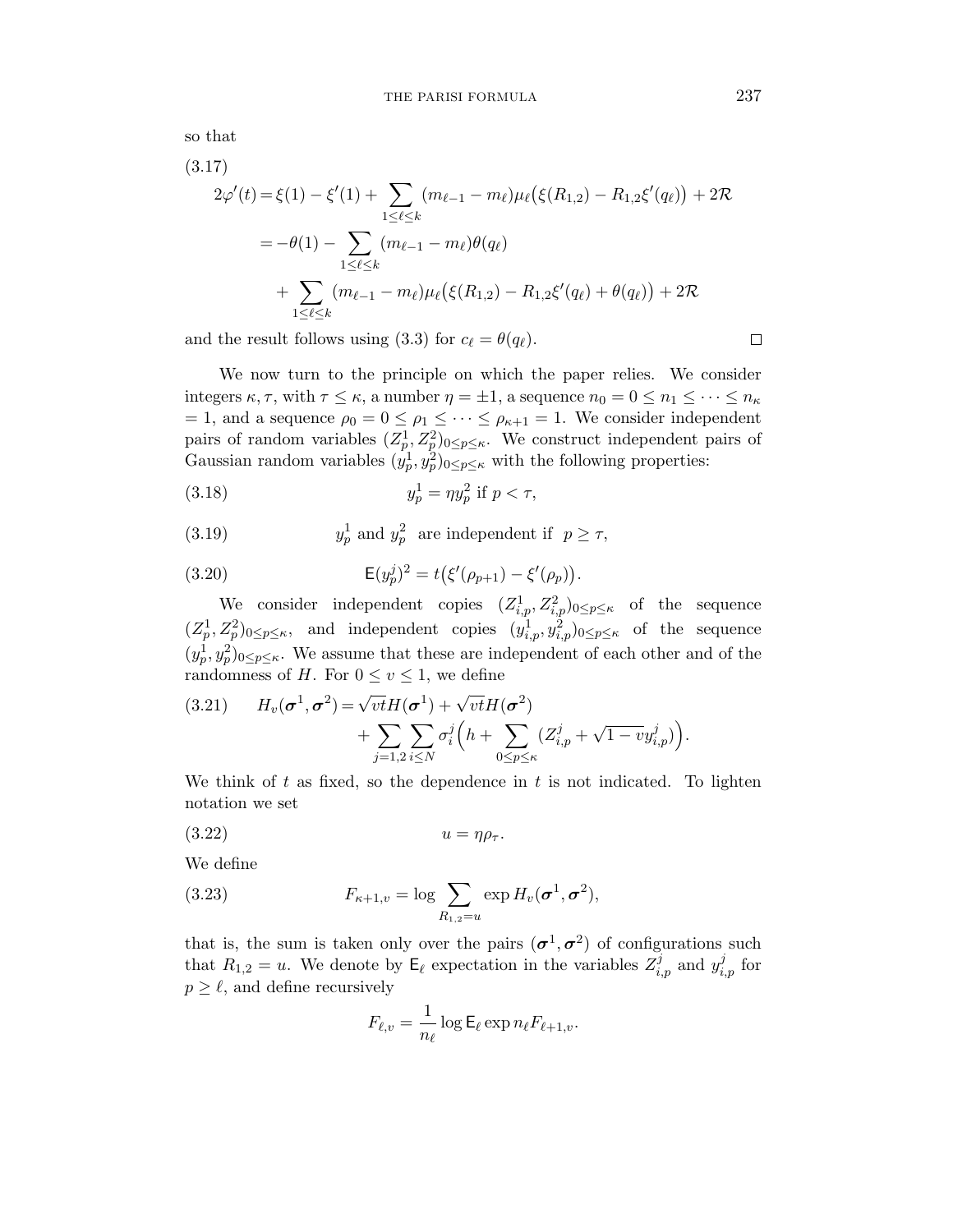(If  $n_{\ell} = 0$ , this means that  $F_{\ell,v} = \mathsf{E}_{\ell} F_{\ell+1,v}$ .) We define

(3.24) 
$$
\eta(v) = \frac{1}{N} E F_{1,v}.
$$

THEOREM 3.1. For  $0 < v < 1$  we have

(3.25)

$$
\eta'(v) \leq -t \Big( 2 \sum_{\ell < \tau} n_\ell \big( \theta(\rho_{\ell+1}) - \theta(\rho_\ell) \big) + \sum_{\ell \geq \tau} n_\ell \big( \theta(\rho_{\ell+1}) - \theta(\rho_\ell) \big) \Big) + 4c(N)
$$

and, consequently,

(3.26) 
$$
\eta(1) \leq \eta(0) - t \left( 2 \sum_{\ell < \tau} n_{\ell} \left( \theta(\rho_{\ell+1}) - \theta(\rho_{\ell}) \right) \right) + \sum_{\ell \geq \tau} n_{\ell} \left( \theta(\rho_{\ell+1}) - \theta(\rho_{\ell}) \right) + 4c(N).
$$

The underlying idea is that, as in Theorem 2.1, for  $v = 0$ , there is no coupling between the sites, so that we will be able to estimate  $\eta(0)$ , and thus to bound  $\eta(1)$  with (3.26).

Proof. This relies on the same principles as the proof of Theorem 2.1. The main new feature is that new terms are created by the interaction between the two copies of the system we consider now. These terms tend to have the wrong sign to make the argument of Theorem 2.1 work, but the device of restricting the summation to  $R_{1,2} = u$  in (3.23) makes these terms much easier to handle. We write

$$
V_{\ell} = \exp n_{\ell}(F_{\ell+1,v} - F_{\ell,v}); \quad T_{\ell} = \exp F_{\ell,v}(n_{\ell-1} - n_{\ell}),
$$

so that if  $T = T_1 \cdots T_{\kappa}$  we have  $V_1 \cdots V_{\kappa} = T \exp F_{\kappa+1,\nu}$ . We consider the set

$$
S_u = \{(\sigma^1, \sigma^2) \in \Sigma_N^2; \ \ R_{1,2} = u\}
$$

and, for a function *f* on  $S_u$ , define  $\langle f \rangle_v$  by

$$
\langle f \rangle_v \exp F_{\kappa+1,v} = \sum_{(\boldsymbol{\sigma}^1, \boldsymbol{\sigma}^2) \in S_u} f(\boldsymbol{\sigma}^1, \boldsymbol{\sigma}^2) \exp H_v(\boldsymbol{\sigma}^1, \boldsymbol{\sigma}^2).
$$

We define a probability  $\gamma_{\ell}$  on  $S_u$  by

$$
\gamma_{\ell}(f) = \mathsf{E}_{\ell}(V_{\ell} \cdots V_{\kappa} \langle f \rangle_{v})
$$

and for a function  $f$  on  $S_u^2$ , we write

$$
\mu_{\ell}(f) = \mathsf{E}\big(V_1 \cdots V_{\ell-1} \gamma_{\ell}^{\otimes 2}(f)\big).
$$

As in the case of Theorem 2.1, we obtain

(3.27) 
$$
\eta'(v) = I + \sum_{0 \le p \le \kappa} \Pi(p),
$$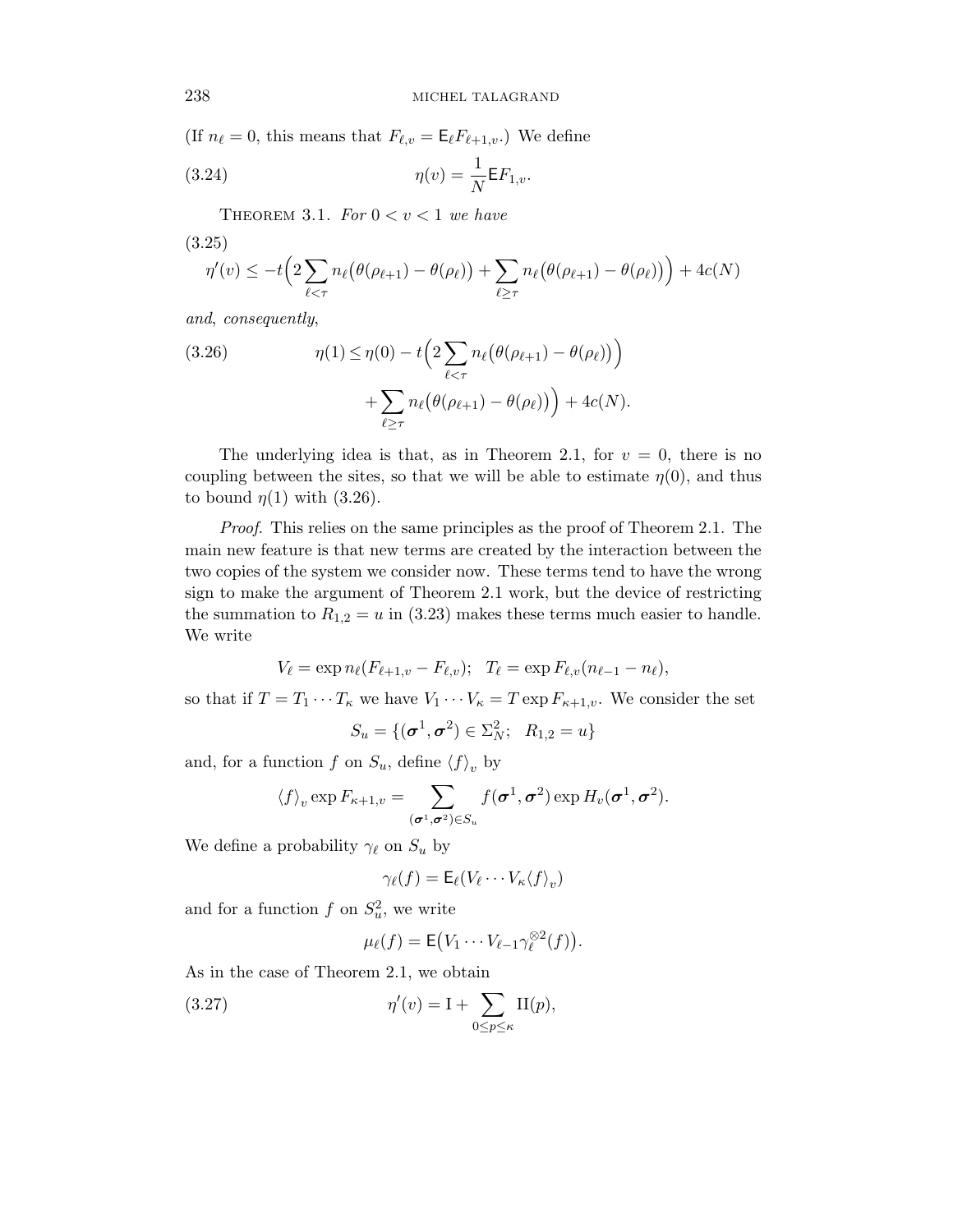where

(3.28) 
$$
I = \frac{\sqrt{t}}{2N\sqrt{v}} \mathsf{E}\Big(T\sum_{R_{1,2}=u} (H(\boldsymbol{\sigma}^1) + H(\boldsymbol{\sigma}^2)) \exp H_v(\boldsymbol{\sigma}^1, \boldsymbol{\sigma}^2)\Big),
$$

(3.29) 
$$
\Pi(p) = -\frac{\sqrt{t}}{2N\sqrt{1-v}} \mathsf{E}\Big(T\sum_{R_{1,2}=u} \sum_{i\leq N,j=1,2} \sigma_i^j y_{i,p}^j \exp H_v(\sigma^1, \sigma^2)\Big).
$$

We have

(3.30)  
\n
$$
\frac{\partial}{\partial H(\boldsymbol{\sigma})} \exp H_v(\boldsymbol{\sigma}^1, \boldsymbol{\sigma}^2) = \sqrt{vt} (\mathbf{1}_{\{\boldsymbol{\sigma}^1 = \boldsymbol{\sigma}\}} + \mathbf{1}_{\{\boldsymbol{\sigma}^2 = \boldsymbol{\sigma}\}}) \exp H_v(\boldsymbol{\sigma}^1, \boldsymbol{\sigma}^2)
$$
\n
$$
= \sqrt{vt} (\mathbf{1}_{\{\boldsymbol{\sigma}^1 = \boldsymbol{\sigma}\}} + \mathbf{1}_{\{\boldsymbol{\sigma}^2 = \boldsymbol{\sigma}\}}) \langle \mathbf{1}_{\{(\boldsymbol{\sigma}^1, \boldsymbol{\sigma}^2)\}} \rangle_v \exp F_{\kappa+1,v}
$$

so that

$$
\frac{\partial}{\partial H(\boldsymbol{\sigma})}F_{\kappa+1,v} = \sqrt{vt} \sum_{(\boldsymbol{\tau}^1,\boldsymbol{\tau}^2)\in S_u} (\mathbf{1}_{\{\boldsymbol{\tau}^1=\boldsymbol{\sigma}\}}+\mathbf{1}_{\{\boldsymbol{\tau}^2=\boldsymbol{\sigma}\}})\langle \mathbf{1}_{\{(\boldsymbol{\tau}^1,\boldsymbol{\tau}^2)\}}\rangle_v.
$$

Thus, integrating by parts in (3.28), as in the case of Theorem 2.1, we get

$$
I = III + \sum_{0 \leq \ell \leq \kappa} I(\ell),
$$

where

(3.31) 
$$
\text{III} = \frac{t}{2} \mathsf{E} \Big( V_1 \cdots V_\kappa \sum_{R_{1,2}=u} D_1(\boldsymbol{\sigma}^1, \boldsymbol{\sigma}^2) \Big)
$$

(3.32) 
$$
I(\ell) = \frac{t}{2}(n_{\ell-1} - n_{\ell}) \mathsf{E}\Big(V_1 \cdots V_{\kappa} \sum_{R_{1,2}=u} D_2(\sigma^1, \sigma^2)\Big),
$$

for

(3.33)  
\n
$$
D_1(\sigma^1, \sigma^2) = \sum_{\sigma} (1_{\{\sigma^1 = \sigma\}} + 1_{\{\sigma^2 = \sigma\}}) (\zeta(\sigma^1, \sigma) + \zeta(\sigma^2, \sigma)) \langle 1_{\{(\sigma^1, \sigma^2)\}} \rangle_v
$$
\n
$$
= (\zeta(\sigma^1, \sigma^1) + \zeta(\sigma^2, \sigma^2) + 2\zeta(\sigma^1, \sigma^2)) \langle 1_{\{(\sigma^1, \sigma^2)\}} \rangle_v
$$

and

(3.34) 
$$
D_2(\sigma^1, \sigma^2) = \sum_{\sigma} (\zeta(\sigma^1, \sigma) + \zeta(\sigma^2, \sigma)) \langle 1_{\{(\sigma^1, \sigma^2)\}} \rangle_v
$$

$$
\times \sum_{(\tau^1, \tau^2) \in S_u} (1_{\{\tau^1 = \sigma\}} + 1_{\{\tau^2 = \sigma\}}) \gamma_\ell (1_{\{(\tau^1, \tau^2)\}})
$$

$$
= \langle 1_{\{(\sigma^1, \sigma^2)\}} \rangle_v \sum_{(\tau^1, \tau^2) \in S_u} \gamma_\ell (1_{\{(\tau^1, \tau^2)\}})
$$

$$
\times (\zeta(\sigma^1, \tau^1) + \zeta(\sigma^1, \tau^2) + \zeta(\sigma^2, \tau^1) + \zeta(\sigma^2, \tau^2)).
$$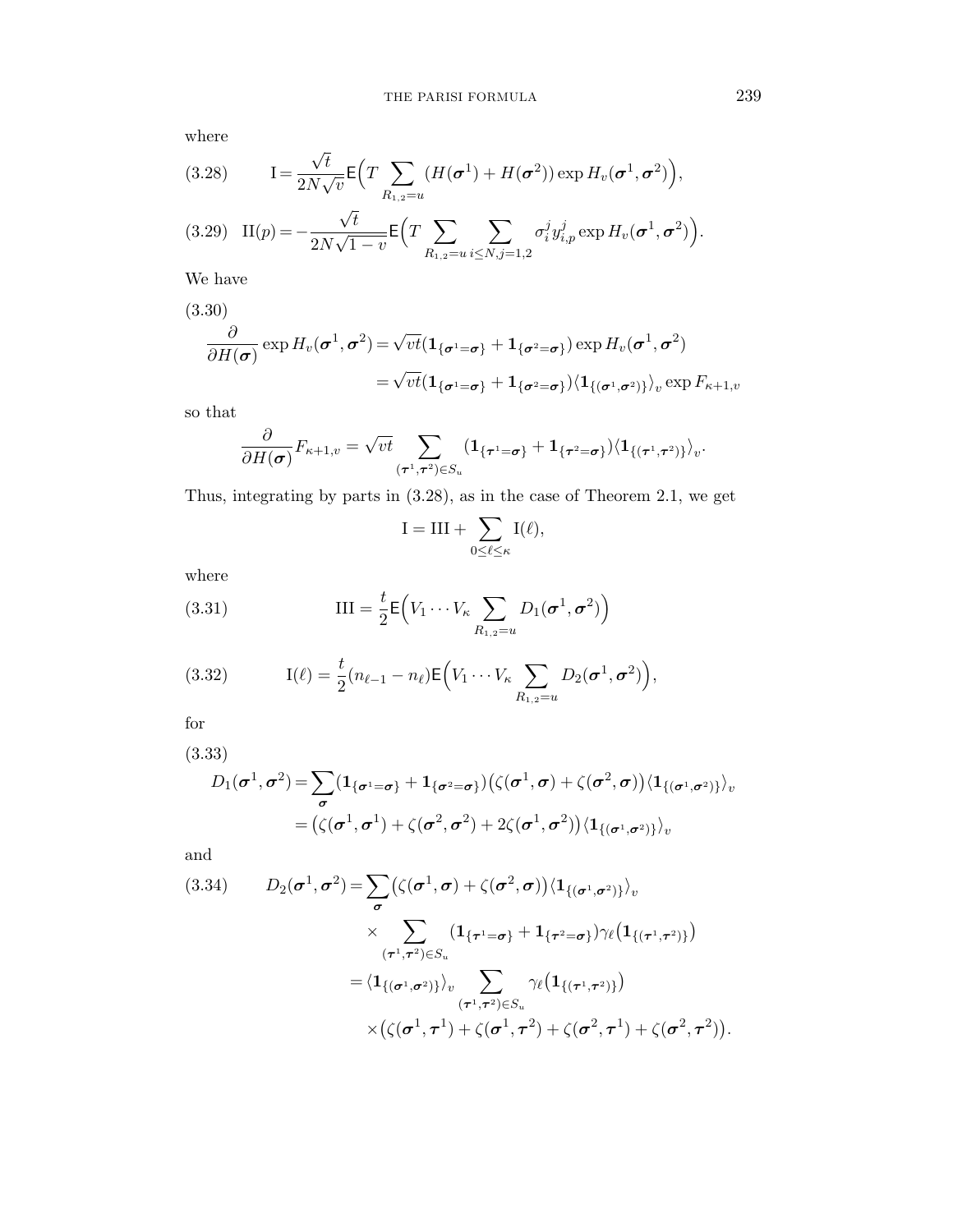Using, as in the case of Theorem 2.1, the fact that

$$
\mathsf{E}\big(V_1\cdots V_{\kappa}\langle f_1\rangle_v\gamma_{\ell}(f_2)\big)=\mathsf{E}\big(V_1\cdots V_{\ell-1}\gamma_{\ell}(f_1)\gamma_{\ell}(f_2)\big)
$$

we get

$$
I(\ell) = \frac{t}{2}(n_{\ell-1} - n_{\ell})\mu_{\ell}(\zeta(\sigma^1, \tau^1) + \zeta(\sigma^1, \tau^2) + \zeta(\sigma^2, \tau^1) + \zeta(\sigma^2, \tau^2)),
$$

where the four quantities  $\zeta(\cdot,\cdot)$  are seen as functions of  $((\sigma^1, \sigma^2), (\tau^1, \tau^2)) \in$  $S_u^2$ .

Using (3.10), and since in (3.31) the summation is only over  $R_{1,2} = u$ , we have

$$
I = \frac{t}{2} \left( 2\xi(1) + 2\xi(u) + \sum_{1 \leq \ell \leq \kappa} (n_{\ell-1} - n_{\ell}) \mu_{\ell} \left( \xi(R(\boldsymbol{\sigma}^1, \boldsymbol{\tau}^1)) + \xi(R(\boldsymbol{\sigma}^1, \boldsymbol{\tau}^2)) \right) + \xi(R(\boldsymbol{\sigma}^2, \boldsymbol{\tau}^1)) + \xi(R(\boldsymbol{\sigma}^2, \boldsymbol{\tau}^2)) \right) + \mathcal{R},
$$

where  $|\mathcal{R}| \leq 4c(N)$ .

To compute the term II, we have to keep in mind (3.18) and (3.19). When  $p \geq \tau$  we find by a similar computation

$$
\Pi(p) = C_p := -\frac{t}{2} \left( \xi'(\rho_{p+1}) - \xi'(\rho_p) \right)
$$

$$
\times \left( 2 + \sum_{p < \ell \le \kappa} (n_{\ell-1} - n_\ell) \mu_\ell \left( R(\sigma^1, \tau^1) + R(\sigma^2, \tau^2) \right) \right)
$$

and when  $p < \tau$ , we find

$$
\Pi(p) = C_p - \frac{\eta t}{2} \left( \xi'(\rho_{p+1}) - \xi'(\rho_p) \right)
$$
  
 
$$
\times \left( 2u + \sum_{p < \ell \leq \kappa} (n_{\ell-1} - n_\ell) \mu_\ell \left( R(\boldsymbol{\sigma}^1, \boldsymbol{\tau}^2) + R(\boldsymbol{\sigma}^2, \boldsymbol{\tau}^1) \right) \right).
$$

By summation of these formulas, we get

$$
\sum_{0 \le p \le \kappa} \Pi(p) = -\frac{t}{2} \Big( 2\xi'(1) + 2\eta u \xi'(\rho_{\tau})
$$
  
+ 
$$
\sum_{1 \le \ell \le \kappa} \xi'(\rho_{\ell})(n_{\ell-1} - n_{\ell})\mu_{\ell} (R(\boldsymbol{\sigma}^1, \boldsymbol{\tau}^1) + R(\boldsymbol{\sigma}^2, \boldsymbol{\tau}^2))
$$
  
+ 
$$
\eta \sum_{1 \le \ell \le \kappa} \xi'(\rho_{\min(\ell,\tau)})(n_{\ell-1} - n_{\ell})\mu_{\ell} (R(\boldsymbol{\sigma}^1, \boldsymbol{\tau}^2) + R(\boldsymbol{\sigma}^2, \boldsymbol{\tau}^1)) \Big).
$$

We note that, since we assume that  $\xi(x) = \xi(-x)$ , besides (2.11) we also have

$$
\xi(x) - \eta x \xi'(q) + \theta(q) = \xi(\eta x) - \eta x \xi'(q) + \theta(q) \ge 0.
$$

Finally, writing

$$
S^{j}(\rho) = \xi(R(\boldsymbol{\sigma}^{j}, \boldsymbol{\tau}^{j})) - \xi'(\rho)R(\boldsymbol{\sigma}^{j}, \boldsymbol{\tau}^{j}) + \theta(\rho) \geq 0,
$$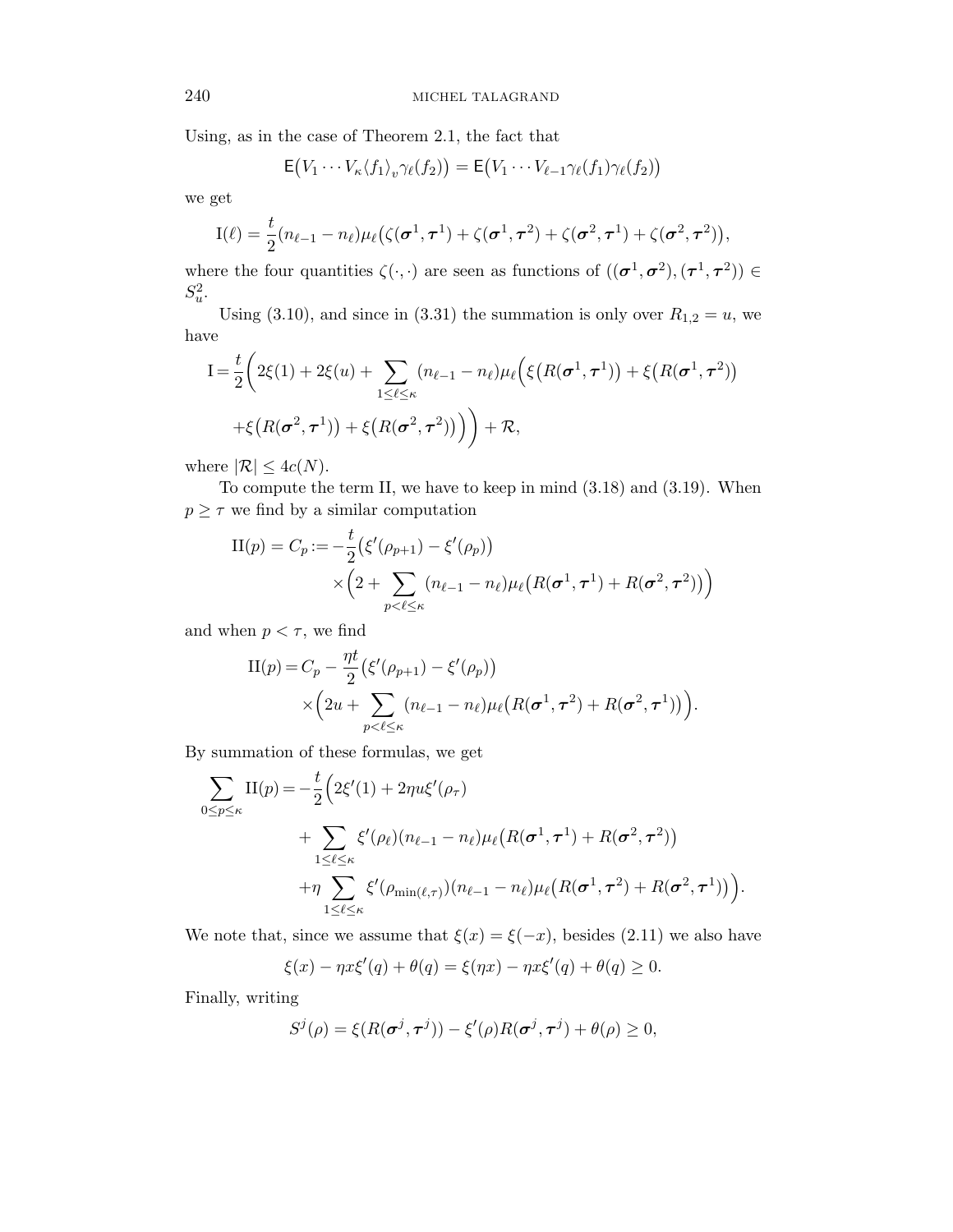$$
T^{j,j'}(\rho) = \xi(R(\boldsymbol{\sigma}^j, \boldsymbol{\tau}^{j'})) - \eta \xi'(\rho)R(\boldsymbol{\sigma}^j, \boldsymbol{\tau}^{j'}) + \theta(\rho) \ge 0
$$

we get

$$
\begin{split} \eta'(v) &\leq \frac{t}{2} \Big( 2\big( \xi(1) - \xi'(1) + \xi(u) - \eta u \xi'(\rho_{\tau}) \big) \\ &+ \sum_{1 \leq \ell \leq \kappa} (n_{\ell-1} - n_{\ell}) \mu_{\ell} \big( S^1(\rho_{\ell}) + S^2(\rho_{\ell}) \big) \\ &+ \sum_{1 \leq \ell \leq \kappa} (n_{\ell-1} - n_{\ell}) \mu_{\ell} \big( T^{1,2}(\rho_{\min(\ell,\tau)}) + T^{2,1}(\rho_{\min(\ell,\tau)}) \big) \\ &- 2 \sum_{1 \leq \ell \leq \kappa} (n_{\ell-1} - n_{\ell}) \theta(\rho_{\ell}) - 2 \sum_{1 \leq \ell \leq \kappa} (n_{\ell-1} - n_{\ell}) \theta(\rho_{\min(\ell,\tau)}) \Big) + 4c(N). \end{split}
$$

Now, since  $\xi(\eta x) = \xi(x)$  and  $\rho_{\tau} = \eta u$ , we have  $\xi(u) - \eta u \xi'(\rho_{\tau}) = \xi(\rho_{\tau}) - \eta u \xi'(\rho_{\tau})$  $\rho_{\tau} \xi'(\rho_{\tau}) = -\theta(\rho_{\tau})$ , so using (3.3) twice, and since  $S^{j}(\rho), T^{j,j'}(\rho) \geq 0$  we get

$$
\eta'(v) \le -t \Big( \sum_{1 \le \ell \le \kappa} n_{\ell} (\theta(\rho_{\ell+1}) - \theta(\rho_{\ell}))
$$
  
+ 
$$
\sum_{1 \le \ell \le \kappa} n_{\ell} (\theta(\rho_{\min(\ell+1,\tau)}) - \theta(\rho_{\min(\ell,\tau)})) + 4c(N)
$$
  
= 
$$
-t \Big( \sum_{1 \le \ell \le \kappa} n_{\ell} (\theta(\rho_{\ell+1}) - \theta(\rho_{\ell}))
$$
  
+ 
$$
\sum_{1 \le \ell \le \tau} n_{\ell} (\theta(\rho_{\ell+1}) - \theta(\rho_{\ell})) + 4c(N).
$$

This proves (3.25).

#### **4. The basic operators.**

In this section, we perform some basic calculations, and then learn how to use conditions  $(2.16)$ ,  $(2.17)$  and  $(2.19)$ .

We consider a standard Gaussian r.v. *g*, and an infinitely differentiable function *A* such that  $\text{Exp } A(x + g\sqrt{v}) < \infty$  for each *x* and each  $v \geq 0$ . For  $0 < m \leq 1$ , we define

(4.1) 
$$
B(x, v, m) = \frac{1}{m} \log \mathsf{E} \exp m A(x + g\sqrt{v}),
$$

and  $B(x, v, 0) = \mathsf{E}A(x + g\sqrt{v})$ . Since the case  $m = 0$  is essentially trivial, it will never be considered in the proofs below. To lighten notation, we write  $B'$ for  $\partial B/\partial x$ , *B*<sup>"</sup> for  $\partial^2 B/\partial x^2$ , etc. and omit the arguments *x*, *v* and *m* in the next lemma and its proof.

LEMMA 4.1. We have

(4.2) 
$$
\exp B(x, v, m) \le \mathsf{E} \exp A(x + g\sqrt{v}).
$$

 $\Box$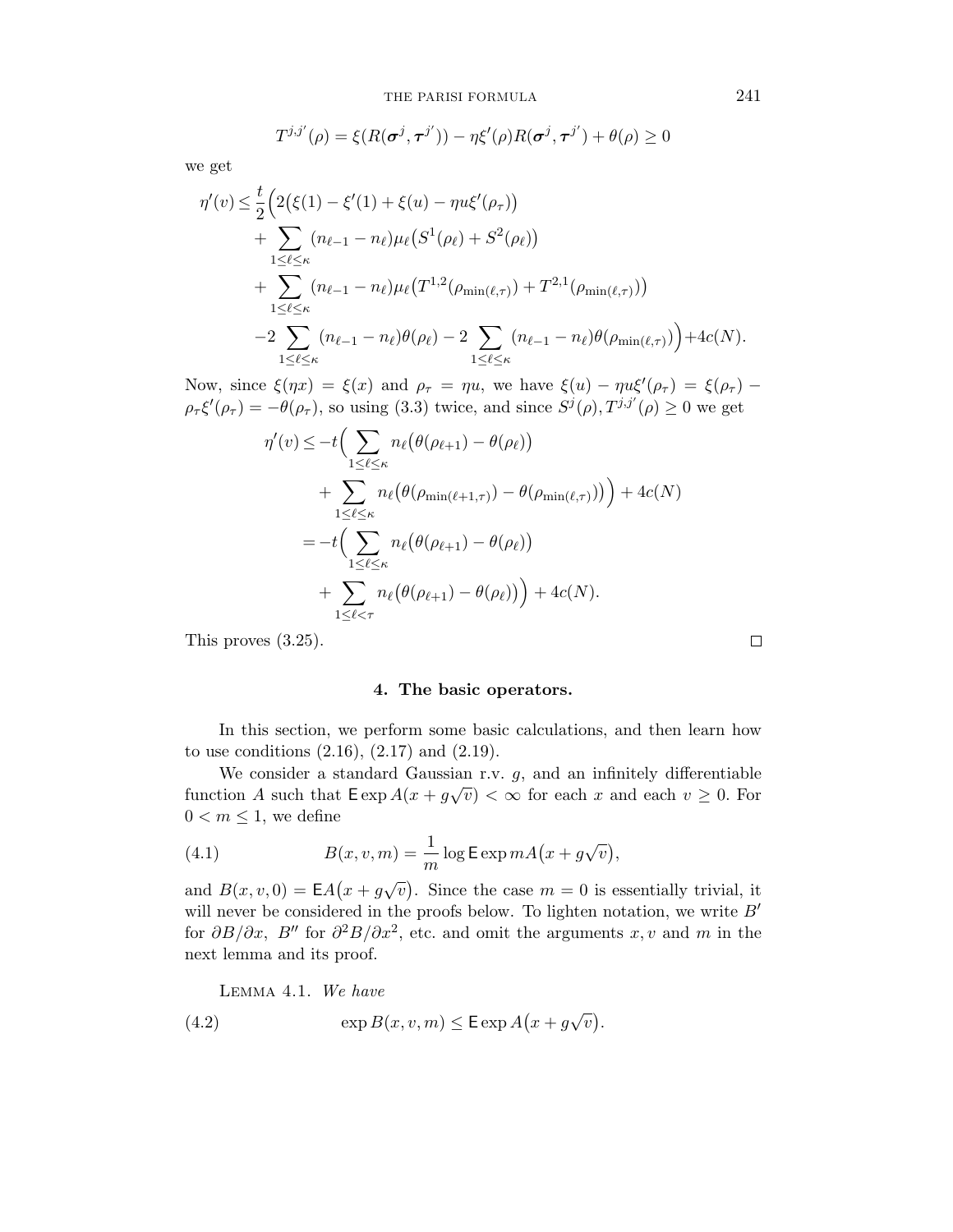242 MICHEL TALAGRAND

(4.3) If *A* is strictly convex, so is  $x \mapsto B(x, v, m)$ ,

(4.4) 
$$
\frac{\partial B}{\partial v} = \frac{1}{2}B'' + \frac{m}{2}B'^2.
$$

Proof. By Hölder's inequality, we have

$$
\mathsf{E} \exp m A(x + g\sqrt{v}) \le (\mathsf{E} \exp A(x + g\sqrt{v}))^{m}.
$$

This proves (4.2). To lighten notation, we write  $Y = x + g\sqrt{v}$  and

$$
(4.5) \tQ = \exp m(A(Y) - B(x, v, m))
$$

so that  $E(Q) = 1$  and

$$
(4.6) \t\t B' = \mathsf{E}(A'(Y)Q),
$$

(4.7) 
$$
B'' = E(A''(Y)Q) + mE(A'(Y)^{2}Q) - mB'E(A'(Y)Q)
$$

$$
= E(A''(Y)Q) + mE(A'(Y)^{2}Q) - mB'^{2}
$$

by  $(4.6)$ . Since  $EQ = 1$ , the Cauchy-Schwarz inequality shows that

$$
B' = \mathsf{E}(A'(Y)Q) \le \mathsf{E}(A'(Y)^{2}Q)^{1/2},
$$

so (4.7) implies that  $B'' \geq E(A''(Y)Q)$  and this proves (4.3). Using integration by parts, we have

(4.8) 
$$
\frac{\partial B}{\partial v} = \frac{1}{2\sqrt{v}} \mathsf{E}(gA'(Y)Q) = \frac{1}{2} \mathsf{E}(A''(Y)Q) + \frac{m}{2} \mathsf{E}(A'(Y)^2 Q)
$$

and together with (4.7) this proves (4.4).

We consider another standard Gaussian r.v.  $g'$ , independent of  $g$ . We consider  $a > 0$  and  $0 \leq m' \leq 1$ . We think of these quantities as fixed, so they remain implicit in the notation. We consider  $0 \le v \le a$  and write  $Z = x + g' \sqrt{a - v}$  and

 $\Box$ 

(4.9) 
$$
C(x, v, m) = \frac{1}{m'} \log E \exp m' B(x + g'\sqrt{a - v}, v, m)
$$

$$
= \frac{1}{m'} \log E \exp m' B(Z, v, m),
$$

where  $B$  is as given in  $(4.1)$ . We write

(4.10) 
$$
R = \exp m' (B(Z, v, m) - C(x, v, m)).
$$

LEMMA 4.2. We have

(4.11) 
$$
\frac{\partial C}{\partial v}(x,v,m) = \frac{1}{2}(m-m')\mathsf{E}\big(B'^2(Z,v,m)R\big).
$$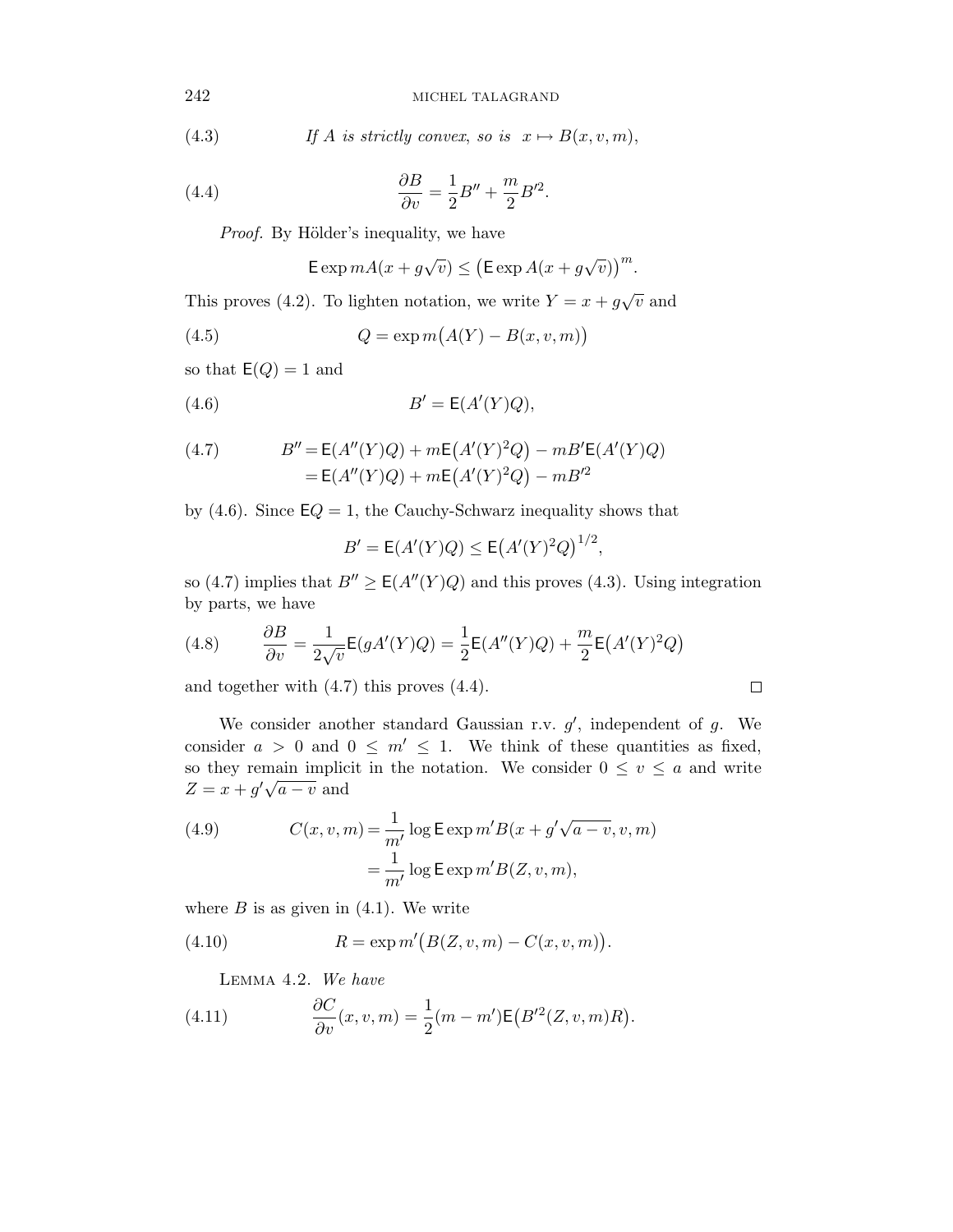*Proof.* From (4.9), we have  $\partial C/\partial v = I + II$ , where

$$
I = E\left(\frac{\partial B}{\partial v}(Z, v, m)R\right),
$$
  
\n
$$
II = -\frac{1}{2\sqrt{a - v}} E(g'B'(Z, v, m)R)
$$
  
\n
$$
= -\frac{1}{2} E\left((B''(Z, v, m) + m'B'^2(Z, v, m))R\right)
$$

after integration by parts, and we use (4.4).

We write

(4.12) 
$$
\Delta(x,v) = \frac{\partial}{\partial m} C(x,v,m) \Big|_{m=m'}.
$$

To lighten notation, (and since we think of  $m'$  as fixed) we write  $B(x, v)$  rather than  $B(x, v, m')$ , and similarly for  $B'$ ,  $B''$ , etc.

LEMMA 4.3. Writing 
$$
Y = x + g\sqrt{v}
$$
 and  $Z = x + g'\sqrt{a - v}$ , we have

(4.13) 
$$
\Delta(x, v) = \mathsf{E}(D(Z, v)R)
$$

where

(4.14) 
$$
D(x,y) = -\frac{1}{m'}B(x,v) + \frac{1}{m'}E(A(Y) \exp m'(A(Y) - B(x,v))),
$$

(4.15) 
$$
\frac{\partial \Delta}{\partial v}(x,v) = \frac{1}{2} \mathsf{E} \big( B'^2(Z,v) R \big),
$$

(4.16) 
$$
\frac{\partial}{\partial v} \mathsf{E} \big( B'^2(Z,v) R \big) = - \mathsf{E} \big( B''^2(Z,v) R \big).
$$

Proof. It is straightforward to see that

(4.17) 
$$
D(x,v) = \frac{\partial}{\partial m} B(x,v,m) \Big|_{m=m'}
$$

and using (4.9) this yields (4.13). Next, we observe that  $C(x) := C(x, v, m')$ is independent of *v*, because

(4.18) 
$$
C(x, v, m') = \frac{1}{m'} \log \mathsf{E} \exp m' A(x + g\sqrt{a})
$$

since  $x + g\sqrt{v} + g'\sqrt{a - v}$  has the same distribution as  $x + g\sqrt{a}$ . Also, if we denote by  $V(x, v)$  the last term of (4.14), then,

$$
\mathsf{E}(V(Z,v)R) = \frac{1}{m'} \mathsf{E}\Big(A(x+g\sqrt{a})\exp m'\big(A(x+g\sqrt{a})-C(x)\big)\Big)
$$

is also independent of *v*, so that

(4.19) 
$$
\frac{\partial \Delta}{\partial v}(x,v) = -\frac{1}{m'} \frac{\partial}{\partial v} \mathsf{E}(B(Z,v)R).
$$

 $\Box$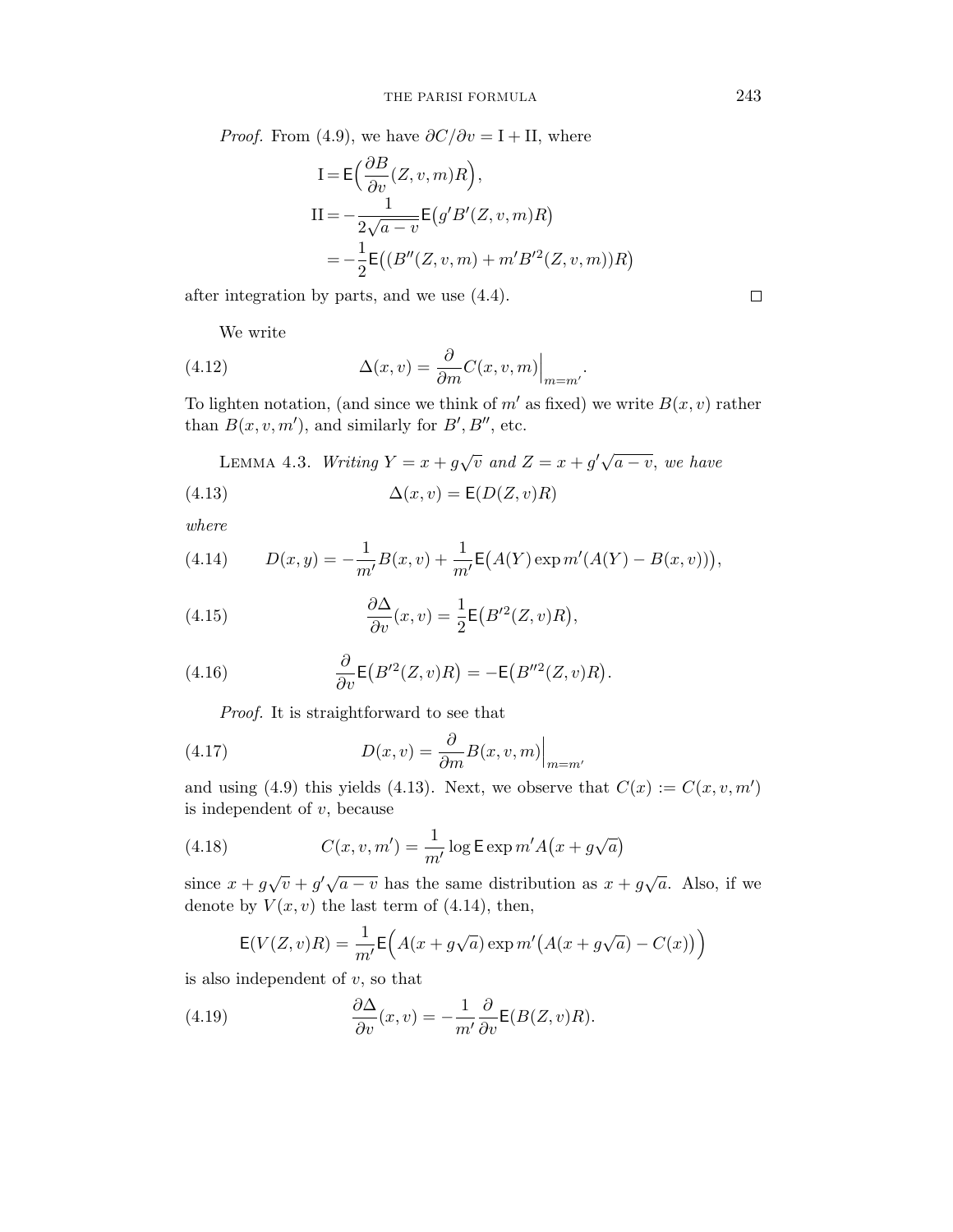For simplicity, we write  $B = B(Z, v)$ ,  $B' = B'(Z, v)$  etc. and  $C = C(x)$ , so that  $R = \exp m' (B - C)$ . We have

$$
\frac{\partial}{\partial v} \mathsf{E}(BR) = \frac{\partial}{\partial v} \mathsf{E}(B \exp m'(B - C)) = \text{III} + \text{IV}
$$

where, using  $(4.4)$ ,

III = 
$$
E\left(\frac{\partial B}{\partial v}(1 + m'B)R\right) = \frac{1}{2}E\left((B'' + m'B'^2)(1 + m'B)R\right),
$$
  
\nIV =  $-\frac{1}{2\sqrt{v-a}}E\left(g'B'(1 + m'B)\exp m'(B - C)\right)$   
\n=  $-\frac{1}{2}E\left(\left((B'' + m'B')(1 + m'B) + m'B'^2\right)R\right),$ 

and thus

(4.20) 
$$
\frac{\partial}{\partial v} \mathsf{E}(BR) = -\frac{m'}{2} \mathsf{E}(B'^2 R).
$$

Combining this with (4.19) proves (4.15). In the same manner,

$$
\frac{\partial}{\partial v} \mathsf{E} \big( B'^2 \exp m' (B - C) \big) = \mathsf{V} + \mathsf{VI},
$$

where, by  $(4.2)$ 

$$
V = E((2\frac{\partial B'}{\partial v}B' + m'B'^2\frac{\partial B}{\partial v})R)
$$
  
= E((B<sup>(3)</sup>B' + 2m'B'<sup>2</sup>B'' +  $\frac{1}{2}$ m'B'<sup>2</sup>B'' +  $\frac{1}{2}$ m'<sup>2</sup>B'<sup>4</sup>)R).

Integration by parts gives

$$
VI = -\frac{1}{2\sqrt{v-a}} E(g'(2B'B'' + m'B'^3) \exp m'(B - C))
$$
  
=  $-\frac{1}{2} E((2B''^2 + 2B'B^{(3)} + 3m'B'^2B'' + 2m'B'^2B'' + m'^2B'^4)R),$   
h yields (4.6).

which yields (4.6).

LEMMA 4.4. For a r.v. *Y* and  $0 < m \leq 1$ , we have, for a certain number *L*,

(4.21) 
$$
\left|\frac{d}{dm}\left(\frac{1}{m}\log \mathsf{E} \exp mY\right)\right| \leq L\mathsf{E} \exp L|Y|,
$$

(4.22) 
$$
\left|\frac{d^2}{dm^2}\left(\frac{1}{m}\log E \exp mY\right)\right| \leq L \mathsf{E} \exp L|Y|.
$$

*Proof.* Setting  $M = m^{-1} \log E \exp mY$  and  $U = \frac{\exp mY}{\mathsf{E} \exp mY} = \exp m(Y - M),$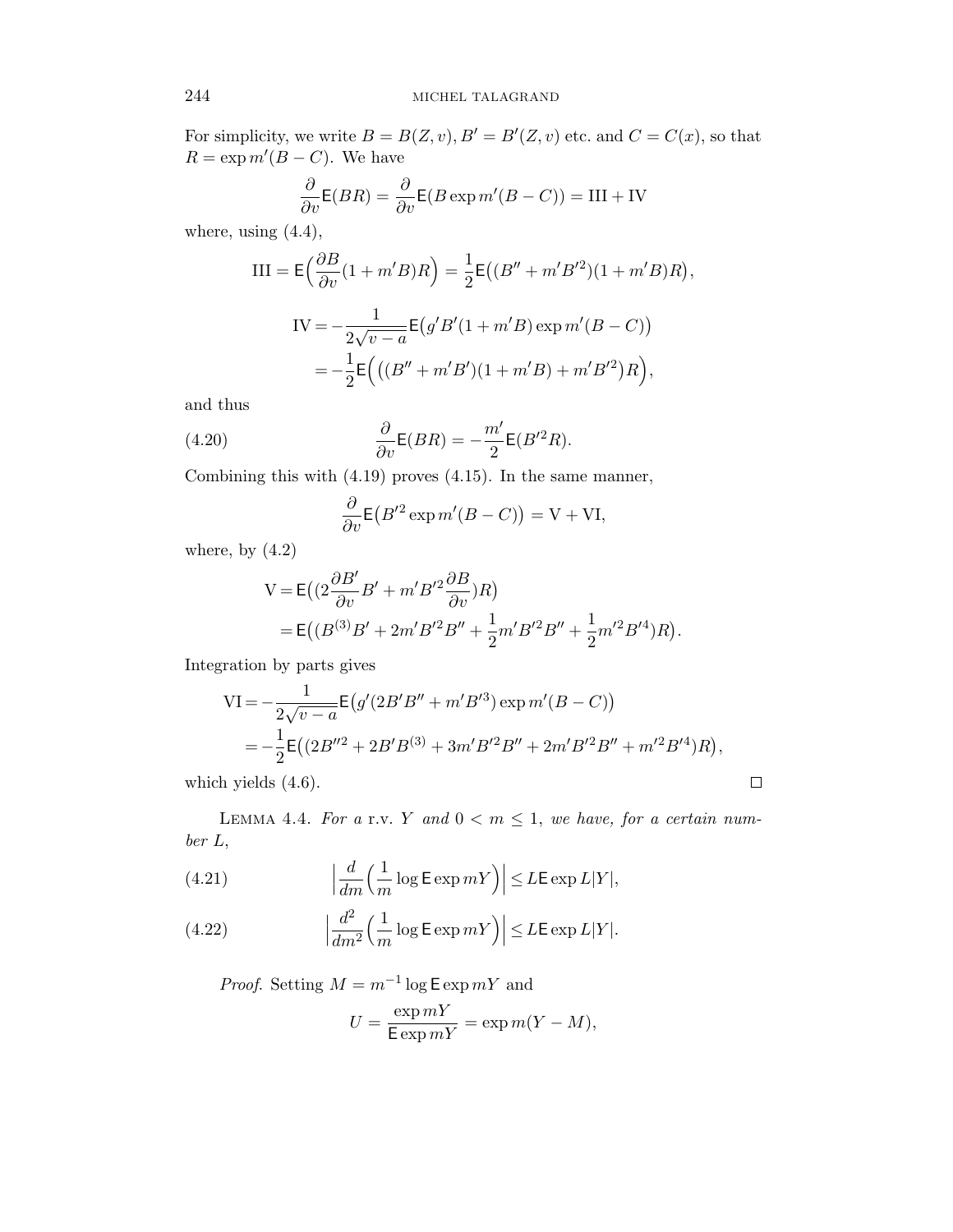we have

$$
\frac{d}{dm} \left( \frac{1}{m} \log \mathsf{E} \exp mY \right) = -\frac{1}{m^2} \log \mathsf{E} \exp mY + \frac{1}{m} \frac{\mathsf{E} Y \exp mY}{\mathsf{E} \exp mY}
$$

$$
= \frac{1}{m^2} \mathsf{E} U \log U.
$$

Now

$$
U - 1 \le U \log U \le U - 1 + L(U - 1)^2,
$$

so that, since  $E U = 1$ ,

(4.23) 
$$
0 \le \frac{1}{m^2} \mathsf{E} U \log U \le \frac{L}{m^2} \mathsf{E} (U - 1)^2 \le L \mathsf{E} (Y - M)^2 \exp 2|Y - M|,
$$

by the fact that  $|e^x - 1| \leq |x|e^{|x|}$ . We have  $\exp M \leq \mathsf{E} \exp Y$  by Hölder's inequality, and  $M \geq EY$  by Jensen's inequality, and the proof of (4.21) is easily concluded.

Simple algebra shows that

$$
\frac{d^2}{dm^2} \left(\frac{1}{m} \log \mathsf{E} \exp mY\right) = \frac{1}{m^3} \left(-2\mathsf{E} U \log U + \mathsf{E} U \log^2 U - (\mathsf{E} U \log U)^2\right).
$$

The last term is taken care of by (4.23). We note that

$$
\left| -2U \log U + U \log^2 U + 2(U - 1) \right| \le L|U - 1|^3
$$

so that

$$
\left| -2\mathsf{E} U\log U + \mathsf{E} U\log^2 U \right| \leq L\mathsf{E} |U-1|^3
$$

and we conclude as before.

After these preliminaries, we turn to the main goal of this section, learning how to use conditions  $(2.16)$  and  $(2.17)$ . We remind the reader that we have fixed an integer *k* and sequences *m* and *q*, that satisfy these conditions and  $(2.19)$ , and Gaussian r.v.  $(z_{\ell})_{0 \leq \ell \leq k}$  as in  $(1.9)$ .

We consider the function

$$
(4.24) \t\t A_{k+1}(x) = \log \text{ch}x
$$

and we define recursively, for  $\ell \geq 1$ , the function

(4.25) 
$$
A_{\ell}(x) = \frac{1}{m_{\ell}} \log \mathsf{E} \exp m_{\ell} A_{\ell+1}(x+z_{\ell}),
$$

and  $A_0(x) = \mathsf{E}A_1(x+z_0)$ . Then the r.v.  $X_\ell$  of (1.10) is given by  $X_\ell = A_\ell(h +$  $\sum_{0 \le p \le \ell} z_p$  so that  $X_0 = A_0(h)$  and (2.14) becomes

(4.26) 
$$
\varphi(0) = \log 2 + A_0(h).
$$

We recall that we think of  $m_{\ell}$  as being a parameter attached to the interval [ $q_{\ell}, q_{\ell+1}$ [. A basic procedure is to consider  $q_{r-1} \leq u \leq q_r$  and to split

$$
\Box
$$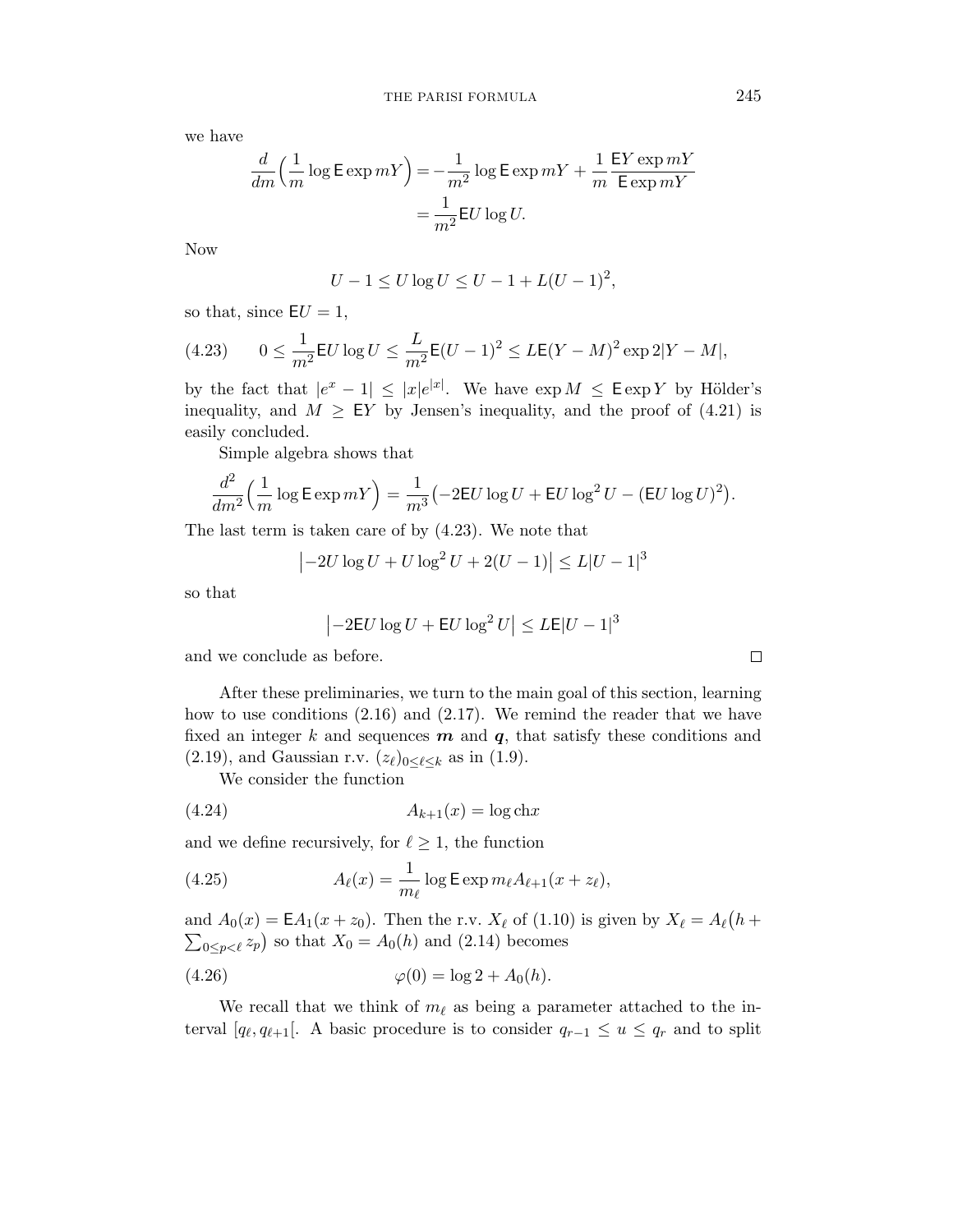the interval  $[q_{r-1}, q_r]$  into the subintervals  $[q_{r-1}, u]$  and  $[u, q_r]$ , to which one attaches the parameters  $m_{r-1}$  and  $m$  respectively, where  $m_{r-1} \leq m \leq m_r$ . Accordingly, we consider the sequences

$$
(4.27) \t\t q(u) = (q_0, \ldots, q_{r-1}, u, q_r, \ldots, q_{k+1}),
$$

(4.28) 
$$
\mathbf{m}(m) = (m_0, \ldots, m_{r-1}, m, m_r, \ldots, m_k).
$$

We write

(4.29) 
$$
\Phi(m, u) = \mathcal{P}_{k+1}(\mathbf{m}(m), \mathbf{q}(u)).
$$

It should be obvious that  $\Phi(m_{r-1}, u) = \mathcal{P}_k(m, q)$ , so that by (2.16) we have

(4.30) 
$$
\Phi(m, u) \ge \Phi(m_{r-1}, u) - \varepsilon.
$$

It is also useful to note that for  $m = m_r$ , one can merge the intervals  $[u, q_r]$ and  $[q_r, q_{r+1}]$ , so that by  $(2.17)$ , we have

(4.31) 
$$
\Phi(m_r, u) \geq \mathcal{P}_k(m, q) = \Phi(m_{r-1}, u).
$$

Let us now examine how this splitting procedure affects the construction (4.25). We set  $A = A_r$ , and consider the quantities (4.1) and (4.9), where we take

(4.32) 
$$
a = \xi'(q_r) - \xi'(q_{r-1}); \quad m' = m_{r-1}.
$$

We set

(4.33) 
$$
C_r(x,v,m) = B(x,v,m); \quad C_{r-1}(x,v,m) = C(x,v,m),
$$

and for  $1 \leq \ell \leq r-2$ , we define recursively

(4.34) 
$$
C_{\ell}(x, v, m) = \frac{1}{m_{\ell}} \log \mathsf{E} \exp m_{\ell} C_{\ell+1}(x + z_{\ell}, v, m).
$$

We set

(4.35) 
$$
T(v,m) = \mathsf{E}C_1(h+z_0,v,m).
$$

From (4.18) we see that  $C(x, v, m_{r-1}) = A_{r-1}(x)$ . Then we see inductively that  $C_{\ell}(x, v, m_{r-1}) = A_{\ell}(x)$  so that we have

(4.36) 
$$
T(v, m_{r-1}) = A_0(h).
$$

Taking into account that we have replaced  $m_{r-1}$  by  $m$  on the interval [ $u, q_r$ [, we get, using (4.29) and (4.11),

$$
(4.37) \Phi(m, u) = \log 2 + T(\xi'(q_r) - \xi'(u), m)
$$
  

$$
-\frac{1}{2} \sum_{1 \leq \ell \leq k} m_{\ell}(\theta(q_{\ell+1}) - \theta(q_{\ell})) + \frac{1}{2}(m_{r-1} - m)(\theta(q_r) - \theta(u)).
$$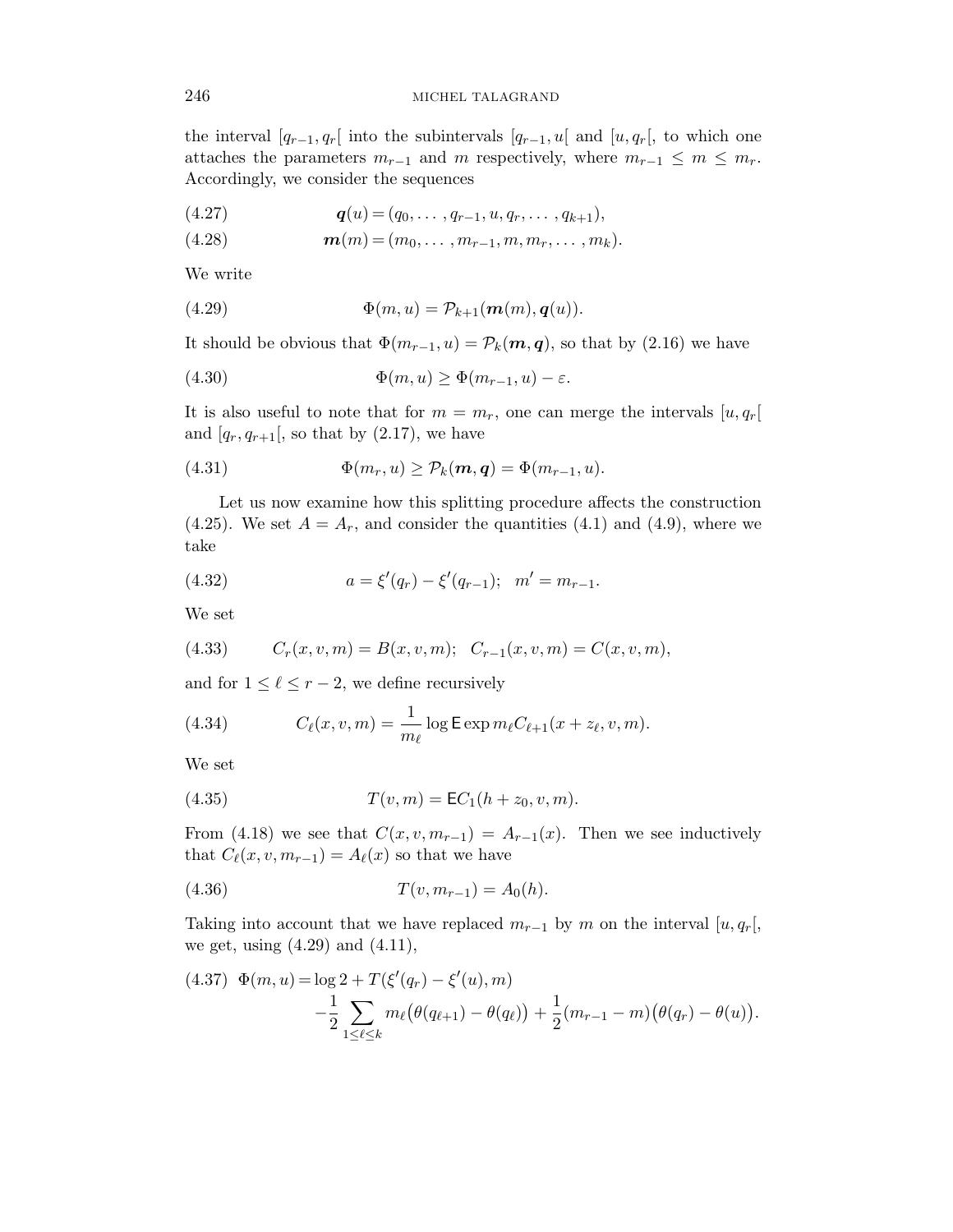We define

(4.38) 
$$
w_{\ell} = h + \sum_{p < \ell} z_p \text{ if } \ell \leq r - 1 \ ; \ w_r = w_{r-1} + g'\sqrt{a - v}.
$$

For  $\ell \leq r-1$ , we set

(4.39) 
$$
R_{\ell}(v,m) = \exp m_{\ell}(C_{\ell+1}(w_{\ell+1},v,m) - C_{\ell}(w_{\ell},v,m))
$$

and, to lighten notation,

(4.40) 
$$
S_{r-2}(v,m) = R_1(v,m) \cdots R_{r-2}(v,m).
$$

From (4.35), and proceeding as in (3.2), we get the formula

(4.41) 
$$
\frac{\partial T}{\partial m}(v,m) = \mathsf{E}\big(S_{r-2}(v,m)\frac{\partial C}{\partial m}(w_{r-1},v,m)\big).
$$

When  $m = m_{r-1}$ , this formula is particularly well adapted to differentiation in *v* because then the quantity  $S_{r-2}(v, m_{r-1})$  does not depend on *v* (see (4.18)). We then write it  $S_{r-2}$ .

We define

(4.42) 
$$
U(v) = 2 \frac{\partial T}{\partial m}(v, m) \Big|_{m = m_{r-1}}.
$$

Using  $(4.12)$  and  $(4.41)$ , we have

(4.43) 
$$
U(v) = 2\mathsf{E}(S_{r-2}\Delta(w_{r-1}, v)).
$$

Since  $S_{r-2}$  does not depend on *v*, to differentiate in *v* we can use (4.15) and (4.16). Writing

$$
S_{r-1}(v) = S_{r-2}R_{r-1}(v, m_{r-1}),
$$

this yields the following (fundamental) relations

(4.44) 
$$
U'(v) = \mathsf{E}(S_{r-1}(v)B'^2(w_r, v))
$$

(4.45) 
$$
U''(v) = -\mathsf{E}(S_{r-1}(v)B''^{2}(w_{r}, v)) \leq 0.
$$

Let us note the following relation following from  $(4.37)$  and  $(4.42)$ ,

$$
(4.46) \t f(u) := \frac{\partial \Phi}{\partial m}(m, u)\Big|_{m = m_{r-1}} = \frac{1}{2}U(\xi'(q_r) - \xi'(u)) - \frac{1}{2}(\theta(q_r) - \theta(u)).
$$

LEMMA 4.5. We have

$$
\left|\frac{\partial \Phi}{\partial m}(m,u)\right|\leq L, \ \left|\frac{\partial^2 \Phi}{\partial m^2}(m,u)\right|\leq L.
$$

The point here is that these derivatives are bounded by a quantity depending on *ξ* and *h* but not on *k*. This is essential for our approach.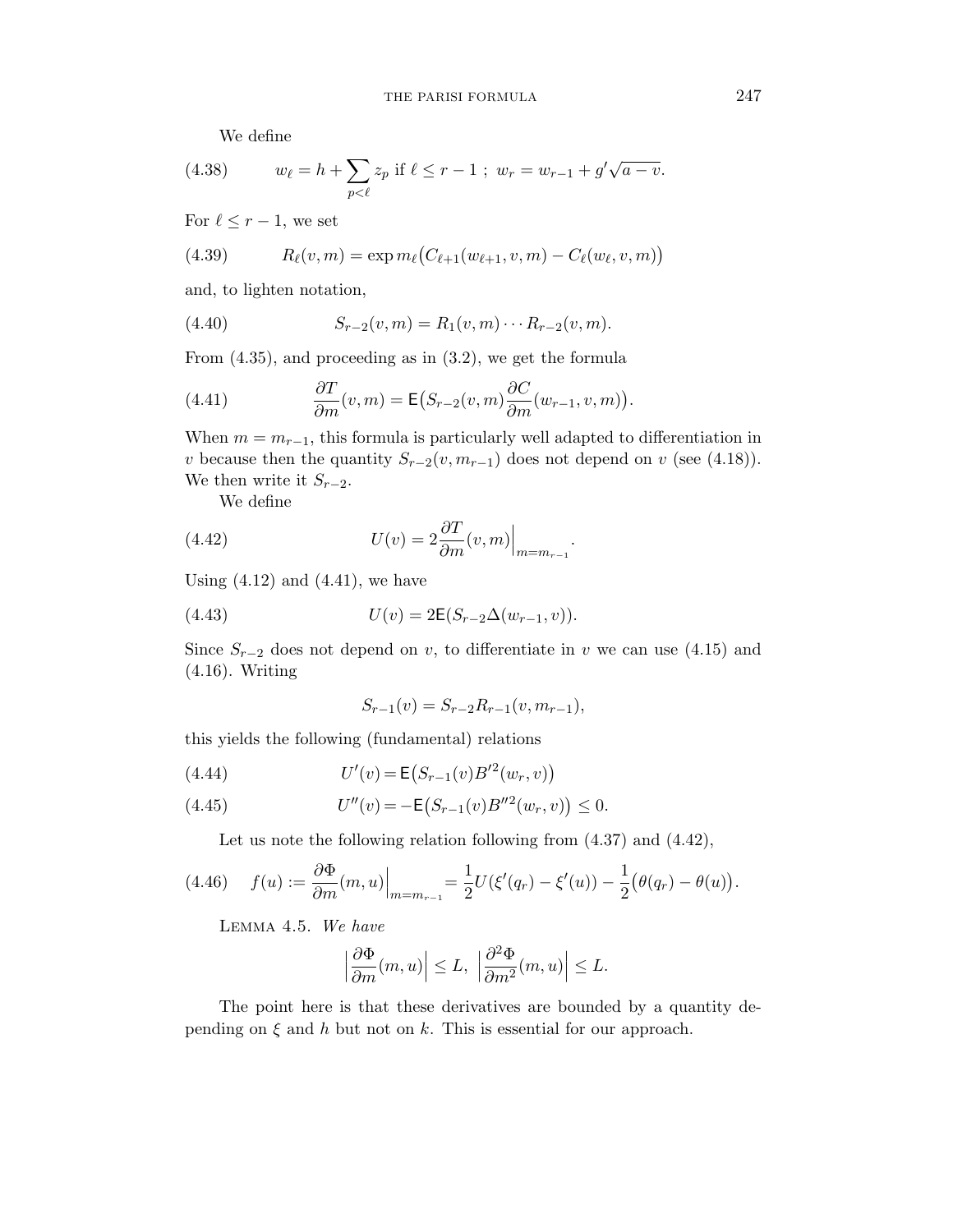*Proof.* It suffices to prove this boundedness for  $\partial T/\partial m$  and  $\partial^2 T/\partial m^2$ . Using (4.41) and computing *∂C/∂m* from (4.9), we obtain

(4.47) 
$$
\frac{\partial T}{\partial m}(v,m) = \mathsf{E}\Big(S_{r-1}(v,m)\frac{\partial B}{\partial m}(w_r,v,m)\Big)
$$

where  $S_{r-1}(v,m) = S_{r-2}(v,m)R_{r-1}(v,m)$ . To lighten notation, we will not indicate the dependence in *v* (so we write  $S_{r-1}(m)$  rather than  $S_{r-1}(v,m)$ , etc.). We have

(4.48) 
$$
\sum_{0 \leq \ell \leq r-1} m_{\ell}(C_{\ell+1}(w_{\ell+1}, m) - C_{\ell}(w_{\ell}, m))
$$

$$
= m_{r-1}C_r(w_r, m) + \sum_{0 \leq \ell \leq r-1} C_{\ell}(w_{\ell}, m)(m_{\ell-1} - m_{\ell})
$$

and thus, recalling  $(4.39)$  and  $(4.40)$ ,

$$
\frac{\partial}{\partial m} S_{r-1}(m) = \left( m_{r-1} \frac{\partial C_r}{\partial m}(w_r, m) + \sum_{0 \le \ell \le r-1} (m_{\ell-1} - m_{\ell}) \frac{\partial C_{\ell}}{\partial m}(w_{\ell}, m) \right) S_{r-1}(m)
$$

and hence, from (4.47)

$$
\frac{\partial^2 T}{\partial m^2}(w,m) = \mathsf{E}\Big(S_{r-1}(m)\frac{\partial^2 B}{\partial m^2}(w_r, m)\Big) \n+m_{r-1}\mathsf{E}\Big(S_{r-1}(m)\frac{\partial C_r}{\partial m}(w_r, m)\frac{\partial B}{\partial m}(w_r, m)\Big) \n+ \sum_{0 \leq \ell \leq r-1} (m_{\ell-1} - m_{\ell})\mathsf{E}\Big(S_{r-1}(m)\frac{\partial C_{\ell}}{\partial m}(w_{\ell}, m)\frac{\partial B}{\partial m}(w_r, m)\Big).
$$

By Hölder's inequality, it suffices to show that

E*S*<sup>4</sup> <sup>r</sup>−<sup>1</sup> (4.49) (*m*) ≤ *L,*

(4.50) 
$$
\mathsf{E}\left(\frac{\partial B}{\partial m}(w_r, m)\right)^4 \leq L; \ \mathsf{E}\left(\frac{\partial^2 B}{\partial^2 m}(w_r, m)\right)^4 \leq L,
$$

(4.51) 
$$
\mathsf{E}\left(\frac{\partial C_{\ell}}{\partial m}(w_{\ell},m)\right)^{4} \leq L.
$$

If  $L_0$  is the constant of Lemma 4.4, iteration of  $(4.2)$  and use of Hölder's inequality show that

$$
\mathsf{E} \exp 4L_0 B(w_r, m) \leq \mathsf{E} \mathrm{ch}^{4L_0} \Big( w_r + g\sqrt{v} + \sum_{\ell \geq r} z_\ell \Big) \leq L
$$

so that (since  $B \geq 0$ ), Lemma 4.4 implies (4.50) by Hölder's inequality. Use of  $(4.48)$ , of  $(4.2)$  and Hölder's inequality yields  $(4.49)$ .

To prove (4.51), one computes *∂C/∂m* in the same manner as we computed *∂C*1*/∂m* and proceeds similarly. $\Box$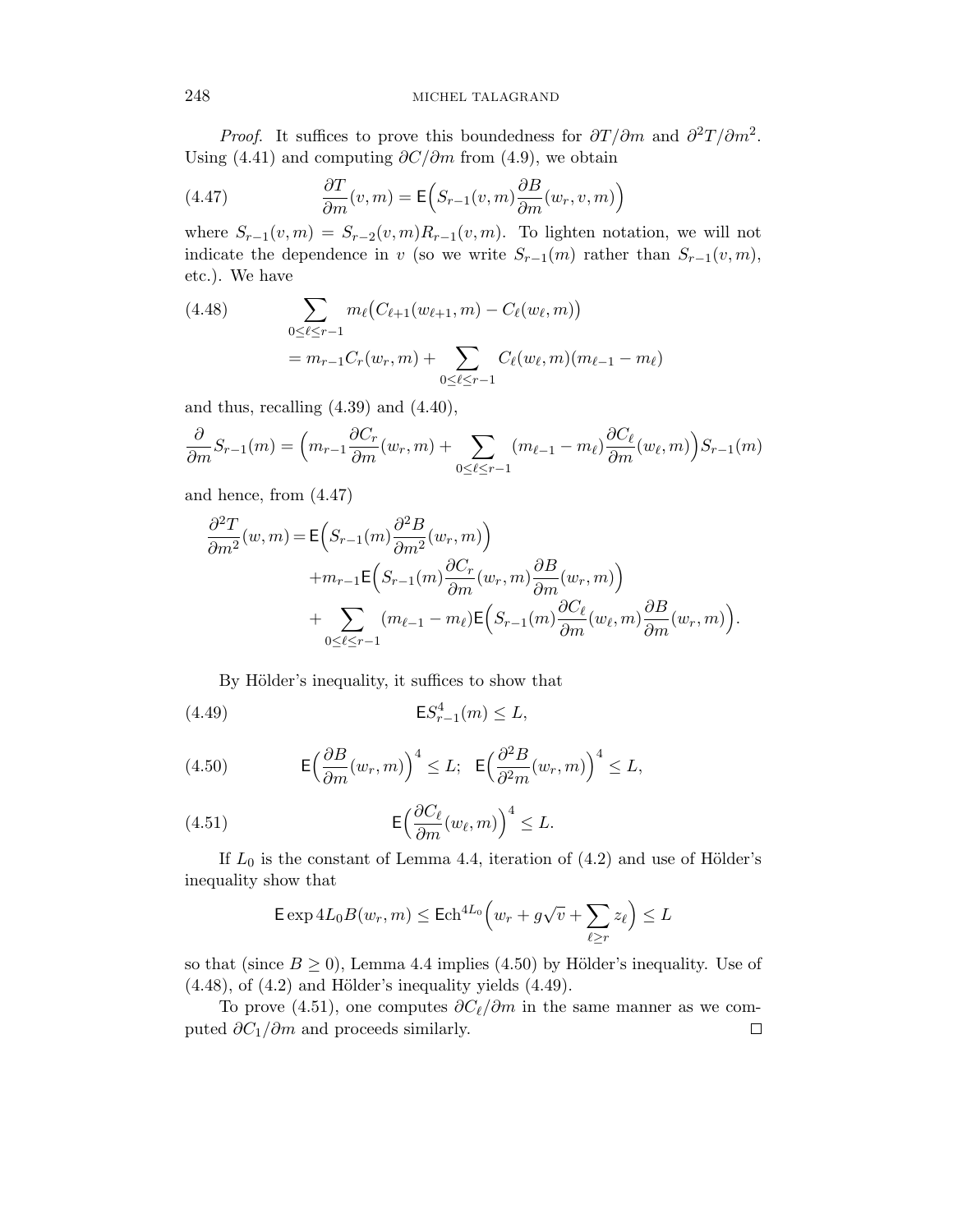There is a general principle at work in Lemma 4.5, namely that the "change of density" *S*r−<sup>1</sup> does not affect the boundedness of derivatives. This will be used again.

PROPOSITION 4.6. The function  $f(u)$  of (4.46) satisfies

$$
(4.52) \t\t f(u) \ge -L\sqrt{\varepsilon}.
$$

*Proof.* Since there is nothing to prove if  $f(u) \geq 0$ , we assume  $f(u) < 0$ . It follows from Lemma 4.5 that

(4.53) 
$$
\Phi(m, u) \leq \Phi(m_{r-1}, u) + (m - m_{r-1})f(u) + L_1(m - m_{r-1})^2.
$$

By  $(4.31)$ , we have

$$
(m_r - m_{r-1})f(u) + L_1(m_r - m_{r-1})^2 \ge 0
$$

so that

$$
m_r \ge m_{r-1} - \frac{f(u)}{L_1}.
$$

Thus

$$
m_{r-1} \le m := m_{r-1} - \frac{f(u)}{2L_1} \le m_r
$$

and by (4.30), (4.53) for this value of *m* yields  $-\varepsilon \leq -f(u)^2/4L_1$ .

PROPOSITION 4.7. We have

(4.54) 
$$
q_r = U'(0).
$$

*Proof.* Computing  $\partial T/\partial v$  from (4.35) by proceeding as in (3.2) and using  $(4.11)$  with  $m' = m_{r-1}$ , we get

(4.55) 
$$
\frac{\partial T}{\partial v}(v,m) = \frac{1}{2}(m - m_{r-1})\mathsf{E}(S_{r-1}(v,m)B'^2(w_r,v,m)),
$$

where  $S_{r-1}(v,m) = S_{r-2}(v,m)R_{r-1}(v,m)$ . (It is interesting to observe that differentiating this relation in *m* at  $m = m_{r-1}$  yields again the relation (4.44).)

The relation  $v = \xi'(q_r) - \xi'(u)$  defines *u* as a function  $u(v)$  and  $u'(v)\xi''(u(v))$  $= -1$ . Since  $\theta'(u) = u\xi''(u)$ , we have  $d\theta(u(v))/dv = -u(v)$  and, by (4.37)

$$
\frac{\partial \Phi}{\partial v}(m, u(v)) = \frac{1}{2}(m - m_{r-1}) \big( \mathsf{E}(S_{r-1}(v, m) B'^2(w_r, v, m)) - u \big).
$$

Thus, if  $m \neq m_{r-1}$  and  $q_{r-1} < u < q_r$ , if we cannot decrease  $\Phi(m, u)$  by a small variation of *u*, we must have

(4.56) 
$$
u = \mathsf{E}(S_{r-1}(v,m)B'^2(w_r,v,m)).
$$

When  $r = 1$  and  $u = 0$ , one still obtains this relation by expressing that a small increase of  $u$  does not decrease  $\Phi$ . (This case is the reason why we consider  $u$ 

 $\Box$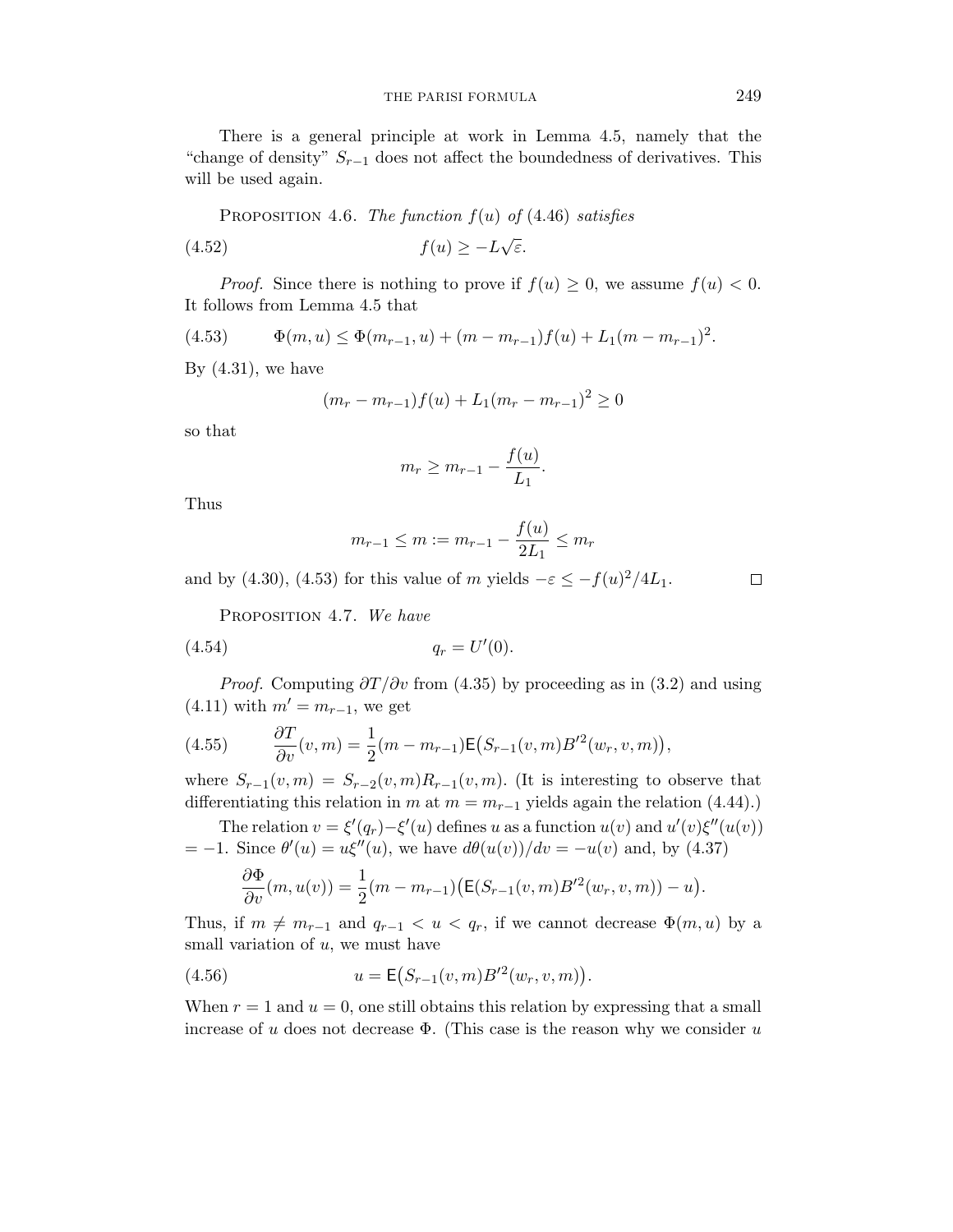as a function of  $v$ ; if we differentiate  $(4.37)$  with respect to  $u$ , we get an extra factor  $\xi''(u)$ , and we might well have  $\xi''(0) = 0$ .)

Thus (4.56) must hold if we cannot decrease  $\Phi(m, u) = \mathcal{P}_{k+1}(m(m), q(u))$ by a small variation of *u*. If we write  $q(u) = (q'_{\ell})_{\ell \leq k+1}$ , we see that  $u = q'_{r}$  is simply one of the terms of this sequence. Changing  $k$  into  $k-1$ , and using the fact that  $m_{r-1} \neq m_r$  by (2.19), we see that (4.54) must hold, for otherwise, we could decrease  $\mathcal{P}_k(m, q)$  by a small variation of  $q_r$ . □

PROPOSITION 4.8. We have

$$
f(q_r) = f'(q_r) = 0; \quad f(q_{r-1}) \ge 0.
$$

*Proof.* We have  $f(q_r) = 0$  simply because when  $u = q_r, \Phi(m, u)$  does not depend on *m*. By (2.19) we have  $m_{r-1} < 1$ . Thus we have  $f(q_{r-1}) \geq 0$ , for otherwise we could decrease  $\mathcal{P}_k(m, q)$  by a small increase of  $m_{r-1}$ . (In fact, if *r* ≥ 2, we have  $m_{r-1} > 0$  so that we even have  $f(q_{r-1}) = 0$ .) Using (4.46), we get

$$
f'(q_r) = \frac{1}{2}\xi''(q_r)(q_r - U'(0)) = 0
$$

by (4.54).

LEMMA 4.9. We have  $|f^{(3)}(u)| \leq L$ .

Proof. This should be obvious by the method of Lemma 4.5.

PROPOSITION 4.10. We have  $(-f''(q_r)) = \frac{1}{2}\xi''(q_r)(-\xi''(q_r)U''(0) - 1) \leq L\varepsilon^{1/6}.$ 

*Proof.* Since  $f'(q_r) = f(q_r) = 0$ , by Propositions 4.6 and 4.8, we have

(4.58) 
$$
-L\sqrt{\varepsilon} \le f(u) \le \frac{1}{2}(u - q_r)^2 f''(q_r) + L|u - q_r|^3
$$

so that

(4.59) 
$$
f''(q_r) \ge -\frac{L\sqrt{\varepsilon}}{(u-q_r)^2} - L|u-q_r|.
$$

Also, since  $f(q_{r-1}) \geq 0$ , we see from (4.58) that

(4.60) 
$$
f''(q_r) \geq -2L(q_r - q_{r-1}).
$$

If  $q_r - q_{r-1} \leq \varepsilon^{1/6}$ , this implies  $f''(q_r) \geq -2L\varepsilon^{1/6}$ . Otherwise, taking  $u =$  $q_r - \varepsilon^{1/6} \ge q_{r-1}$  we get again  $f''(q_r) \ge -L\varepsilon^{1/6}$  from (4.59).

Our basic construction splits the interval  $[q_{r-1}, q_r]$  into the intervals  $[q_{r-1}, u]$  and  $[u, q_r]$ . A "dual" construction splits instead the interval  $[q_r, q_{r+1}]$ into  $[q_r, u]$  and  $[u, q_{r+1}]$ , to which we now attach parameters  $m_{r-1} \leq m \leq m_r$ and *m*<sup>r</sup> respectively. This dual construction is studied by very similar methods, so we do not detail it.

$$
\Box
$$

口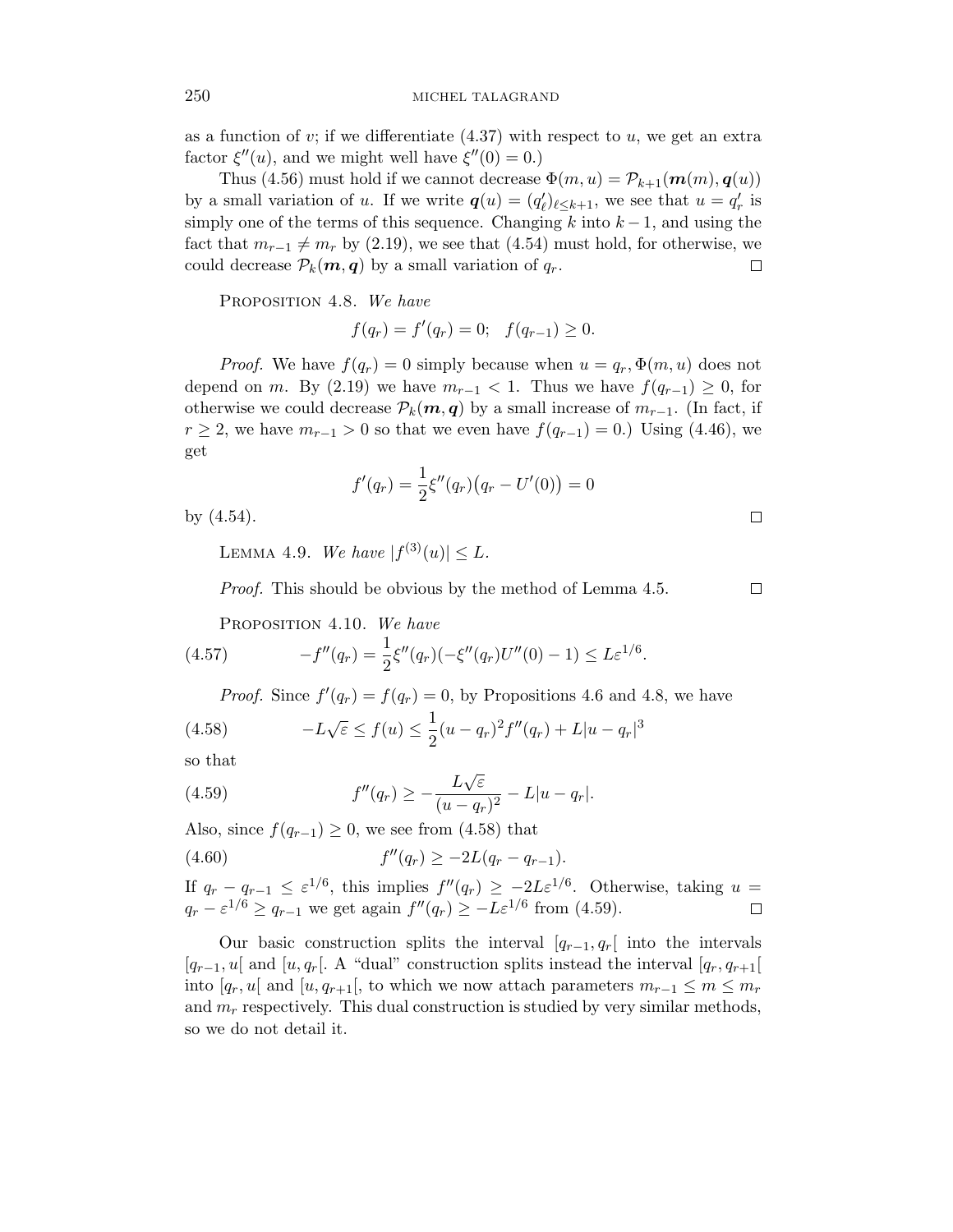## **5. The main estimate**

The goal of this section is to prove Theorem 2.4. In the following statements,  $L_1, L_2, \ldots$ , denote specific quantities depending only upon  $\xi$  and  $h$ .

PROPOSITION 5.1. If  $L_1 \varepsilon^{1/6} \leq 1 - t_0$ , then

$$
(5.1)
$$

$$
q_{r-1} \le u \le q_r, \ L_1(q_r - u) \le 1 - t_0 \Rightarrow \Psi(t, u) \le 2\psi(t) - \frac{(1 - t_0)^2}{L_1}(u - q_r)^2.
$$

PROPOSITION 5.2. If  $L_1 \varepsilon^{1/6} \leq 1 - t_0$ , then

(5.2)

$$
q_r \le u \le q_{r+1}, L_1(u-q_r) \le 1-t_0 \Rightarrow \Psi(t,u) \le 2\psi(t) - \frac{(1-t_0)^2}{L_1}(u-q_r)^2.
$$

PROPOSITION 5.3. If  $L_2 \varepsilon^{1/6} \leq 1 - t_0$ ,  $r = 1$  and  $0 \leq u < q_1$ , then

$$
(5.3) \t\t \Psi(t, u) < 2\psi(t).
$$

PROPOSITION 5.4. If  $L_2 \varepsilon^{1/6} \leq 1 - t_0$ ,  $r = 1$  and  $-q_1 \leq u < 0$ , then (5.3) holds.

We consider the function

(5.4) 
$$
\gamma(c) = \inf \{ |\xi(y) - \xi(x) + (x - y)\xi'(y)|; 0 \le x, y \le 1, |x - y| \ge c \}.
$$

Then, since we assume  $\xi''(x) > 0$  for  $x > 0$ , we have  $\gamma(c) > 0$  for  $c > 0$ .

PROPOSITION 5.5. If  $L_3 \varepsilon^{1/2} \le (1 - t_0) \gamma ((1 - t_0) / L_1)$ , then

$$
q_{r-1} \le u \le q_r, \ L_1(q_r - u) \ge 1 - t_0 \Rightarrow \Psi(t, u) < 2\psi(t).
$$

PROPOSITION 5.6. If  $L_3 \varepsilon^{1/2} \le (1 - t_0) \gamma ((1 - t_0)/L_1)$ , then

$$
q_r \le u \le q_{r+1}, \ L_1(u - q_r) \ge 1 - t_0 \Rightarrow \Psi(t, u) < 2\psi(t).
$$

PROPOSITION 5.7. If either  $u < q_{r-1}$  or  $u > q_{r+1}$ , then (5.3) holds.

Proof of Theorem 2.4. Combining Propositions 5.6 to 5.7 we see that if  $t \le t_0$ , if  $L_1|u - q_r| \ge 1 - t_0$  and if  $L_3 \varepsilon^{1/2} \le (1 - t_0) \gamma ((1 - t_0)/L_1)$ , we have  $\Psi(t, u) < 2\psi(t)$ . By compactness, there exists *K* such that

$$
t \le t_0
$$
;  $L_1|u - q_r| \ge 1 - t_0 \Longrightarrow \Psi(t, u) \le 2\psi(t) - \frac{(u - q_r)^2}{K}$ 

and  $(5.1)$  and  $(5.2)$  finish the proof.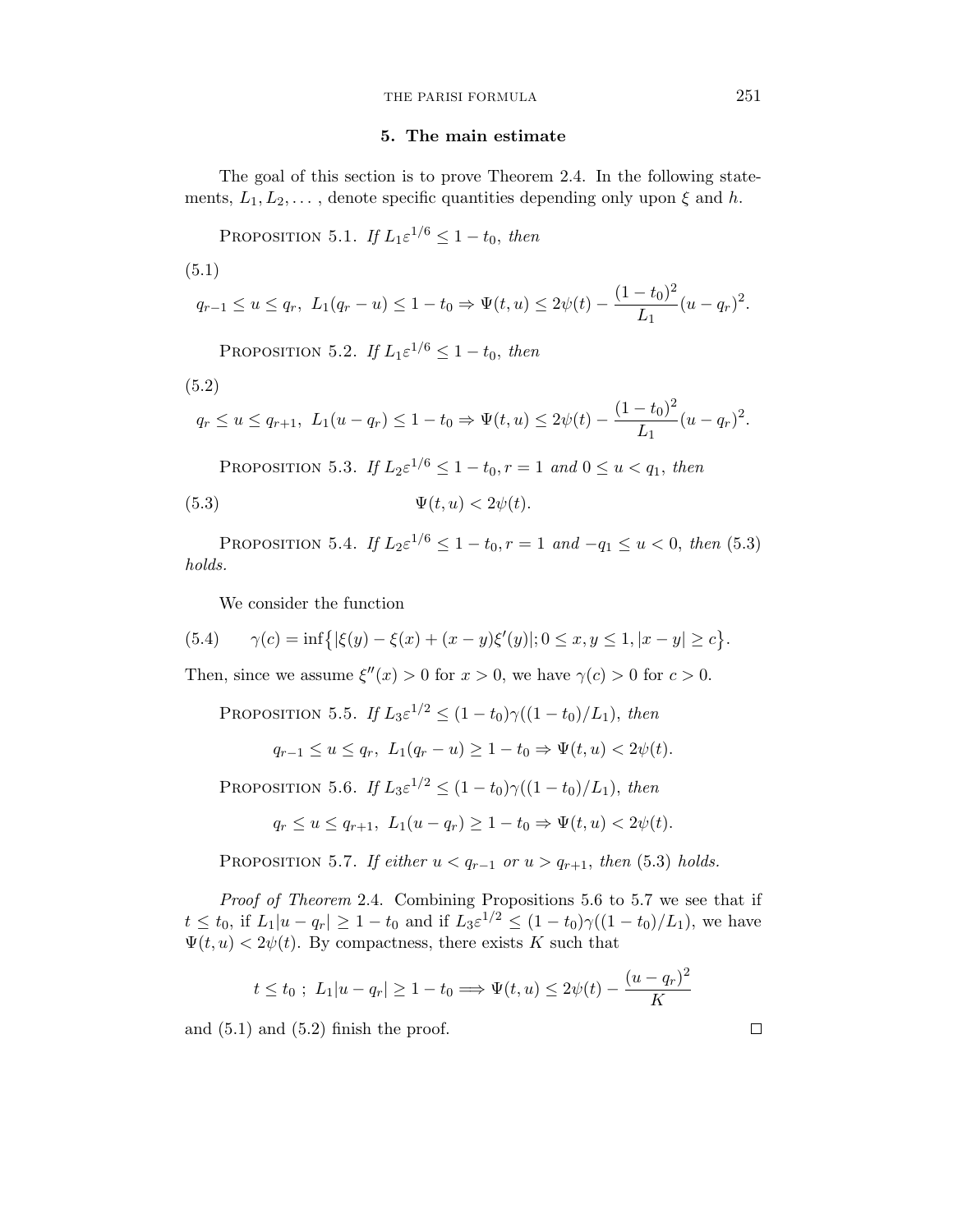Propositions 5.3 and 5.4 are not used as such in the proof of Theroem 2.4, but are intermediate results used in the proof of Proposition 5.7.

Proposition 5.1, 5.3 and 5.5 rely on a common scheme of proof. We consider

(5.5)  
\n
$$
\rho_0 = 0, \rho_1 = q_1, \dots, \rho_{r-1} = q_{r-1}, \rho_r = u, \rho_{r+1} = q_r, \dots, \rho_{k+1} = q_k, \rho_{k+2} = 1,
$$
\n(5.6)  
\n
$$
n_0 = 0, n_1 = \frac{m_1}{2}, \dots, n_{r-1} = \frac{m_{r-1}}{2},
$$
\n
$$
n_r = m, n_{r+1} = m_r, \dots, n_k = m_{k-1}, n_{k+1} = 1,
$$

where *m* is a number satisfying  $m_{r-1}/2 \leq m \leq m_r$ . Thus (when  $r \geq 2$ , and hence  $m_{r-1} > 0$ ) the number *m* can be either larger or smaller than  $m_{r-1}$ , a key feature of the construction.

We recall the r.v.  $(z_p^j)$  of (2.23), for  $0 \le p \le k$ , and we set

(5.7) 
$$
Z_p^j = \sqrt{1-t}z_p^j \text{ if } p < r; \ \ Z_r^j = 0; \ \ Z_p^j = \sqrt{1-t}z_{p-1}^j \text{ if } p > r.
$$

We consider the r.v.  $y_p^j$  of (3.18) for  $\eta = 1$ . We will use Theorem 3.1 with  $\kappa = k + 1$  and  $\tau = r$ . (Note that  $u = \rho_{\tau}$ .)

It should be obvious from  $(5.7)$  (since "nothing happens for  $n_r$ " because  $Z_r^j = 0$ ) that, with the notation (3.24), we have

$$
(5.8) \t\t \Psi(t, u) = \eta(1).
$$

We have

$$
\sum_{\ell \leq r-2} n_{\ell} (\theta(\rho_{\ell+1}) - \theta(\rho_{\ell})) = \frac{1}{2} \sum_{\ell \leq r-2} m_{\ell} (\theta(q_{\ell+1}) - \theta(q_{\ell})),
$$
  
\n
$$
n_{r-1} (\theta(\rho_r) - \theta(\rho_{r-1})) = \frac{m_{r-1}}{2} (\theta(u) - \theta(q_{r-1})),
$$
  
\n
$$
n_r (\theta(\rho_{r+1}) - \theta(\rho_r)) = m(\theta(q_r) - \theta(u)),
$$
  
\n
$$
\sum_{\ell \geq r+1} n_{\ell} (\theta(\rho_{\ell+1}) - \theta(\rho_{\ell})) = \sum_{\ell \geq r} m_{\ell} (\theta(q_{\ell+1}) - \theta(q_{\ell})),
$$

so that, collecting the terms and using (5.8) we get from (3.26) that

(5.9)

$$
\Psi(t, u) \leq \eta(0) - t \sum_{\ell \leq k} m_{\ell} (\theta(q_{\ell+1}) - \theta(q_{\ell})) - t(m - m_{r-1}) (\theta(q_r) - \theta(u)).
$$

To bound  $\eta(0)$ , we define an auxiliary function  $V(\lambda, m, v)$  as follows. Consider independent pairs  $(g_p^1, g_p^2)$  of Gaussian r.v., for  $0 \le p \le k+1$ , such that, if  $a = \xi'(q_r) - \xi'(q_{r-1})$ , and if  $0 \le v \le a$ , we have (5.10)

For 
$$
p > r
$$
,  $g_p^1$  and  $g_p^2$  are independent ;  $E(g_p^1)^2 = E(g_p^2)^2 = \xi'(\rho_{p+1}) - \xi'(\rho_p)$ .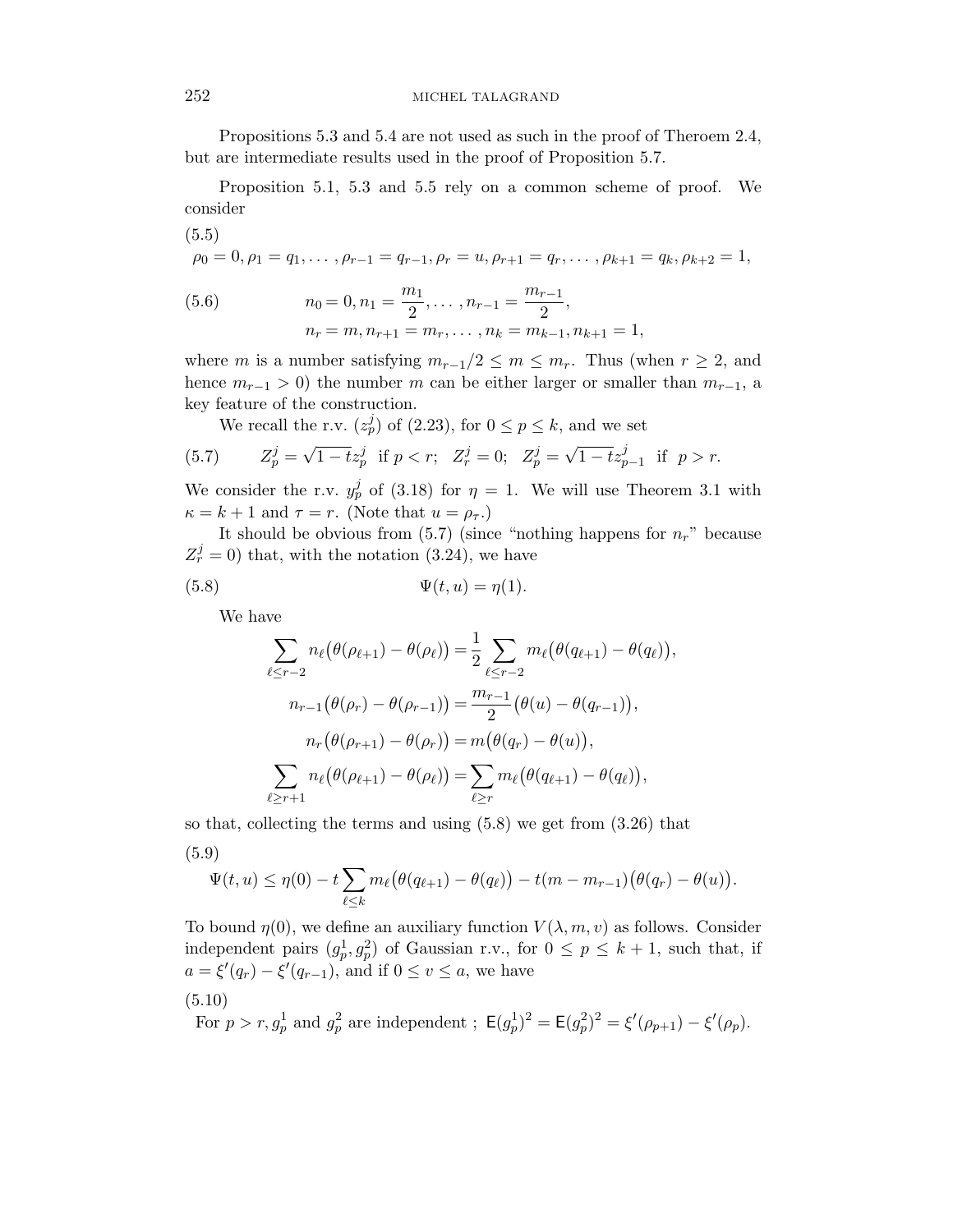#### THE PARISI FORMULA

(5.11) 
$$
g_r^1
$$
 and  $g_r^2$  are independent ;  $E(g_r^1)^2 = E(g_r^2)^2 = v$ .

(5.12) 
$$
g_{r-1}^1 = g_{r-1}^2; \ \mathsf{E}(g_{r-1}^1)^2 = \mathsf{E}(g_{r-1}^2)^2 = a - v.
$$

(5.13) For 
$$
p < r - 1
$$
,  $g_p^1 = g_p^2$ ,  $E(g_p^1)^2 = E(g_p^2)^2 = \xi'(\rho_{p+1}) - \xi'(\rho_p)$ .

Keeping the dependence in  $v$  and  $\lambda$  implicit, we define the functions

(5.14) 
$$
A_{k+2}^*(x_1,x_2) = \log\left(\mathrm{ch}x_1\mathrm{ch}x_2\mathrm{ch}\lambda + \mathrm{sh}x_1\mathrm{sh}x_2\mathrm{sh}\lambda\right),
$$

and for  $1 \leq \ell \leq k+1$  we define recursively the functions

$$
A_{\ell}^{*}(x_1, x_2) = \frac{1}{n_{\ell}} \log \mathsf{E}_{\ell} \exp n_{\ell} A_{\ell}^{*}(x_1 + g_{\ell}^{1}, x_2 + g_{\ell}^{2}),
$$

defining as usual  $A_{\ell}^{*}(x_1, x_2) = \mathsf{E}_{\ell} A_{\ell}^{*}(x_1 + g_{\ell}^1, x_2 + g_{\ell}^2)$  when  $n_{\ell} = 0$ . We set

(5.15) 
$$
V(\lambda, m, v) = A_0^*(h, h).
$$

To relate this function to  $\eta(0)$ , we note that

$$
\sum_{R_{1,2}=u} \exp H_0(\boldsymbol{\sigma}^1, \boldsymbol{\sigma}^2) \leq \exp(-\lambda N u) \sum_{\boldsymbol{\sigma}^1, \boldsymbol{\sigma}^2} \exp\Big(H_0(\boldsymbol{\sigma}^1, \boldsymbol{\sigma}^2) + \sum_{i \leq N} \lambda \sigma_i^1 \sigma_i^2\Big),
$$

$$
\sum_{\varepsilon_1,\varepsilon_2=\pm 1} \exp(a_1\varepsilon_1 + a_2\varepsilon_2 + \lambda\varepsilon_1\varepsilon_2) = 4(\text{ch}a_1\text{ch}a_2\text{ch}\lambda + \text{sh}a_1\text{sh}a_2\text{sh}\lambda)
$$

and that the r.v.  $g_p^j = Z_p^j + y_p^j$  satisfy (5.10) to (5.13) with

(5.16) 
$$
v = v(u) = t(\xi'(q_r) - \xi'(u)).
$$

It should then be obvious that

(5.17) 
$$
\eta(0) \le 2\log 2 + V(\lambda, m, v(u)) - \lambda u.
$$

We note that

(5.18) 
$$
V(0, m, v) = 2T(v, m),
$$

where  $T(v, m)$  is defined as in (4.35). This is seen by the same argument as that used in  $(2.39)$ . In particular from  $(4.36)$  we have

(5.19) 
$$
V(0, m_{r-1}, v(u)) = 2A_0(h).
$$

Combining  $(5.9)$  and  $(5.17)$ , we get

$$
(5.20)\Psi(t, u) \le 2\log 2 + V(\lambda, m, v(u)) - \lambda u
$$
  
-t $\sum_{\ell \le k} m_{\ell}(\theta(q_{\ell+1}) - \theta(q_{\ell})) - t(m - m_{r-1})(\theta(q_r) - \theta(u)).$ 

By (5.19), for  $\lambda = 0$  and  $m = m_{r-1}$ , the right-hand side of (5.20) is  $2\psi(t)$ . Thus, to prove that  $\Psi(t, u) < 2\psi(t)$ , it suffices to show that the partial derivative of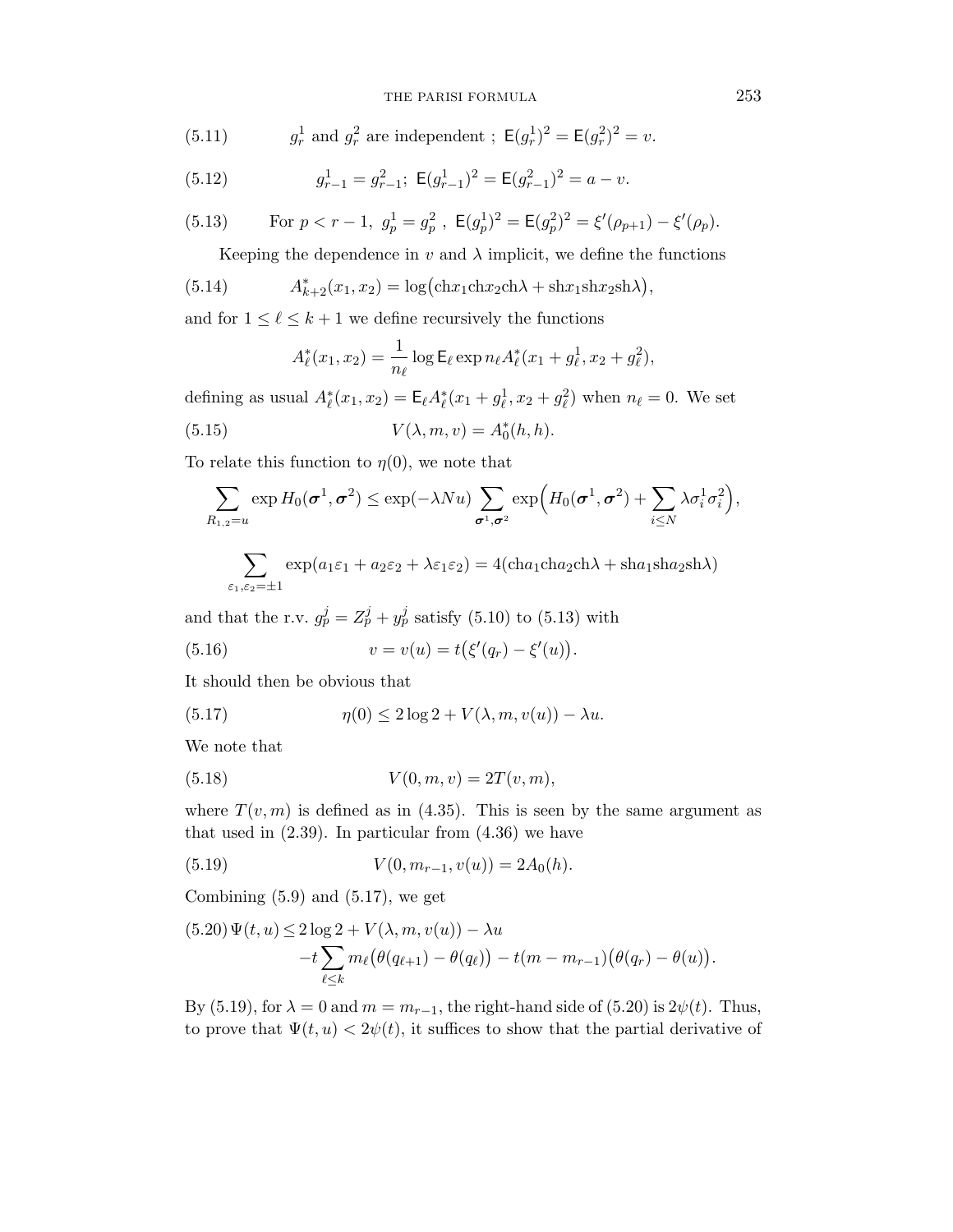this right-hand side at  $\lambda = 0, m = m_{r-1}$  with respect to  $\lambda$  is not zero, or, if  $r \geq 2$ , and hence  $m_{r-1} > 0$ , to show that the partial derivative of this righthand side with respect to *m* is not zero (or to obtain a quantitative control of these derivatives to prove  $(5.1)$ ). It is because  $m_0 = 0$  that special arguments are required when  $r = 1$ .

The nice fact is that the partial derivatives of the right-hand side of (5.20) relate well to quantities studied in Section 4. This is obvious through (5.18) concerning the partial derivative with respect to *m*. Less obvious is the following.

LEMMA 5.8. We have

(5.21) 
$$
\frac{\partial}{\partial \lambda} V(\lambda, m_{r-1}, v)\Big|_{\lambda=0} = U'(v)
$$

where  $U'(v)$  is as given by (4.44).

*Proof.* Let us write 
$$
\zeta_{\ell}^{j} = h + \sum_{0 \le p < \ell} g_{p}^{j}
$$
 and  

$$
R_{\ell}^{*} = \exp n_{\ell} (A_{\ell+1}^{*}(\zeta_{\ell+1}^{1}, \zeta_{\ell+1}^{2}) - A_{\ell}^{*}(\zeta_{\ell}^{1}, \zeta_{\ell}^{2}))
$$

so that from (5.15) and proceeding as in (3.2) we have

(5.22) 
$$
\frac{\partial V}{\partial \lambda}(\lambda, m_{r-1}, v)\Big|_{\lambda=0} = \mathsf{E}\big(R_1^* \cdots R_{k+1}^* \text{th}(\zeta_{k+2}^1) \text{th}(\zeta_{k+2}^2)\big).
$$

We recall the sequence  $(A_{\ell})$  of functions of (4.25), and the quantity  $B(x, v)$  $B(x, v, m_{r-1})$  of (4.1). Then, recalling (5.14), proceeding as in the proof of (2.38), and using (5.10) to (5.13), we see that when  $\lambda = 0$  and  $m = m_{r-1}$  we have

(5.23) 
$$
\ell \ge r + 1 \Longrightarrow A_{\ell}^{*}(x_1, x_2) = A_{\ell-1}(x_1) + A_{\ell-1}(x_2),
$$

(5.24)  $A_r^*(x_1, x_2) = B(x_1, v) + B(x_2, v)$ ,

(5.25) 
$$
\ell \leq r-1 \Longrightarrow A_{\ell}^{*}(x,x) = 2A_{\ell}(x).
$$

Thus we have

(5.26) 
$$
\ell \leq r-2 \Longrightarrow R_{\ell}^* = \exp m_{\ell}(A_{\ell+1}(\zeta_{\ell+1}^1) - A_{\ell}(\zeta_{\ell}^1)),
$$

(5.27) 
$$
R_{r-1}^* = \exp m_{r-1} (B(\zeta_r^1, v) - A_{r-1}(\zeta_{r-1}^1)),
$$

(5.28) 
$$
\ell \ge r \Longrightarrow R_{\ell}^* = Q_{\ell}^1 Q_{\ell}^2,
$$

where

$$
Q_r^j = \exp m_{r-1} (A_r(\zeta_{r+1}^j) - B(\zeta_r^j, v)),
$$
  

$$
\ell > r \Rightarrow Q_\ell^j = \exp m_{\ell-1} (A_r(\zeta_{\ell+1}^j) - A_{r-1}(\zeta_\ell^j))
$$

*.*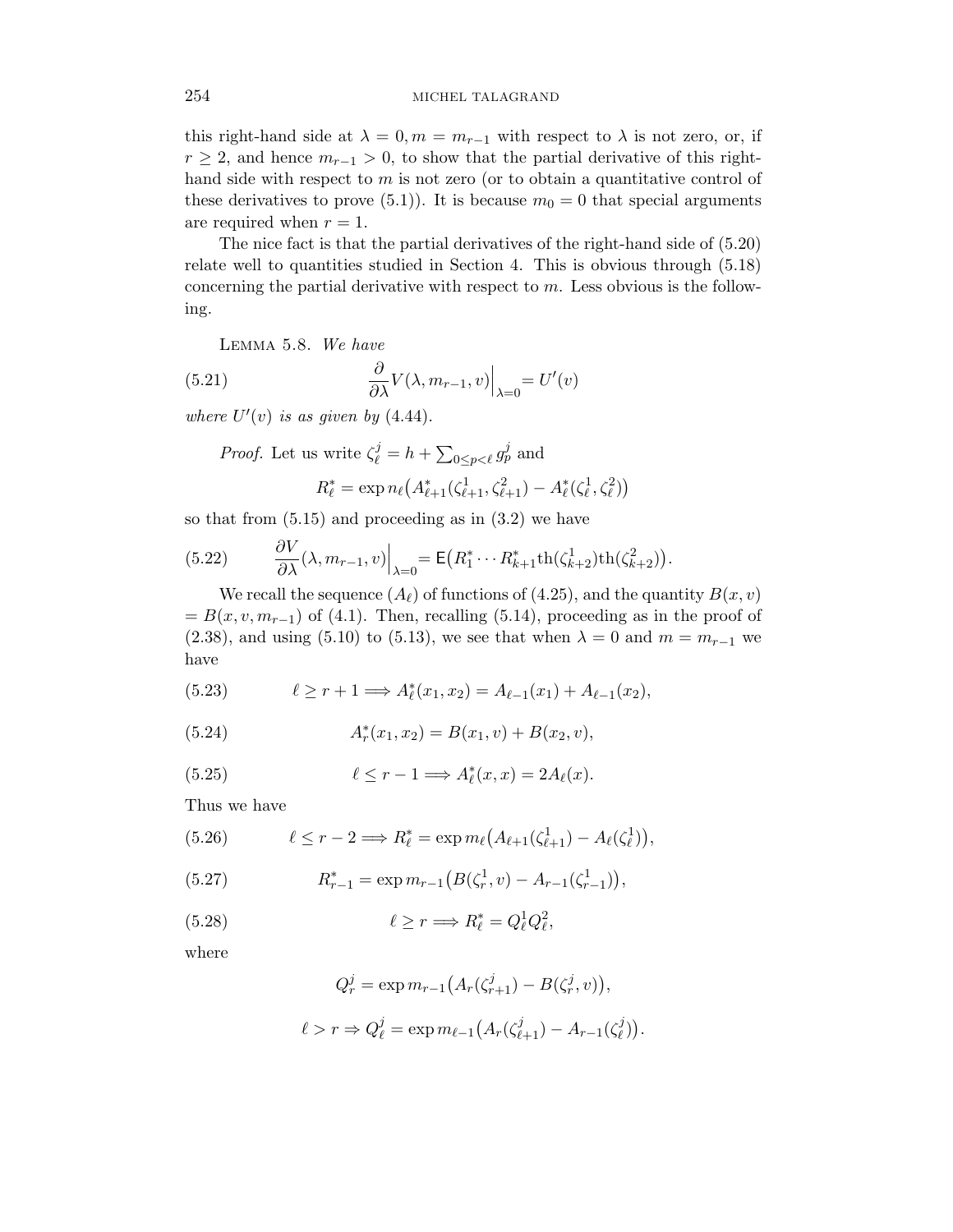If we denote by  $\mathsf{E}_r$  expectation in the r.v.  $g_p^j$  for  $p \geq r$ , the right-hand side of  $(5.22)$  is then (using independence as provided by  $(5.10)$  and  $(5.11)$ )

$$
\mathsf{E}\big(R_1^* \cdots R_{r-1}^* \mathsf{E}_r \big(R_r^* \cdots R_{k+1}^* \text{th}(\zeta_{k+2}^1) \text{th}(\zeta_{k+2}^2)\big)\big) \n= \mathsf{E}\big(R_1^* \cdots R_{r-1}^* \mathsf{E}_r \big(Q_r^1 \cdots Q_{k+1}^1 \text{th}(\zeta_{k+2}^1)\big)^2\big).
$$

From  $(4.25)$ ,  $(5.10)$ ,  $(5.11)$  and  $(4.1)$ , and proceeding as in  $(3.2)$  we have

$$
B'(\zeta_r^1) = \mathsf{E}_r(Q_r^1 \cdots Q_{k+1}^1 \text{th}(\zeta_{k+2}^1)),
$$

and the result from (4.44), (5.26) and (5.27), since the sequences  $(\zeta_{\ell}^1)_{\ell \leq r}$  and  $(w_{\ell})_{\ell \leq r}$  of (4.38) have the same distribution.  $\Box$ 

LEMMA 5.9. We have

(5.29) 
$$
\left|\frac{\partial^2}{\partial \lambda^2}V(\lambda, m_{r-1}, v)\right| \leq L.
$$

Proof. Similar to Lemma 4.5.

*Proof of Proposition* 5.1. We recall the function  $v(u)$  of (5.16) and consider the function

(5.30) 
$$
h(u) = U'(v(u)) - u,
$$

so that, by (4.54), we have  $h(q_r) = 0$ . We have

$$
h'(q_r) = -t\xi''(q_r)U''(0) - 1.
$$

We claim that

(5.31) 
$$
L\varepsilon^{1/6} \le 1 - t_0 \Rightarrow h'(q_r) \le -\frac{1 - t_0}{2}
$$
.

Indeed, if  $-\xi''(q_r)U''(0) \leq 1/2$ , we have  $h'(q_r) \leq -1/2$ . Otherwise, since  $0 \leq$  $-U''(0) \leq L$  we have  $\xi''(q_r) \geq 1/L$ , so that by (4.57) we have  $-\xi''(q_r)U''(0) \leq$  $1 + L\varepsilon^{1/6}$ , and hence

$$
-t\xi''(q_r)U''(0) - 1 \le t_0 + L\varepsilon^{1/6} - 1,
$$

from which (5.31) follows.

Now (as in Lemmas 4.5 and 5.9),  $|h''(u)| \leq L$ , so that, since  $h(q_r) = 0$ ,

(5.32) 
$$
h(u) \ge (u - q_r)h'(q_r) - L(u - q_r)^2 \ge \frac{1}{4}(q_r - u)(1 - t_0)
$$

when  $h'(q_r) \leq -(1-t_0)/2$  and  $u - q_r \leq (1-t_0)/4L$ .

By Lemma 5.9, the function  $\alpha(\lambda) = V(\lambda, m_{r-1}, v(u)) - \lambda u$  satisfies  $|\alpha''(\lambda)|$  $\leq L$ , so that

(5.33) 
$$
\inf_{\lambda} \alpha(\lambda) \le \alpha(0) - \frac{\alpha'(0)^2}{L}
$$

 $\Box$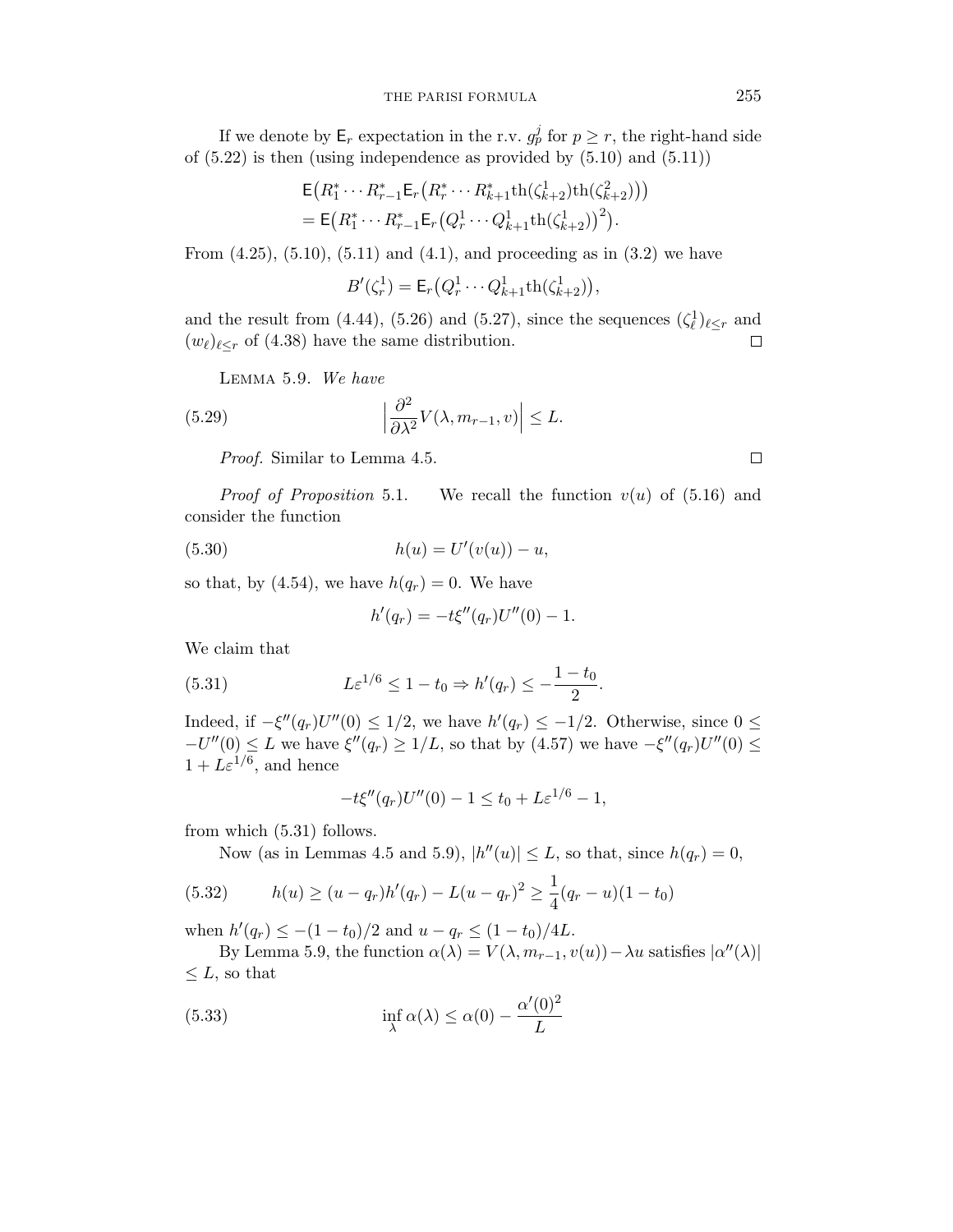and since by  $(5.21)$  we have  $\alpha'(0) = h(u)$ , combining with  $(5.32)$  and  $(5.20)$ finishes the proof.  $\Box$ 

*Proof of Proposition* 5.3. In the case  $r = 1$ , we have  $B(x, v) =$  $E_A(x + g\sqrt{v})$ , so that  $B''(x, v) = E A''(x + g\sqrt{v})$ , and one sees from (4.45) that

$$
-U''(v) = \mathsf{E}\left(A''(g\sqrt{a-v} + g_1\sqrt{v})A''(g\sqrt{a-v} + g_2\sqrt{v})\right)
$$

where  $a = \xi'(q_1)$  and  $g, g_1, g_2$  are standard Gaussian, so that, using the Cauchy-Schwarz inequality,

$$
-U''(v) \le \mathsf{E}\big(A''^2(g\sqrt{a-v} + g_1\sqrt{v})\big) = \mathsf{E}\big(A''^2(g\sqrt{a})\big) = -U''(0).
$$

Thus, the function  $h(u)$  of  $(5.30)$  satisfies

$$
h'(u) = -t\xi''(u)U''(v(u)) - 1 \le -t\xi''(q_1)U''(0) - 1 = h'(q_1).
$$

Using (5.31), we see that if  $L\varepsilon^{1/6} \leq 1 - t_0$  we have  $h'(u) < 0$  for  $u \leq q_1$  so that since  $h(q_1) = 0$ ,  $h(u) > 0$  for  $u < q_1$  and we are done by (5.33) as in Proposition 5.1.  $\Box$ 

*Proof of Proposition* 5.5. We can assume  $U'(v(u)) = u$ , for otherwise we are done by (5.33) as in Proposition 5.1. Let us denote by *D* the partial derivative in *m* of the right-hand side of (5.20) at  $m = m_{r-1}$  and  $\lambda = 0$ . By  $(5.18)$  and  $(4.42)$ ,

$$
D = U(v(u)) - t(\theta(q_r) - \theta(u)).
$$

The function

$$
x \mapsto \beta(x) = U\big(x(\xi'(q_r) - \xi'(u))\big) - x\big(\theta(q_r) - \theta(u)\big)
$$

is concave because its derivative

$$
\beta'(x) = (\xi'(q_r) - \xi'(u))U'(x(\xi'(q_r) - \xi'(u))) - \theta(q_r) + \theta(u)
$$

is decreasing by (4.45). Thus

(5.34) 
$$
\beta(1) \leq \beta(t) + (1-t)\beta'(t).
$$

Since we assume that  $U'(v(u)) = u$ , we have

$$
\beta'(t) = (\xi'(q_r) - \xi'(u))u - \theta(q_r) + \theta(u) = \xi(q_r) - \xi(u) + (u - q_r)\xi'(q_r)
$$

after replacing  $\theta$  by its value (1.12). Thus, by definition of the function  $\gamma$  of (5.4) we have  $\beta'(t) \leq -\gamma(q_r - u)$  and (5.34) yields

$$
D = \beta(t) \ge (1 - t_0)\gamma(q_r - u) + \beta(1).
$$

By (4.46) and (4.52), we have  $\beta(1) \ge -L\sqrt{\varepsilon}$ . Thus if  $q_r - u \ge (1 - t_0)/L_1$  and  $L\sqrt{\varepsilon} \leq (1 - t_0)\gamma((1 - t_0)/L_1)$ , we have  $D > 0$ .  $\Box$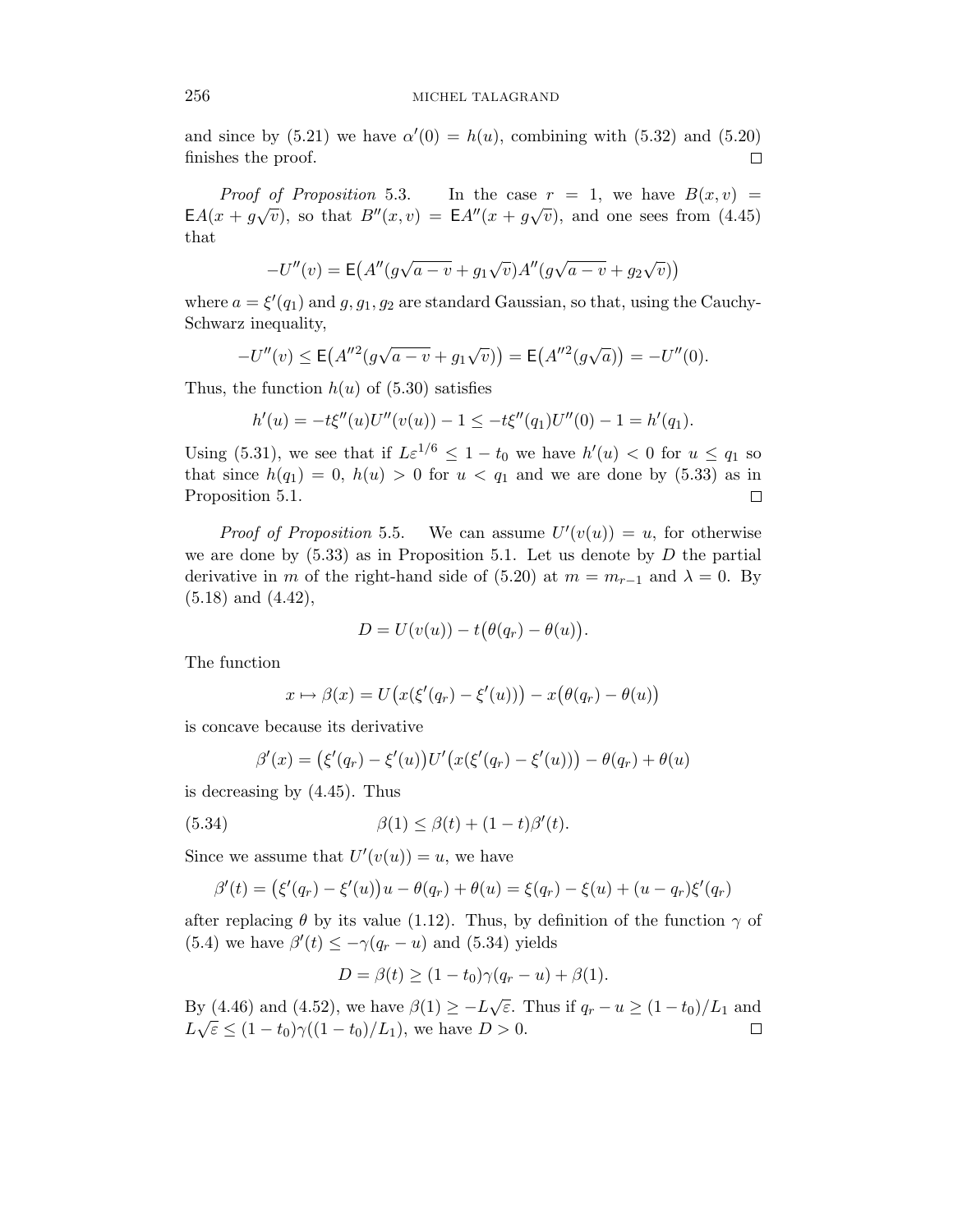Proof of Proposition 5.4. We modify the previous scheme of proof by taking now the r.v.  $y_p^j$  as in (3.18) to (3.20) for  $\eta = -1$ . We recall that  $\rho_r = |u|$ . Proceeding as in Lemma 5.8 we get

$$
W(v):=\frac{\partial}{\partial \lambda} V(\lambda,0,v)\Big|_{\lambda=0}=\mathsf{E}\big(A'(g\sqrt{a-v}+g_1\sqrt{v})A'(-g\sqrt{a-v}+g_2\sqrt{v})\big)
$$

where  $A = A_1, a = \xi'(q_1)$  and  $g, g_1, g_2$  are independent standard Gaussian. We show that for  $v = v(u) = \xi'(q_1) - t\xi'(u) = \xi'(q_1) + t\xi'(u)$  we have  $W(v(u)) - u$  $> 0$ . First we observe that  $W(v(0)) \geq 0$  and then show as in Proposition 5.3 that the derivative in  $u$  is  $\leq 0$ .  $\Box$ 

The proofs of Propositions 5.2 and 5.6 are very similar to the proofs of Propositions 5.1 and 5.5 respectively, using now the "dual construction" that we described at the end of Section 4, and we turn to the proof of Proposition 5.7. This proof is comparatively easier than the previous ones since it does not require the work of Section 4. However, a new construction is required. We consider *s* with  $q_{s-1} \leq |u| \leq q_s$ , and the two sequences

$$
(m'_{\ell}) = \left(0, \frac{m_1}{2}, \dots, \frac{m_{r-1}}{2}, m_r, \dots, m_{k-1}, m_k\right)
$$
  

$$
(m''_{\ell}) = \left(0, \frac{m_1}{2}, \dots, \frac{m_{s-1}}{2}, m_{s-1}, m_s, \dots, m_{k-1}, m_k\right).
$$

We consider a sequence  $n_0 \leq n_1 \leq \cdots \leq n_{2k+2}$  and two disjoint subsets *I* and *J* of  $\{0, \ldots, 2k + 2\}$  with card $I = k + 1$  and card $J = k + 2$  such that the numbers  $(n_{\ell})_{\ell \in I}$  are the numbers  $(m'_{\ell})_{0 \leq \ell \leq k}$ , while the numbers  $(n_{\ell})_{\ell \in J}$  are the numbers  $(m''_l)_{0 \leq l \leq k+1}$ . The purpose of the sets *I* and *J* is that we keep track whether a number  $n_{\ell}$  occurs from the list  $(m'_{\ell})$  or the list  $(m''_{\ell})$ . This is particularly useful in the case where, accidentally, for some  $\ell, \ell'$  we have  $m_{\ell} = m_{\ell'}/2$ . We consider the sequence

(5.35) 
$$
(q'_\ell)_{0 \leq \ell \leq k+2} = (q_0, q_1, q_2, \ldots, q_{s-1}, |u|, q_s, \ldots, q_k, q_{k+1}),
$$

so that  $|u| = q'_s$ . We define the sequence  $(\rho_\ell)_{0 \leq \ell \leq 2k+3}$  by  $\rho_\ell = q'_p$ , where p is the smallest integer for which  $n_{\ell} \leq m''_p$ . We define  $\tau$  as the unique  $\tau \in J$  such that  $\rho_{\tau} = |u|$ . It should be clear with this construction that

$$
(5.36) \sum_{1 \leq \ell < \tau} 2n_{\ell} \big(\theta(\rho_{\ell+1}) - \theta(\rho_{\ell})\big) + \sum_{\tau \leq \ell \leq 2k+2} n_{\ell} \big(\theta(\rho_{\ell+1}) - \theta(\rho_{\ell})\big) = \sum_{1 \leq \ell \leq s-1} 2m_{\ell}'' \big(\theta(q_{\ell+1}') - \theta(q_{\ell}')\big) + \sum_{s \leq \ell \leq k} m_{\ell}'' \big(\theta(q_{\ell+1}') - \theta(q_{\ell})\big) = \sum_{1 \leq \ell \leq k} m_{\ell} \big(\theta(q_{\ell+1}) - \theta(q_{\ell})\big).
$$

We define  $Z_{\ell}^{j} = \sqrt{1 - tz_{p}^{j}}$  if  $\ell \in I$  and  $n_{\ell} = m_{p}'$ , and  $Z_{\ell}^{j} = 0$  if  $\ell \in J$ . We consider the sequence  $(y_p^j)$  as defined in (3.18) to (3.20) where  $\eta = 1$  if  $u \ge 0$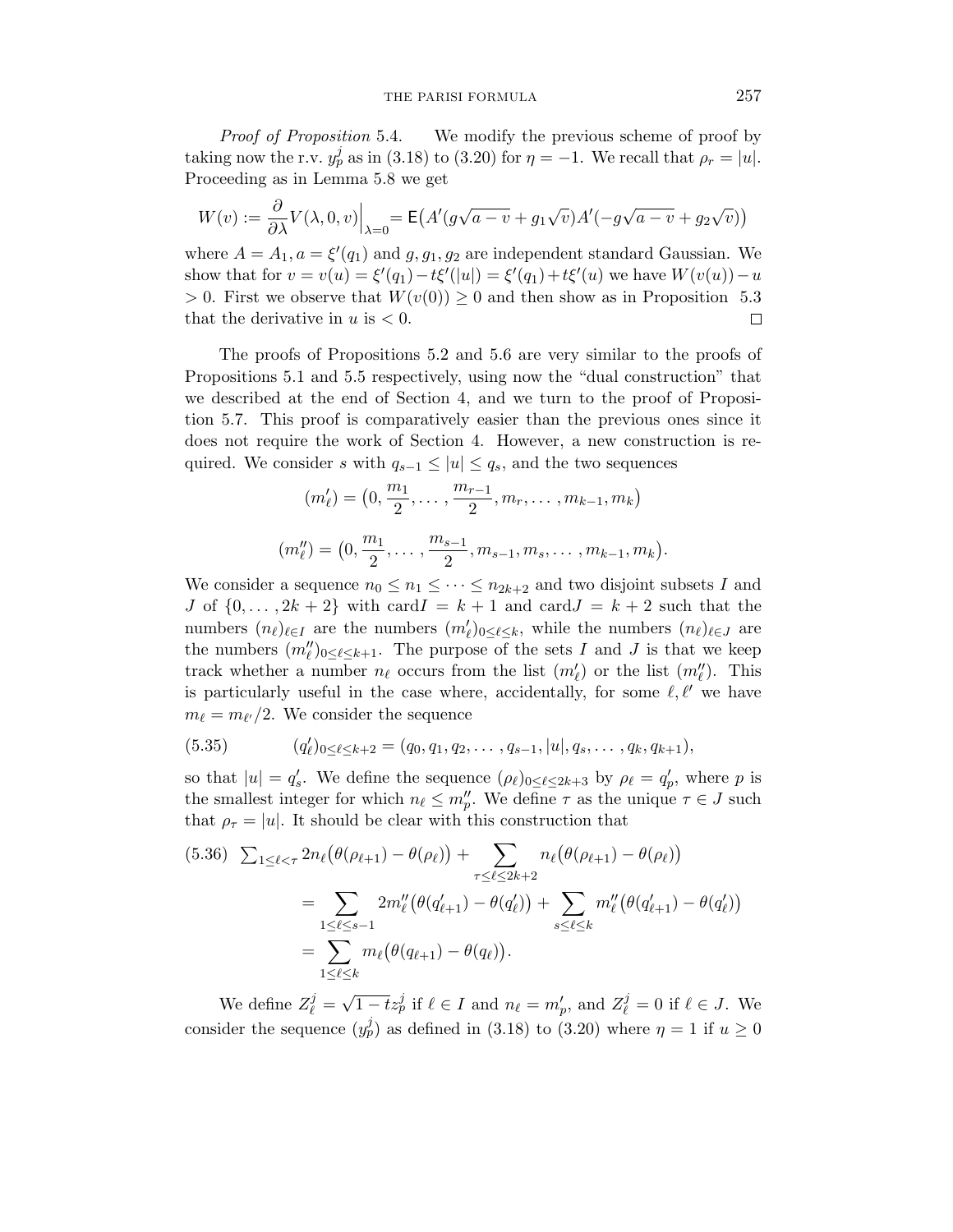and  $\eta = -1$  if  $u < 0$ . It should be obvious that, with the notation of (3.26), we have  $\Psi(t, u) = \eta(1)$ , so that to prove that  $\Psi(t, u) < 2\psi(t)$  it suffices to prove that  $\eta(0) < 2\varphi(0) = 2\log 2 + 2A_0(h)$ .

We set  $g_{\ell}^{j} = Z_{\ell}^{j} + y_{\ell}^{j}$ . We observe that if  $\ell \in I$  we have  $g_{\ell}^{j} = Z_{\ell}^{j}$ , while if  $\ell \in J$  we have  $g_{\ell}^j = y_{\ell}^j$ . Thus for all  $\ell$ , either  $g_{\ell}^1 = \pm g_{\ell}^2$  or else  $g_{\ell}^1$  and  $g_{\ell}^2$  are independent. The first case occurs exactly when  $l \in I$  and  $n_{\ell} = m'_{p} = m_{p}/2$  for  $p \leq r - 1$  or  $\ell \in J$  and  $n_{\ell} = m''_p = m_p/2$  for  $p \leq s - 1$ . The second case occurs exactly when  $\ell \in I$  and  $n_{\ell} = m'_{p} = m_{p}$  for  $p \ge r$  or  $\ell \in J$  and  $n_{\ell} = m''_{p+1} = m_{p}$ for  $p \geq s - 1$ .

We define the sequence  $(n_{\ell}^{*})$  by  $n_{\ell}^{*} = 2n_{\ell}$  if  $g_{\ell}^{1} = \pm g_{\ell}^{2}$  and  $n_{\ell}^{*} = n_{\ell}$  if  $g_{\ell}^{1}$  and  $g_{\ell}^2$  are independent. We observe that  $n^*$  is one of the numbers  $m_0, \ldots, m_{k+1}$ . We define

$$
D_{2k+3}(x_1, x_2) = \log \mathrm{ch} x_1 + \log \mathrm{ch} x_2
$$

and, recursively, for  $0 \leq \ell \leq 2k + 2$ ,

$$
D_{\ell}(x_1, x_2) = \frac{1}{n_{\ell}} \log \mathsf{E} \exp n_{\ell} D_{\ell+1}(x_1 + g_{\ell}^1, x_2 + g_{\ell}^2).
$$

As usual,  $\eta(0) \leq 2 \log 2 + D_0(h, h)$ , so that all we have to prove is that

$$
(5.37) \t\t D_0(h,h) < 2A_0(h).
$$

We define

$$
D_{2k+3}^*(x) = \log \text{ch} x
$$

and, recursively, for  $\ell \geq 0$ ,

$$
D_{\ell}^{*}(x) = \frac{1}{n_{\ell}^{*}} \log \mathsf{E} \exp n_{\ell}^{*} D_{\ell+1}^{*}(x + g_{\ell}^{1}).
$$

LEMMA 5.10. Consider  $n \geq 0$ , two independent Gaussian r.v.  $g^1$  and  $g^2$ , with  $E(g^1)^2 = E(g^2)^2 \neq 0$ , and functions  $G(x)$  and  $D(x_1, x_2)$  such that

(5.38) 
$$
\forall x_1, x_2, D(x_1, x_2) \le G(x_1) + G(x_2).
$$

Define

$$
D_{(1)}(x_1, x_2) = \frac{1}{n} \log \mathsf{E} \exp nD(x_1 + g^1, x_2 + g^2),
$$
  
\n
$$
D_{(2)}(x_1, x_2) = \frac{1}{n} \log \mathsf{E} \exp nD(x_1 + g^1, x_2 + g^1),
$$
  
\n
$$
D_{(3)}(x_1, x_2) = \frac{1}{n} \log \mathsf{E} \exp nD(x_1 + g^1, x_2 - g^1),
$$
  
\n
$$
G'(x) = \frac{1}{n} \log \mathsf{E} \exp nG(x + g^1),
$$
  
\n
$$
G''(x) = \frac{1}{2n} \log \mathsf{E} \exp 2nG(x + g^1).
$$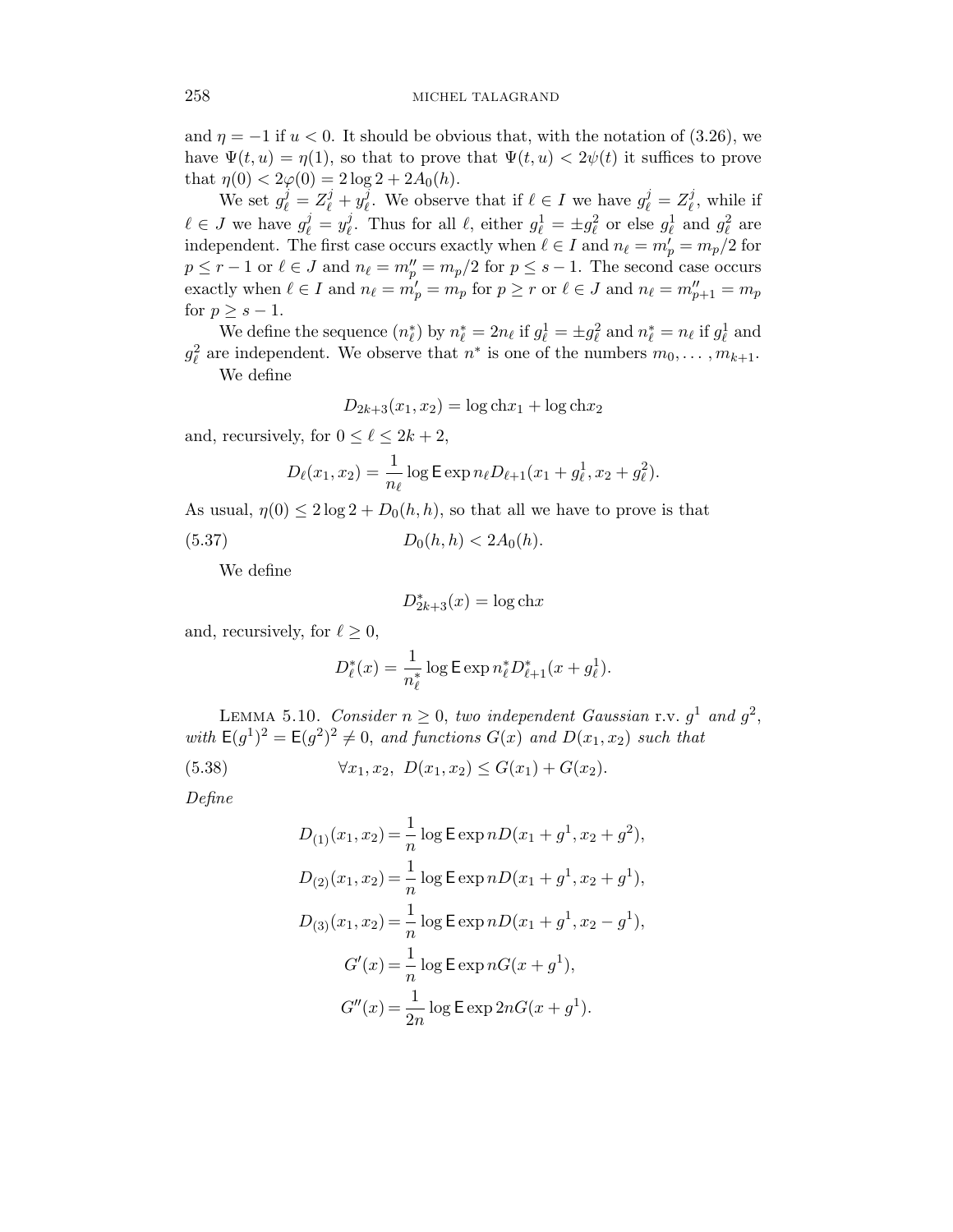Then,

(a) We have

(5.39) 
$$
D_{(1)}(x_1, x_2) \le G'(x_1) + G'(x_2).
$$

If equality occurs in (5.38) only for  $x_1 = \pm x_2$ , we then have

(5.40) 
$$
\forall x_1, x_2, D_{(1)}(x_1, x_2) < G'(x_1) + G'(x_2).
$$

(b) We have

(5.41) 
$$
\forall x_1, x_2, D_{(2)}(x_1, x_2) \le G''(x_1) + G''(x_2).
$$

If  $n > 0$  and G is strictly convex, we can have equality only if  $x_1 = x_2$ . If there is never equality in  $(5.38)$ , there is never equality in  $(5.41)$ . If  $n = 0$  and equality occurs in (5.38) only for  $x_1 = x_2$ , equality occurs in  $(5.41)$  *only for*  $x_1 = x_2$ .

(c) We have

(5.42) 
$$
\forall x_1, x_2, D_{(3)}(x_1, x_2) \le G''(x_1) + G''(x_2).
$$

If  $n > 0$ , *G* is strictly convex and  $G(x) = G(-x)$ , we can have equality in (5.42) only for  $x_1 = -x_2$ . If there is never equality in (5.38), there is never equality in  $(5.42)$ . If  $n = 0$  and equality occurs in  $(5.38)$  only for  $x_1 = -x_2$ , equality occurs in (5.42) only for  $x_1 = -x_2$ .

Proof. The first part of (a) follows by independence. The second part is obvious.

The first part of (b) follows from the Cauchy-Schwarz inequality. If  $n > 0$ , there can be equality only if the two functions  $y \mapsto \exp nG(x_1 + y)$  and  $y \mapsto$  $\exp nG(x_2 + y)$  are proportional, i.e. if  $y \mapsto G(x_1 + y) - G(x_2 + y)$  is constant. Since *G* is strictly convex we must have  $x_1 = x_2$ . The rest of (b) is obvious.

The first part of (c) follows from the Cauchy-Schwarz inequality. There can be equality only if the two functions  $y \mapsto \exp nG(x_1 + y)$  and  $y \mapsto$  $\exp nG(x_2 - y) = \exp nG(y - x_2)$  are proportional. If G is strictly convex, this implies as before that  $x_1 = -x_2$ . The rest is obvious. □

PROPOSITION 5.11. We have

(5.43) 
$$
D_0(h, h) \leq 2D_0^*(h).
$$

Equality can occur only when

 $(5.44)$   $\forall b, c \leq 2k+2, (g_b^1 \neq 0, g_c^1 \neq 0, n_b^* = n_b, n_c^* = 2n_c > 0) \Rightarrow c < b.$ Moreover,

(5.45) 
$$
u < -q_1 \Rightarrow D_0(h, h) < 2D_0^*(h)
$$
.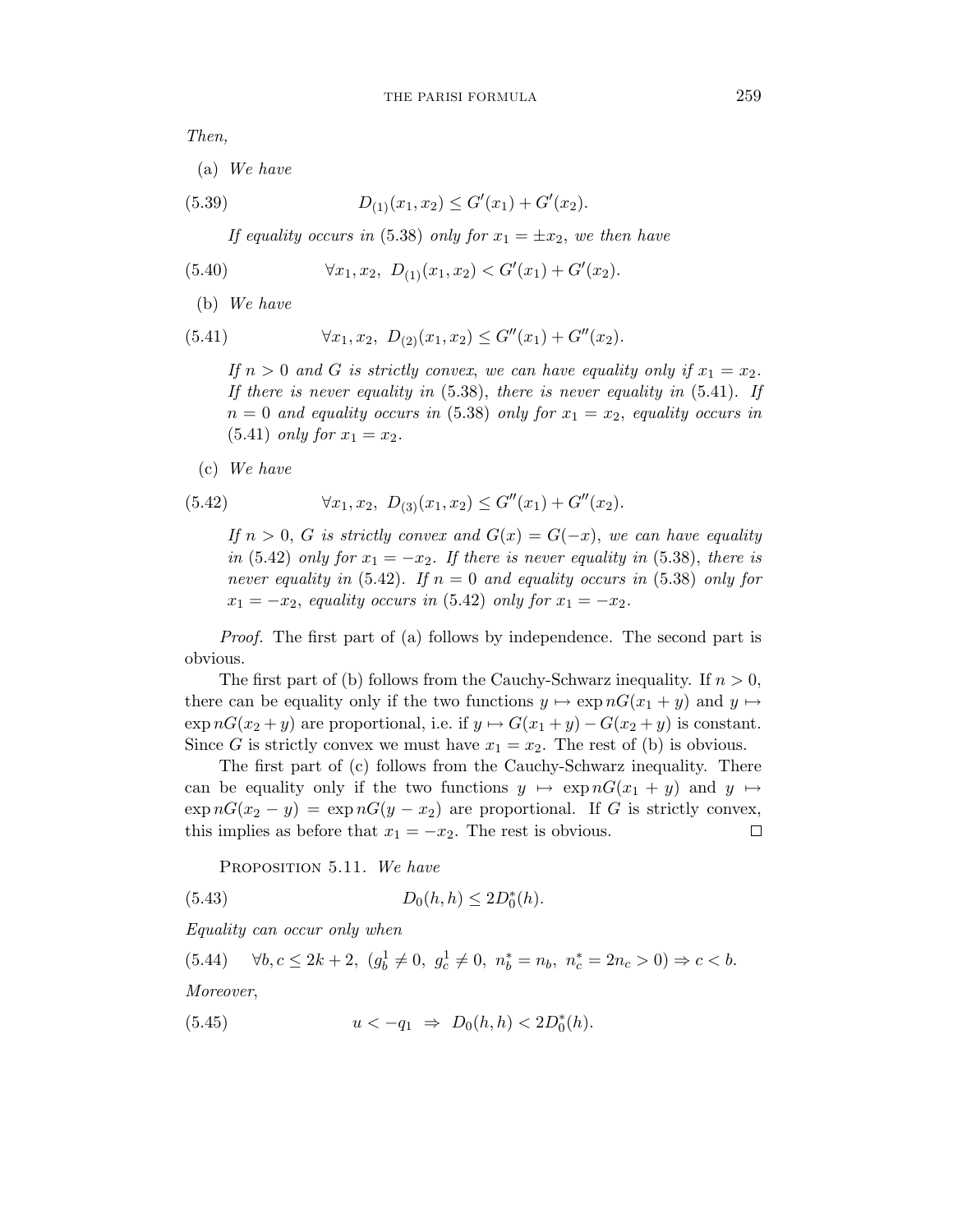Proof. (5.43) follows from recursive use of (5.39) and (5.41). Suppose that (5.44) fails, so that we can find  $b < c$  with  $n_b^* = n_b$ ,  $n_c^* = 2n_c > 0$ . We can assume that  $c - b$  is as small as possible under these conditions. Then either  $b = c - 1$ , or else  $n_{\ell} = 0$  for  $\ell < c$ . Also,  $c \geq 2$  since  $n_c > 0$  and the first two terms of the sequence  $(n_\ell)$  are zero. We observe that by Lemma 4.1, the functions  $D_{\ell}^*$  are strictly convex. Thus by Lemma 5.10(b), we have

$$
D_{c-1}(x_1, x_2) < D_{c-1}^*(x_1) + D_{c-1}^*(x_2) \quad \text{if } x_1 \neq x_2.
$$

If  $b = c - 1$ , by (5.40), we have  $D_{\ell}(x_1, x_2) < D_{\ell}^{*}(x_1) + D_{\ell}^{*}(x_2)$  for  $\ell = b - 1$ , and hence by Lemma 5.10, (b), for all  $0 \leq \ell < b$ . If instead  $n_{\ell} = 0$  for  $\ell < c$ , we have recursively

$$
\forall b \leq \ell < c - 1 , x_1 \neq x_2 \Rightarrow D_{\ell}(x_1, x_2) < D_{\ell}^*(x_1) + D_{\ell}^*(x_2)
$$

and we conclude as before.

To prove (5.45) we observe that if  $u < -q_1$  there exists *b* in *J* with  $n_b = m_1/2$  and  $g_b^1 = -g_b^2$ , and that  $n_c = 0$  for  $c \in J$  and  $c < b$ . By (5.42), and, since  $D_{\ell}^*(x) = D_{\ell}^*(-x)$ , we have

$$
D_{b-1}(x_1, x_2) < D_{b-1}^*(x_1) + D_{b-1}^*(x_2) \quad \text{if } x_1 \neq -x_2,
$$

and we conclude as before.

Since we have  $q_1 < q_2 < \cdots < q_k$ , the only possibility to have  $g_{\ell}^1 = 0$  is when  $\ell \in J$ ,  $n_{\ell} = m_{s-1}/2$  and  $|u| = q_{s-1}$  or  $n_{\ell} = m_{s-1}$  and  $|u| = q_s$ .

Given a function *Q* and numbers  $a \geq 0$  and  $m > 0$ , we write

$$
T_{m,a}(Q)(x) = \frac{1}{m} \log \mathsf{E} \exp mQ(x + g\sqrt{a}),
$$

where *g* is standard Gaussian.

LEMMA 5.12. If  $a, a' \geq 0$  and  $m \geq m'$ , for each *x*,

(5.46) 
$$
T_{m,a} \circ T_{m',a'}(Q)(x) \leq T_{m',a'} \circ T_{m,a}(Q)(x).
$$

(5.47) If 
$$
a, a' > 0
$$
 and  $m > m'$ , we can have  
equality only if the function Q is constant.

*Proof.* Consider independent standard normal r.v.  $g$  and  $g'$ , and denote by  $E$  and  $E'$  expectation in  $g$  and  $g'$  respectively. Then

$$
T_{m,a} \circ T_{m',a'}(Q)(x) = \frac{1}{m} \log \mathsf{E} \exp \frac{m}{m'} \log \mathsf{E}' \exp m'Q\big(x + g\sqrt{a} + g'\sqrt{a'}\big),
$$
  

$$
T_{m',a'} \circ T_{m,a}(Q)(x) = \frac{1}{m'} \log \mathsf{E}' \exp \frac{m'}{m} \log \mathsf{E} \exp mQ\big(x + g\sqrt{a} + g'\sqrt{a'}\big).
$$

$$
\qquad \qquad \Box
$$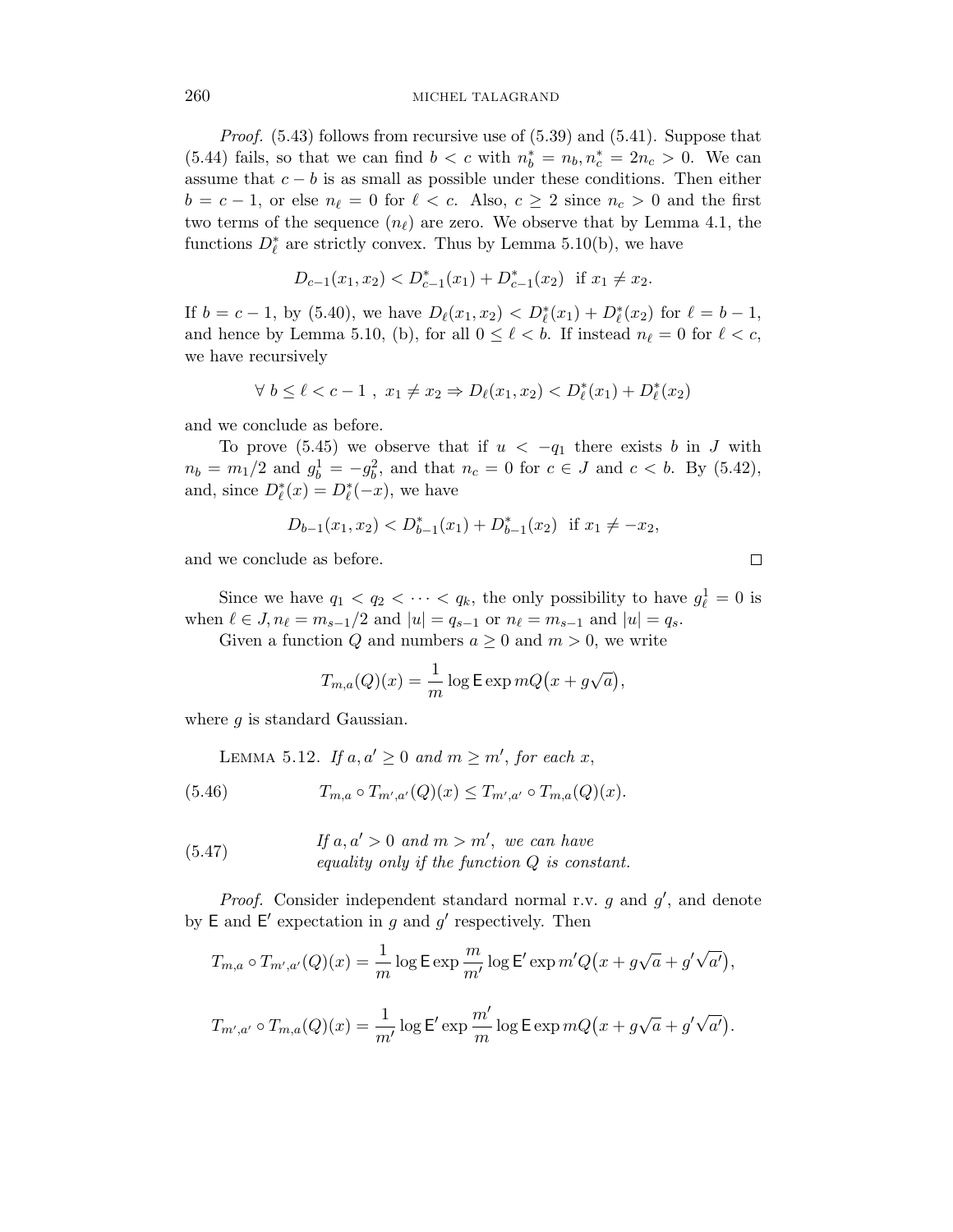Setting  $\alpha = m/m' \ge 1$  and  $X = \exp(m'Q(x + g\sqrt{a} + g'\sqrt{a}))$  $\overline{a'}$ , the required inequality is

$$
(\mathsf{E}(\mathsf{E}'X)^{\alpha})^{1/\alpha} \le \mathsf{E}'(\mathsf{E}X^{\alpha})^{1/\alpha}
$$

or

(5.48) 
$$
||\mathsf{E}'X||_{\alpha} \leq \mathsf{E}'||X||_{\alpha}
$$

if one sets  $||Y||_{\alpha} = (EY^{\alpha})^{1/\alpha}$ . This inequality holds true by convexity. Moreover, when  $\alpha > 1$ , the norm  $|| \cdot ||_{\alpha}$  is strictly convex, so there can be equality in (5.48) only if, seen as a function of  $g$ ,  $X$  does not depend on  $g'$ , i.e.  $Q$  is constant.  $\Box$ 

*Proof of Proposition* 5.7. For  $0 \leq \ell \leq 2k + 2$ , let

$$
a_{\ell} = \mathsf{E}(g_{\ell}^1)^2 = \mathsf{E}(g_{\ell}^2)^2.
$$

Each number  $n_{\ell}^{*}$  is one of the numbers  $m_0, \ldots, m_k$ , and, moreover,

(5.49) the sum of the numbers  $a_{\ell}$  such that  $n_{\ell}^* = m_p$  is  $\xi'(q_{p+1}) - \xi'(q_p)$ .

This is seen by inspection. For example, there are three values of  $\ell$  for which  $n_{\ell}^{*} = m_{s-1}$ . There is one value in *I*, for which  $a_{\ell} = (1 - t)(\xi'(q_s) - \xi'(q_{s-1}))$ . There is one value in *J* where  $n_{\ell}^{*} = n_{\ell}$  and  $a_{\ell} = t(\xi'(q_s) - \xi'(u|))$ , and one value in *J* where  $n_{\ell}^{*} = 2n_{\ell}$  and  $a_{\ell} = t(\xi'(|u|) - \xi'(q_{s-1}))$ .

Consider the operators  $W_{\ell} = T_{n_{\ell}^{*}, a_{\ell}}$ . The function  $D_{0}^{*}$  is constructed by starting with the function  $D_{2k+2}^*(x) = \log \text{ch}x$  and applying successively the operators  $W_{2k+2}, W_{2k+1}, \ldots, W_1, W_0$ .

Consider a permutation  $\pi$  of  $\{0, \ldots, 2k+2\}$  such that the sequence  $(n^*_{\pi(\ell)})$ is nondecreasing. If we apply successively the operators  $W_{\pi(2k+2)}, W_{\pi(2k+1)}, \ldots$  $\ldots$ ,  $W_{\pi(1)}$ ,  $W_{\pi(0)}$  to the function  $D_{2k+2}^*(x)$ , we obtain the function  $A_0$  (where  $A_0(x) = \mathsf{E}A_1(x+z_1)$ . This follows from (5.49) and the fact that

$$
T_{m,a_1} \circ T_{m,a_2} = T_{m,a_1+a_2}.
$$

Lemma 5.12 then shows that

(5.50) 
$$
D_0^*(h) \le A_0(h).
$$

Moreover, (5.47) shows that we can have equality only if

(5.51) 
$$
c < b \Rightarrow n_c^* \le n_b^*.
$$

We have to show that equality cannot simultaneously occur in  $(5.43)$  and  $(5.50)$ . We will consider only the case where  $q_{s-1} < u < q_s$ , leaving the (easy) equality cases to the reader. We then have  $a_{\ell} \neq 0$  for each  $\ell$ .

By (5.45) we have already proved (5.37) if  $u < -q_1$ , so we can assume that *u* ≥ −*q*<sub>1</sub>. Then we have either *s* = 1 or *u* ≥ 0. If *s* = 1, by Propositions 5.3 and 5.4, there is nothing to prove if  $r = 1$ , so we can assume  $r \geq 2$  and hence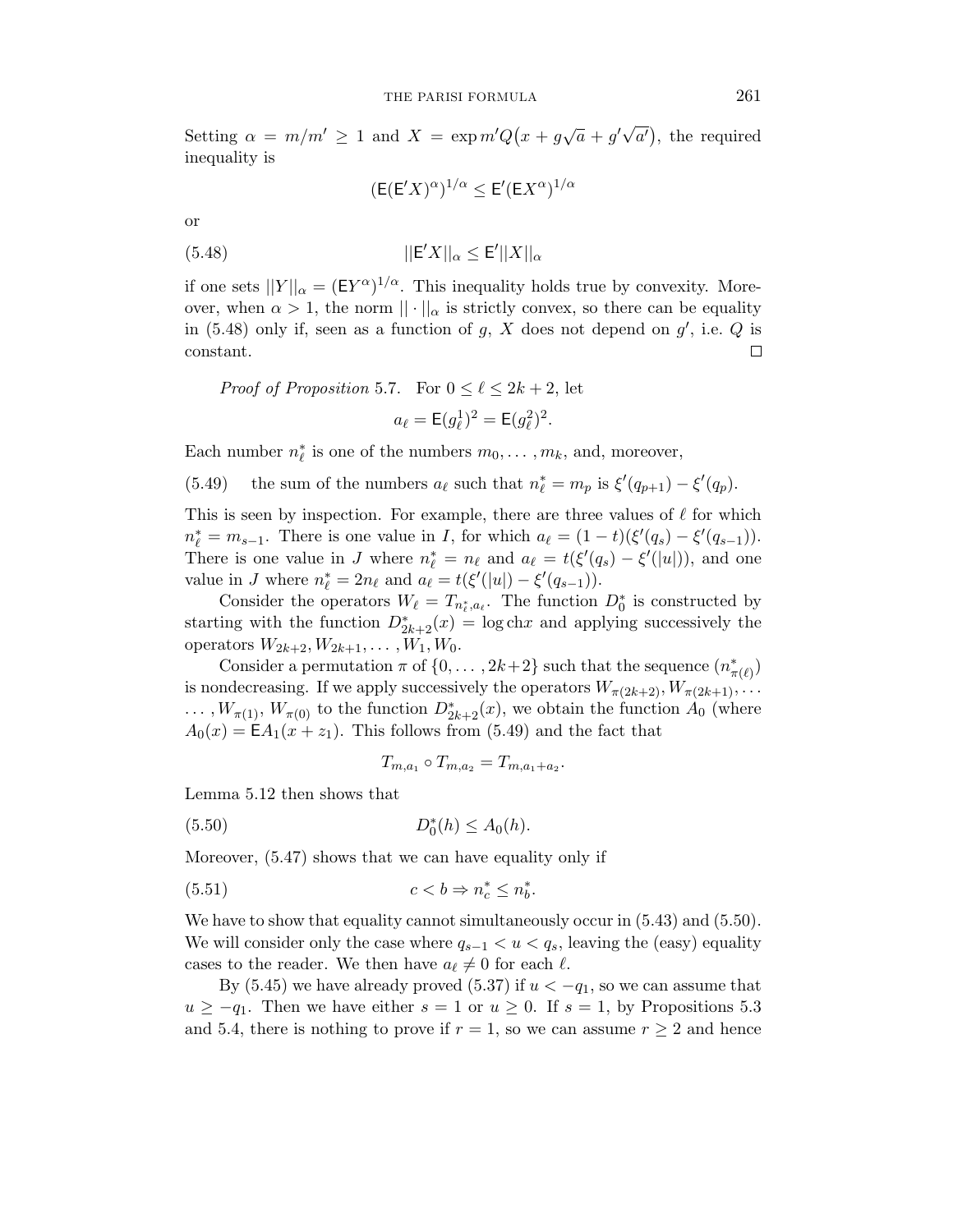*s* ≤ *r* − 1. If *u* ≥ 0, since we assume that  $u \notin [q_{r-1}, q_{r+1}]$  we can assume that either  $s \leq r - 1$  or  $r + 1 \leq s - 1$ . Thus, in any case, we can assume that either  $s \leq r - 1$  or  $r + 1 \leq s - 1$ .

Assume first that  $s \leq r - 1$ . Consider  $c \in I$  and  $b \in J$  with  $n_c = m_{r-1}/2$ and  $n_b = m_{s-1}$ , so that  $n_c^* = m_{r-1} = 2n_c > 0$  and  $n_b^* = n_b$ . We cannot have equality in  $(5.43)$  unless  $c < b$ . But then

$$
n_c^* = m_{r-1} \ge m_s > m_{s-1} = n_b = n_b^*,
$$

and by (5.51) we cannot have inequality in (5.50).

Assume now that  $r+1 \leq s-1$ . Consider  $c \in J$  and  $b \in I$  with  $n_c = m_{s-1}/2$ and  $n_b = m_r$ . Thus  $n_c^* = m_{s-1} = 2n_c \ge 0$  and  $n_b^* = n_b$ . If we have equality in  $(5.43)$ , then we must have  $c < b$  by  $(5.44)$ . Then

$$
n_c^* = m_{s-1} \ge m_{r+1} > m_r = n_b = n_b^*,
$$

and by (5.51) we cannot have equality in (5.50).

Universite Paris VI, Paris, France ´ The Ohio State University, Columbus, OH *E-mail address*: michel@talagrand.net

# References

- [1] M. Aizenman, R. Sims, and S. Starr, An extended variational principle for the SK spinglass model, Cond-mat preprint 0306386, 2003.
- [2] F. Guerra, Sum rules for the free energy in the mean field spin glass model, in *Mathematical Physics in Mathematics and Physics*: *Quantum and Operator Algebraic Aspects* (Sienna, 2000), 161–170, *Fields Institute Communications* **30**, A.M.S., Providence, RI, 2001.
- [3] F. Guerra, Broken replica symmetry bounds in the mean field spin glass model, *Comm. Math. Phys.* **233** (2003), 1–12.
- [4] F. Guerra and F. L. Toninelli, Quadratic replica coupling in the Sherrington-Kirkpatrick mean field spin glass model, *J. Math. Phys.* **43** (2002), 3704–3716.
- [5] ———, The thermodynamic limit in mean field spin glass models, *Comm. Math. Phys.* **230** (2002), 71–79.
- [6] M. Mezard ´ , G. Parisi, and M. Virasoro, *Spin Glass Theory and Beyond*, *World Scientific Lecture Notes in Physics* **9**, World Scientific Publ. Co., Inc., Teaneck, NJ, 1987.
- [7] D. PANCHENKO, Free energy in the generalised Sherrington-Kirkpatrick mean field model, *Rev. Math. Phys.* **17** (2005), 793–857.
- [8] G. Parisi, A sequence of approximate solutions to the S-K model for spin glasses, *J. Phys.* **A 13** (1980), L–115.
- [9] ———, *Field Theory*, *Disorder and Simulations*, *World Scientific Lecture Notes in Physics* **45**, World Sci., Publ. Co., Inc., River Edge, NJ, 1992.
- [10] D. Sherrington and S. Kirkpatrick, Solvable model of a spin glass, *Phys. Rev. Lett.* **35** (1975), 1792–1796.

 $\Box$